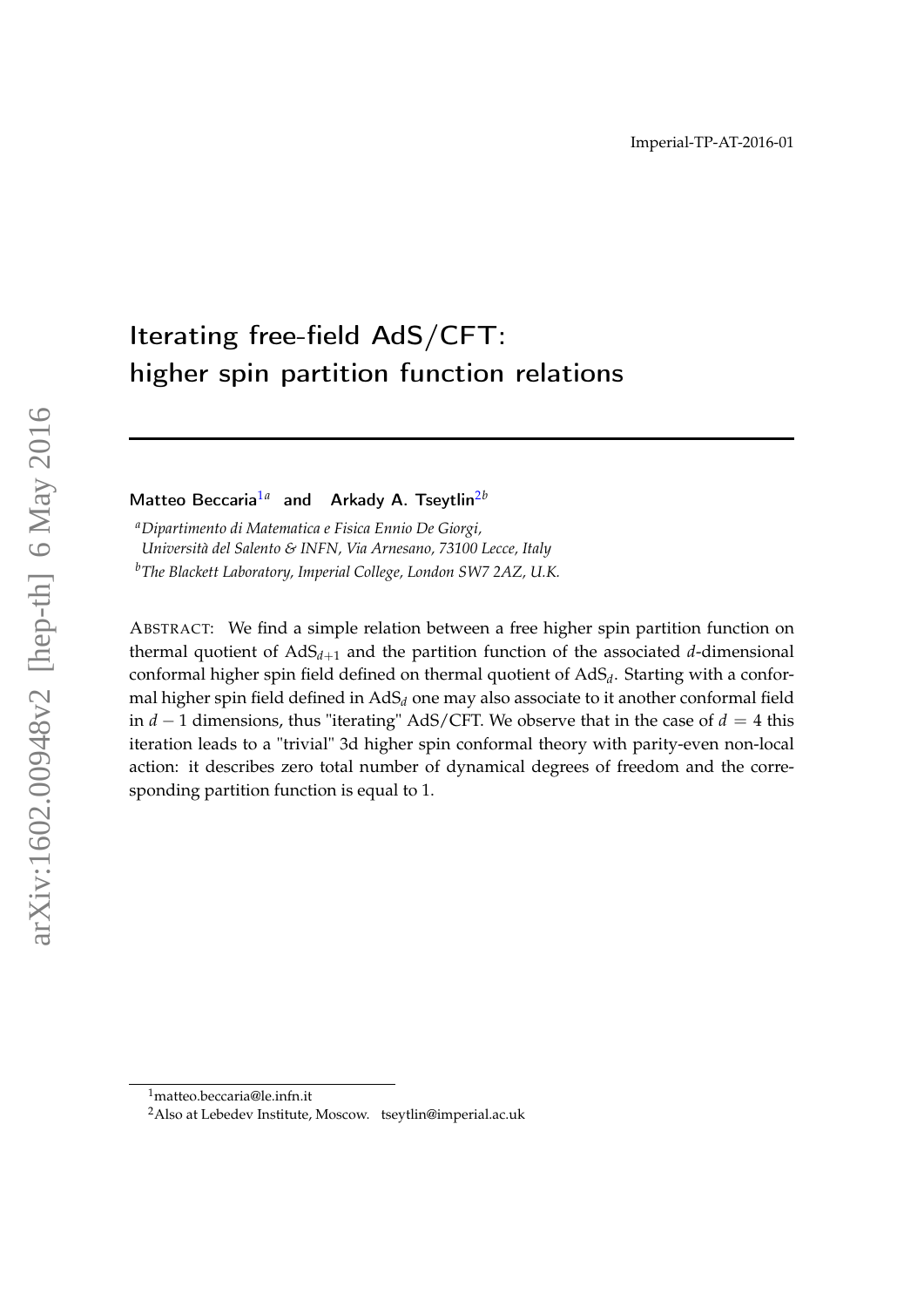## **Contents**

| $\mathbf{1}$ | Introduction                                                                                                                                                                                                                                           | $\mathbf{1}$                   |
|--------------|--------------------------------------------------------------------------------------------------------------------------------------------------------------------------------------------------------------------------------------------------------|--------------------------------|
| $\mathbf{2}$ | Some general relations                                                                                                                                                                                                                                 | $\overline{\mathbf{4}}$        |
| 3            | Partition functions on $AdS_{d+1}$ and $AdS_d$<br>Conformal scalar<br>3.1                                                                                                                                                                              | 6<br>6                         |
|              | 3.2 Conformal higher spins<br>3.3 Conformal symmetric tensors in $d = 4$                                                                                                                                                                               | $\overline{7}$<br>8            |
| 4            | From 5 to 4 to 3 dimensions<br>$AdS_5 \rightarrow AdS_4$<br>4.1<br>4.2 Relation between partition functions on AdS <sub>4</sub> and $S^1 \times S^3$<br>4.3 Further descent: $AdS_4 \rightarrow \mathbb{R} \times S^2$<br>4.3.1 Spin 1<br>4.3.2 Spin 2 | 9<br>9<br>11<br>12<br>13<br>15 |
|              | 5 Concluding remarks                                                                                                                                                                                                                                   | <b>16</b>                      |
|              | A Reconstructing $\mathcal{Z}_{CF}^+(AdS_d)$ from $\mathcal{Z}_{HS}^+(AdS_{d+1})$                                                                                                                                                                      | 17                             |
|              | B $\sigma$ -term relation in Eq. (3.4)                                                                                                                                                                                                                 | 19                             |
|              | C Higher derivative conformal scalar fields<br>C.1 Partition function on $S^1 \times S^3$<br>C.2 Partition function on $AdS_d$                                                                                                                         | 19<br>20<br>21                 |
|              | D Fermionic conformal higher spin fields                                                                                                                                                                                                               | 21                             |
|              | E Conformal antisymmetric tensor fields in 4d                                                                                                                                                                                                          | 22                             |

## <span id="page-1-0"></span>**1 Introduction**

"Kinematical" AdS/CFT correspondence relates a field  $\varphi$  in AdS $_{d+1}$  (e.g., with standard 2-derivative action with some mass parameter *M*<sup>2</sup> or associated dimension ∆) to a conformal field  $\phi$  at the boundary  $\mathcal{M}^d=\partial(\text{AdS}_{d+1})$  with canonical dimension  $\Delta^-=d-\Delta.$  The value of AdS mass parameter and thus of  $\Delta^-$  determines the number of derivatives in the kinetic term in the action for *φ*:

<span id="page-1-1"></span>
$$
S_d = \int d^d x \, \phi \, \partial^k \phi \,, \qquad k = d - 2\Delta^- = 2\Delta - d \,. \tag{1.1}
$$

For example, a massless totally symmetric higher spin field *ϕ<sup>s</sup>* in AdS*d*+<sup>1</sup> is associated to a conformal higher spin field  $\phi_s$  with the action  $S_d\ =\ \int d^dx\ \phi_s\ P_s\ \partial^{2s+d-4}\phi_s$  where  $P_s$  is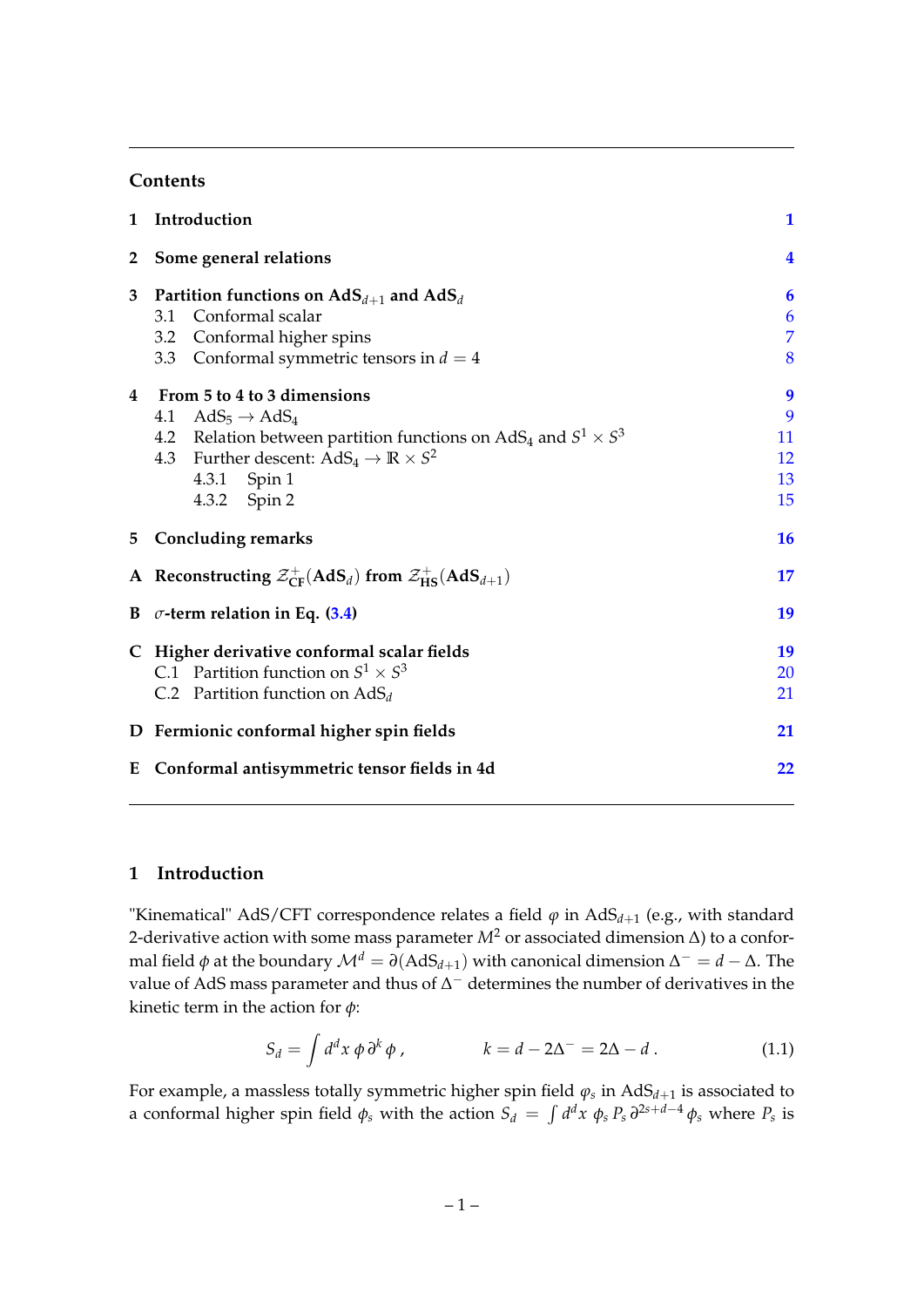traceless transverse projector (see [\[1\]](#page-24-0) for a review and refs.). From the standard AdS/CFT perspective a massless AdS field *ϕ<sup>s</sup>* is a counterpart of a bilinear conserved current *J<sup>s</sup>* of a free (e.g., scalar Φ) boundary CFT*<sup>d</sup>* while *φ<sup>s</sup>* is associated with a shadow field or a source for *J<sup>s</sup>* ; thus the action for *φ<sup>s</sup>* may be interpreted as an "induced" action found upon integrating out  $\Phi$  coupled to  $\phi_s$  via  $J_s(\Phi)$ .

There are other relations between the two free theories  $S_{d+1}(\varphi)$  and  $S_d(\varphi)$  in  $d+1$  and *d* dimensions beyond just kinematic *SO*(2, *d*) representation theory correspondence. First, the AdS<sub>*d*+1</sub> action for  $\varphi$  evaluated on the solution of the Dirichlet problem  $\varphi|_{\partial} = \varphi$  gives an "induced" action for  $\phi$ . For even *d* and, e.g., for a massless field  $\phi$  the AdS<sub>*d*+1</sub> action contains a logarithmically divergent local term which is identified with a local action for *φ*. For odd *d* one gets, in general, a non-local action as the power *k* in the kinetic operator in [\(1.1\)](#page-1-1) may be half-integer or negative. In addition to this tree-level relation there is also a 1-loop one – between ratio of partition functions for a higher spin (HS) field  $\varphi$  in AdS<sub>d+1</sub> with D and N (or + and −) boundary conditions and for the dual conformal field (CF) *φ* at the boundary:

<span id="page-2-0"></span>
$$
\left. \frac{Z_{\rm HS}^{-}}{Z_{\rm HS}^{+}} \right|_{\rm AdS_{d+1}} = Z_{\rm CF} \Big|_{\partial (\rm AdS_{d+1})} . \tag{1.2}
$$

This relation is true, e.g., for global  $\mathrm{AdS}_{d+1}$  with boundary  $S^d$  and also for a thermal quotient of  $AdS_{d+1}$  with boundary  $S^1_\beta \times S^{d-1}$ . In the latter case [\(1.2\)](#page-2-0) translates into a relation between one-particle partition functions  ${\cal Z}$  as functions of the  $q=e^{-\beta}$  variable<sup>[1](#page-2-1)</sup>

<span id="page-2-2"></span>
$$
\mathcal{Z}_{\text{HS}}^{-}(AdS_{d+1}; q) - \mathcal{Z}_{\text{HS}}^{+}(AdS_{d+1}; q) = \mathcal{Z}_{\text{CF}}(S^{1} \times S^{d-1}; q) ,\qquad (1.3)
$$

$$
Z = \exp\sum_{n=1}^{\infty} \frac{1}{n} \mathcal{Z}(q^n) \tag{1.4}
$$

$$
\mathcal{Z}^{-}(\text{AdS}_{d+1};q) = \widetilde{\mathcal{Z}}^{-}(\text{AdS}_{d+1};q) + \sigma_{d+1}(q) , \qquad (1.5)
$$

$$
\widetilde{\mathcal{Z}}^{-}(\text{AdS}_{d+1};q) \equiv (-1)^d \mathcal{Z}^+(\text{AdS}_{d+1};q^{-1}) . \qquad (1.6)
$$

Eq. [\(1.3\)](#page-2-2) may be interpreted in terms of counting of operators in the boundary CFT or as a group-theoretic relation for characters of the conformal group. More generally, [\(1.2\)](#page-2-0) is expected to be true even for asymptotically AdS space and its generic curved boundary (provided the corresponding  $d + 1$  and  $d$  dimensional theories can be consistently defined) and should thus provide, in particular, an AdS theory based way to compute not only the conformal anomaly a-coefficients [\[2\]](#page-24-1) but also the c-coefficients [\[3\]](#page-24-2).

Having identified a conformal field  $\phi$  in  $\mathbb{R}^d$  associated to a field  $\phi$  in AdS<sub>*d*+1</sub>we may attempt to repeat this step one more time. Namely, we may first define this  $\phi$  not on  $\mathbb{R}^d$ (or  $S^d$  or  $S^1 \times S^{d-1}$ ) but on  $AdS_d$  and then associate to it *another* conformal field  $\widehat{\phi}$  in  $d-1$ 

<span id="page-2-1"></span><sup>&</sup>lt;sup>1</sup>Here  $\sigma_d(q)$  is a finite polynomial in  $q + q^{-1}$  that represents contribution of finite number of "zero" modes related to gauge invariance of the conformal (shadow) field [\[2,](#page-24-1) [1\]](#page-24-0).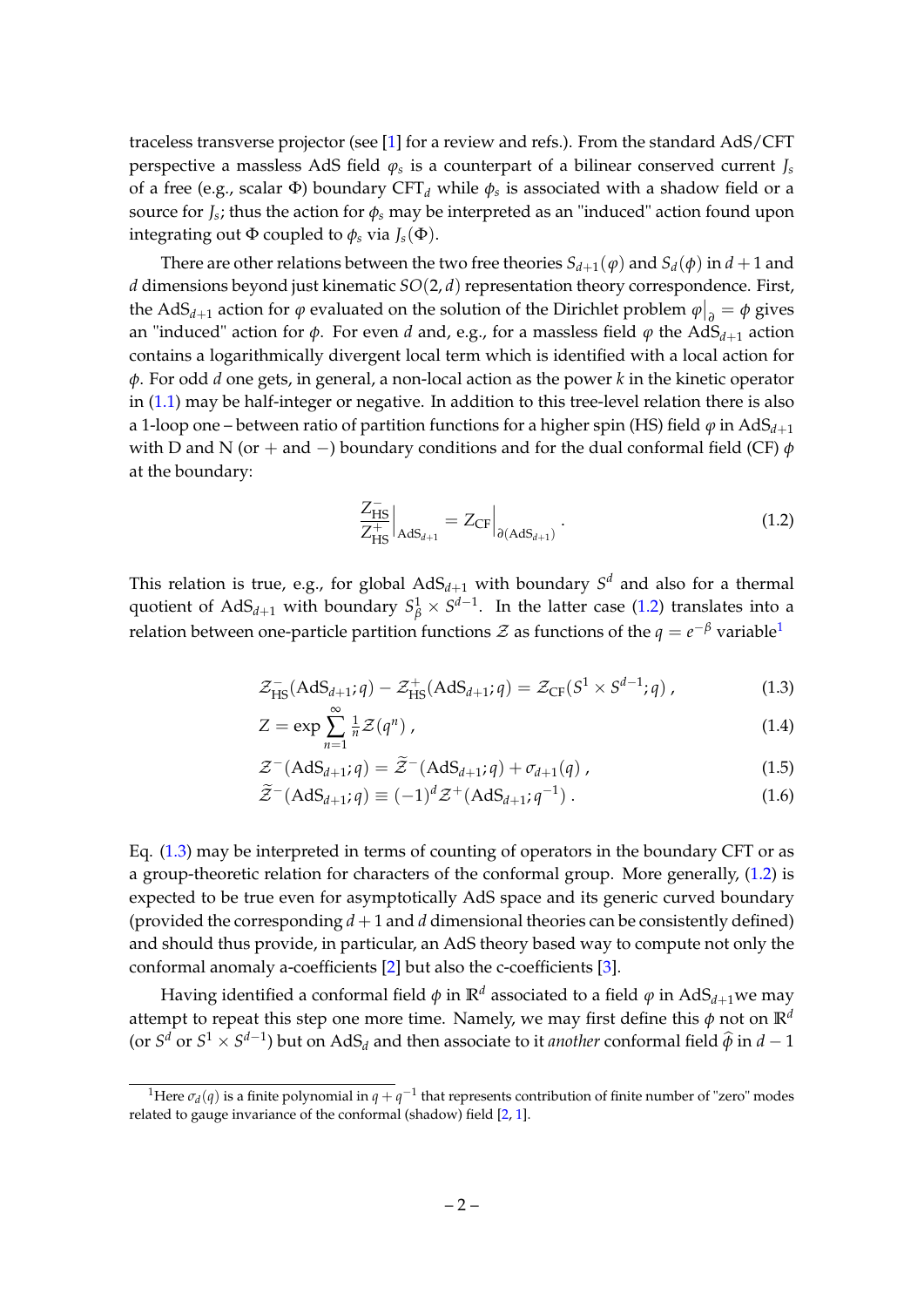dimensions. We will then have the following dimensional  $(d+1 \rightarrow d \rightarrow d-1)$  digression<sup>[2](#page-3-0)</sup>

<span id="page-3-1"></span>
$$
\varphi(\text{AdS}_{d+1}) \rightarrow \varphi(\partial \text{AdS}_{d+1} \propto \text{AdS}_d) \rightarrow \widehat{\varphi}(\partial \text{AdS}_d). \tag{1.7}
$$

If  $\varphi$  is a gauge field with 2-derivative action in AdS<sub>d+1</sub>, then  $\phi$  is also single (gauge) conformal field with, in general, higher derivative action. The latter can be represented as a collection of 2nd-derivative fields in AdS<sub>*d*</sub> and hence  $\hat{\phi}$  in *d* − 1 dimensions will be given by set of several conformal fields, each being dual to an individual 2nd-derivative field in *d* dimensions.

Our aim below will be to explore some implications of this "iterated" AdS/CFT correspondence  $(1.7)$  at the level of relations between partition functions like  $(1.2)$  and  $(1.3)$ . We shall find that for a generic higher spin field (HS) in  $AdS_{d+1}$  and its dual conformal field (CF) in *d* dimensions one gets also

<span id="page-3-2"></span>
$$
\mathcal{Z}_{\text{HS}}^{-}(AdS_{d+1}; q) - \mathcal{Z}_{\text{HS}}^{+}(AdS_{d+1}; q) = \mathcal{Z}_{\text{CF}}^{-}(AdS_{d}; q) + \mathcal{Z}_{\text{CF}}^{+}(AdS_{d}; q) ,\qquad (1.8)
$$

where  $\mathcal{Z}^-$  may be replaced by  $\widetilde{\mathcal{Z}}^-$  in [\(1.6\)](#page-2-2) as one finds also that the  $\sigma$  terms in [\(1.5\)](#page-2-2) match,  $\sigma_{_{\text{HS}, d+1}} = \sigma_{_{\text{CF}, d}}$ . Eq. [\(1.8\)](#page-3-2) follows from [\(1.3\)](#page-2-2) and

$$
\mathcal{Z}_{CF}^{-}(AdS_d; q) + \mathcal{Z}_{CF}^{+}(AdS_d; q) = \mathcal{Z}_{CF}(S^1 \times S^{d-1}; q) , \qquad (1.9)
$$

which may be related to the fact that  $\mathrm{AdS}_d$  is conformal to half of  $\mathbb{R}\times S^{d-1}$  so that the respective partition functions are related provided one sums over the two possible boundary conditions at the boundary of AdS*<sup>d</sup>* . Applying [\(1.3\)](#page-2-2) to CF in AdS*<sup>d</sup>* and its counterpart conformal field  $\widehat{CF}$  in *d* − 1 dimensions (cf. [\(1.7\)](#page-3-1)) we get also

$$
\mathcal{Z}_{\text{CF}}^{-}(AdS_d; q) - \mathcal{Z}_{\text{CF}}^{+}(AdS_d; q) = \mathcal{Z}_{\widehat{\text{CF}}}(S^1 \times S^{d-2}; q) . \tag{1.10}
$$

We shall find that the case of  $d = 4$  is special: starting with a HS field in AdS<sub>5</sub>, the resulting 3d conformal theory represented by  $\hat{\phi}$  is effectively "topological", having zero number of dynamical d.o.f. and trivial partition function. This may be related to equivalence of  $\pm$ modes with non-zero spins in  $AdS_4$  [\[4\]](#page-24-3), implying

<span id="page-3-4"></span>
$$
\mathcal{Z}_{\text{CF}}^{-}(AdS_4; q) = \mathcal{Z}_{\text{CF}}^{+}(AdS_4; q) \rightarrow \mathcal{Z}_{\widehat{\text{CF}}}(S^1 \times S^2; q) = 0.
$$
 (1.11)

Very loosely, this may be interpreted as a version of the "boundary of boundary =0" relation, or as " $(AdS/CFT)^2 = 0$ ".<sup>[3](#page-3-3)</sup>

<span id="page-3-0"></span><sup>2</sup>For standard global AdS*d*+<sup>1</sup> we have *∂*AdS*d*+<sup>1</sup> = **R** × *S d*−1 . This space is equivalent to two copies of AdS<sub>*d*</sub> glued along their boundary identified with the equator of  $S^{d-1}$ . The middle step in [\(1.7\)](#page-3-1) means that we start with the conformal action on *∂*AdS*d*+<sup>1</sup> and then translate it into AdS*<sup>d</sup>* (taking also into account the freedom in choice of boundary conditions, see below).

<span id="page-3-3"></span> $3$ Let us note that our interpretation and examples will be different from previous discussions of "sequential" AdS/CFT like AdS<sub>4</sub>/CF<sub>3</sub>  $\rightarrow$  AdS<sub>3</sub>/CF<sub>2</sub> in [\[5,](#page-24-4) [6\]](#page-24-5) (for related work discussing AdS<sub>d</sub> foliations of AdS<sub>d+1</sub> see also [7-[11\]](#page-24-7)). In particular, in contrast to [\[5\]](#page-24-4) the 3d conformal higher spin theory that will naturally appear in our context is not of local Chern-Simons type but has parity-even non-local action. Let us also mention for completeness that discussions of dimensional reduction from to  $\mathrm{AdS}_{d+1}$  to  $\mathrm{AdS}_d$  appeared in [\[12,](#page-25-0) [13\]](#page-25-1).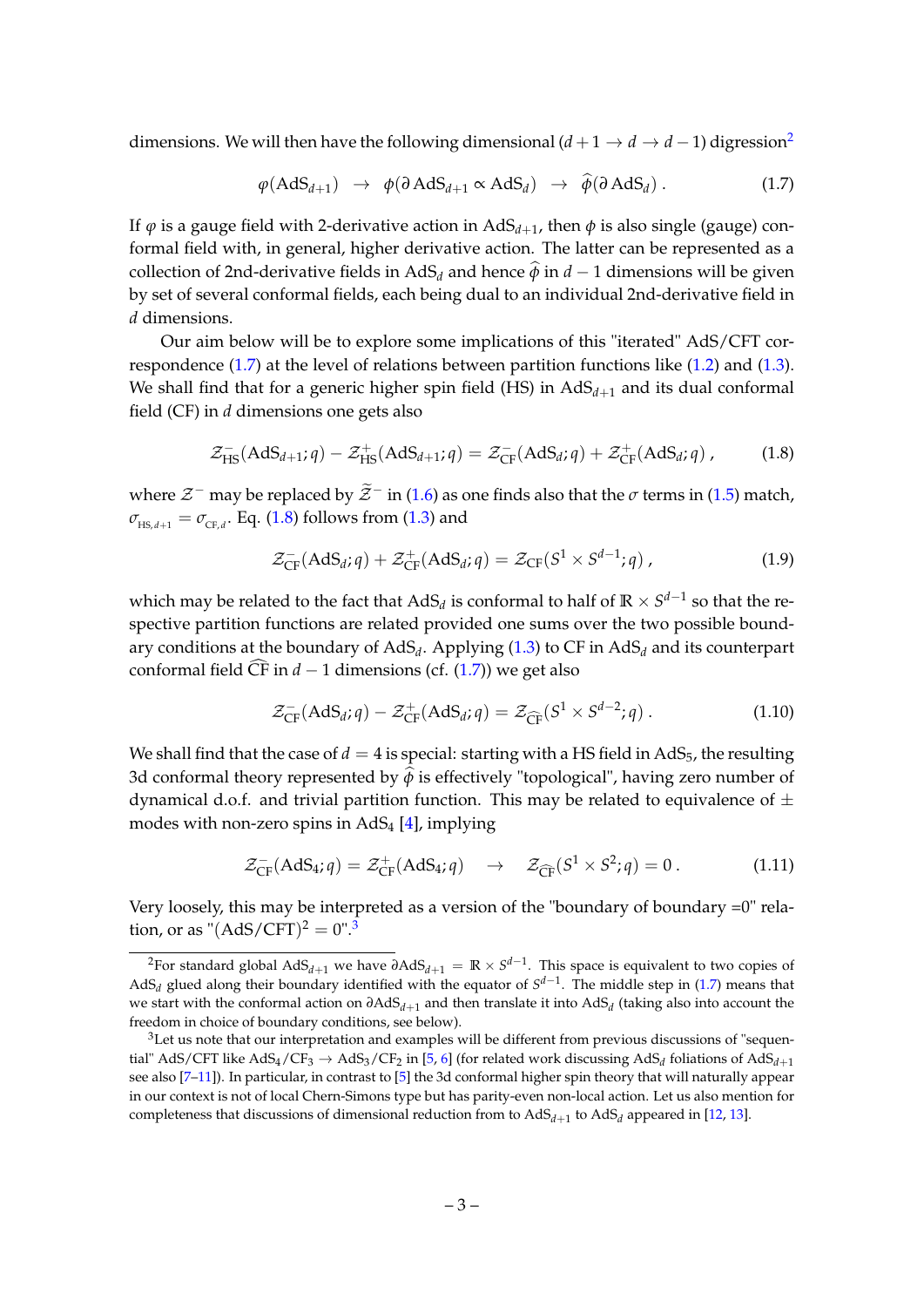We shall start in section 2 with a review of some general definitions and relations. Then in section 3 we shall demonstrate the validity of  $(3.1)$  on several examples, in particular, for massless higher spin fields in  $AdS_{d+1}$  related to conformal higher spin fields in  $AdS_d$ .

In section 4 we shall first analyse the detailed structure of the relation [\(3.1\)](#page-6-3) on the example of the totally symmetric field in  $AdS_5$  with generic mass parameter and mention its possible group-theoretic interpretation and then justify the  $\mathcal{Z}^- = \mathcal{Z}^+$  equality in [\(1.11\)](#page-3-4). We shall then discuss in detail the corresponding 3d conformal theory with non-local linearized action describing total of zero degrees of freedom and leading to trivial partition function. We shall use spin 1 Maxwell and spin 2 conformal graviton fields as examples.

Section 5 will contain some concluding remarks. In Appendix [A](#page-17-0) we shall discuss the algebraic structure of the partition functions appearing in  $(3.1)$  and then in Appendix [B](#page-19-0) argue for the equality of the corresponding  $\sigma$ -terms in [\(1.5\)](#page-2-2). In Appendices [C,](#page-19-1) [D](#page-21-1) and [E](#page-22-0) the relation [\(3.1\)](#page-6-3) will be further illustrated on the examples of conformal higher derivative scalars, fermionic conformal higher spin fields and conformal antisymmetric tensor field in 4d.

#### <span id="page-4-0"></span>**2 Some general relations**

Let us consider a conformally invariant action in AdS*<sup>d</sup>* . This space is conformally equivalent to one half of static Einstein universe  $S^1 \times S^{d-1}$ , with the boundary of AdS<sub>d</sub> being mapped to the equator of *S<sup>d−1</sup>* [\[4,](#page-24-3) [14,](#page-25-2) [15\]](#page-25-3). One can consider the single particle partition function  $\mathcal{Z}(\text{AdS}_d; q)$  on thermal  $\text{AdS}_d$  where we identify  $t \sim t + \beta$ . This can be compared with the partition function in Einstein universe  $\mathcal{Z}(S^1 \times S^{d-1}; q)$  where  $S^1$  is the thermal circle with length *β*.

The calculation of total partition function  $Z(AdS_d; q)$  (and thus of  $\mathcal{Z}(AdS_d; q)$ ) is straightforward assuming that the kinetic operator of a conformal field factorises, i.e. the action in AdS<sub>*d*</sub> can be written a sum of 2nd-derivative terms (as, e.g., in [\[16\]](#page-25-4)). For example, let us consider

<span id="page-4-2"></span>
$$
\log Z(\text{AdS}_d) = -\frac{1}{2} \sum_{i=1}^N n_i \log \det \widehat{\Delta}_{s_i \perp} (M_i^2) , \qquad \widehat{\Delta}_{s \perp} (M^2) \equiv (-\nabla^2 - M^2)_{s \perp} \quad (2.1)
$$

where  $\hat{\Delta}_{s\perp}$  is defined on transverse traceless symmetric tensors of rank *s*<sup>[4](#page-4-1)</sup>, and the integers  $n_i$  are field multiplicities positive for physical fields and negative for ghost fields. For each operator in [\(2.1\)](#page-4-2) the value of mass term then determines possible ground state energies  $\Delta_d^{\pm}$  $\frac{1}{d}$  that are solutions of the quadratic equation  $[17-19]$  $[17-19]$ 

<span id="page-4-3"></span>
$$
\Delta_d^{\pm} (\Delta_d^{\pm} - d + 1) - s = -M^2, \qquad \Delta_d^- = d - 1 - \Delta_d^+, \quad \Delta_d^- \le \Delta_d^+, \qquad (2.2)
$$

and are associated with classical solutions of the wave equation  $\widehat{\Delta}_{s\perp}(M^2) \varphi_{s\perp} = 0$  with two different boundary conditions. Taking the thermal quotient of AdS<sub>d</sub>, we then get

<span id="page-4-1"></span><sup>&</sup>lt;sup>4</sup>In general, we define  $\hat{\Delta}_{s\perp}(M^2) = (-\nabla^2 + M^2 \epsilon)_{s\perp}$ , where  $\epsilon = -1$  for AdS<sub>*d*</sub> and  $\epsilon = +1$  for  $S^d$  (here we set the curvature scale to 1).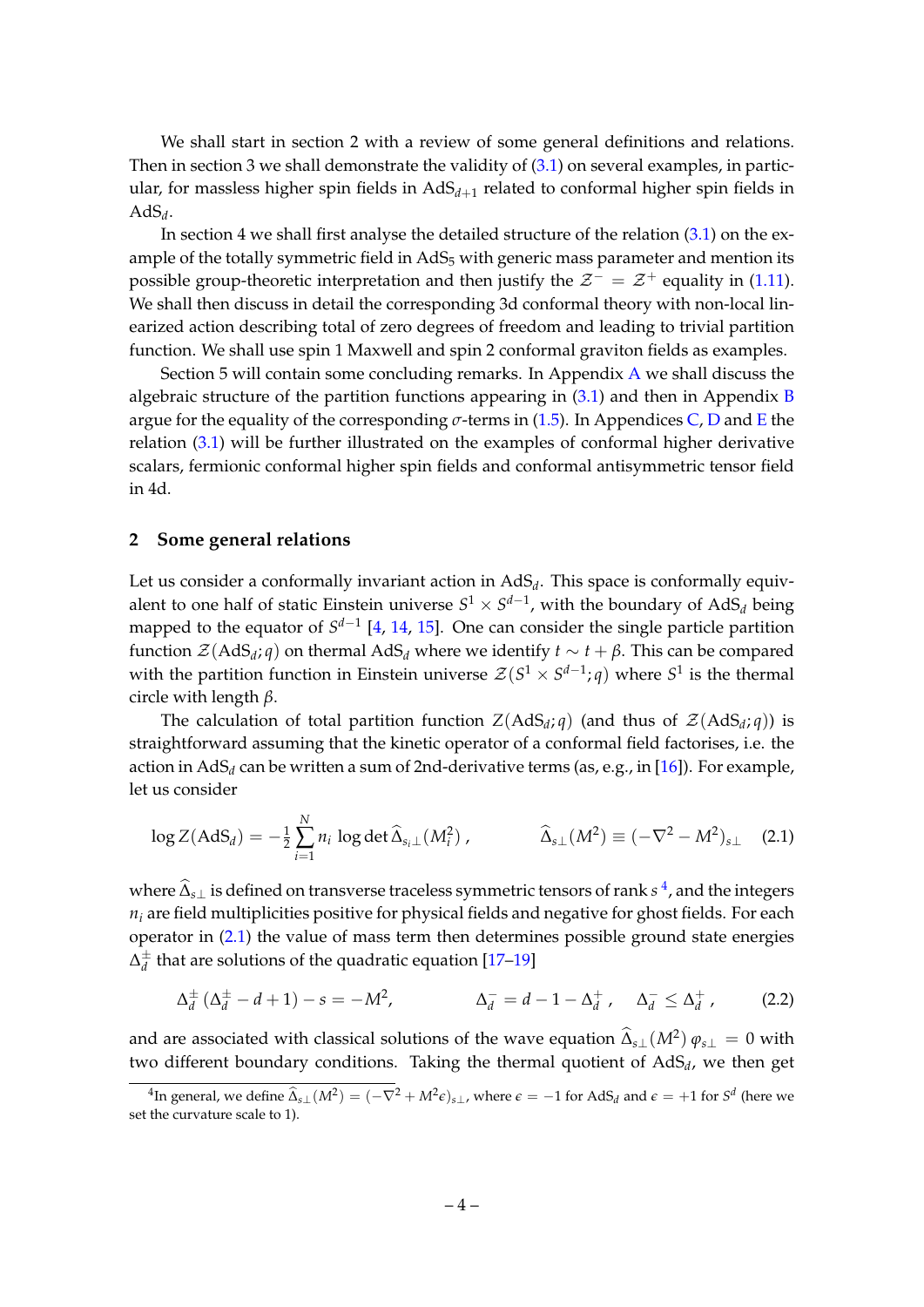from [\(2.1\)](#page-4-2) the following two possibilities for the corresponding single particle partition function ( $q = e^{-\beta}$ )

<span id="page-5-0"></span>
$$
\mathcal{Z}^+(\text{AdS}_d; q) = \sum_{i=1}^N n_i g_{s_i}^{(d)} \frac{q^{\Delta_{d,i}^+}}{(1-q)^{d-1}}, \qquad \widetilde{\mathcal{Z}}^-(\text{AdS}_d; q) = \sum_{i=1}^N n_i g_{s_i}^{(d)} \frac{q^{\Delta_{d,i}^-}}{(1-q)^{d-1}}.
$$
 (2.3)

In [\(2.3\)](#page-5-0)  $g_{s}^{(d)}$  is the multiplicity that counts the number of off-shell degrees of freedom $^5$  $^5$ 

<span id="page-5-7"></span>
$$
g_s^{(d)} = (2s + d - 3) \frac{(s + d - 4)!}{(d - 3)!s!}.
$$
\n(2.4)

Using that  $\Delta^- = d - 1 - \Delta^+$  we find

<span id="page-5-6"></span>
$$
\widetilde{\mathcal{Z}}^{-}\left(\text{AdS}_d; q\right) = (-1)^{d-1} \mathcal{Z}^+\left(\text{AdS}_d; q^{-1}\right). \tag{2.5}
$$

In the presence of gauge invariance the proper Z−(AdS*<sup>d</sup>* ; *q*) partition function differs from  $\widetilde{\mathcal{Z}}^{-}(\text{AdS}_d; q)$ 

<span id="page-5-3"></span>
$$
\mathcal{Z}_{\text{HS}}^-(\text{AdS}_d; q) = \widetilde{\mathcal{Z}}_{\text{HS}}^-(\text{AdS}_d; q) + \sigma_d(q) , \qquad (2.6)
$$

where  $\sigma(q)$  is a finite polynomial in  $q + q^{-1}$  related to missing gauge transformations discussed in [\[1\]](#page-24-0).

The calculation of  $\mathcal{Z}(S^1 \times S^{d-1};q)$  on the Einstein universe background is a priori unrelated to the one on  $\mathrm{AdS}_{d}.$  If the action on generic  $\mathcal{M}^{d}$  is known, one may just specialize it to  $S^1 \times S^{d-1}$ , factorize the kinetic operator and use the methods discussed in [\[1\]](#page-24-0).<sup>[6](#page-5-2)</sup> Alternatively, one can make use of the conformal map to flat space **R***<sup>d</sup>* ("radial quantization") and use flat space operator counting techniques.

At the same time,  $\mathcal{Z}(S^1 \times S^{d-1}; q)$  can also be computed starting with the dual theory in AdS<sub>*d*+1</sub> (cf. [\(1.3\)](#page-2-2)). If  $S^1 \times S^{d-1}$  is interpreted as the boundary of AdS<sub>*d*+1</sub> the corresponding conformally invariant action on  $S^1 \times S^{d-1}$  can be interpreted as "induced" from an action of a dual field in the bulk (see, e.g.,  $[2, 1]$  $[2, 1]$  $[2, 1]$  and refs. there). Let us call a generic tensor bulk field a "higher spin" (HS) one; this name will include the cases of a massive or partially massless or exactly massless higher spin fields in AdS<sub>d+1</sub>. The dual conformal field at the boundary will be denoted as CF. Then [\[1\]](#page-24-0)

<span id="page-5-5"></span>
$$
\mathcal{Z}_{\text{HS}}^-(\text{AdS}_{d+1}; q) - \mathcal{Z}_{\text{HS}}^+(\text{AdS}_{d+1}; q) = \mathcal{Z}_{\text{CF}}(S^1 \times S^{d-1}; q) \,. \tag{2.7}
$$

In the case of massless higher spin (MHS) field in  $AdS<sub>d+1</sub>$  having maximal gauge invariance the associated conformal field at the boundary is conformal higher spin (CHS) one and  $\sigma_{d+1}$  in [\(2.6\)](#page-5-3) is non-trivial [\[1\]](#page-24-0).<sup>[7](#page-5-4)</sup>

<span id="page-5-2"></span><span id="page-5-1"></span><sup>&</sup>lt;sup>5</sup>Special cases are  $g_s^{(4)} = 2s + 1$ ,  $g_s^{(6)} = \frac{1}{6}(s + 1)(s + 2)(2s + 3)$ .

because the set of masses  $M^2$  in [\(2.1\)](#page-4-2) for an action on AdS<sub>d</sub>, this is not enough to compute the partition function for the same theory on  $S^1\times S^{d-1}.$  The reason is that  $M^2$  values come from the specialization to AdS<sub>*d*</sub> of the action on a generic curved background  $\mathcal{M}^d$  where certain combinations of curvature tensor terms lead to mass terms. Specification of this action to  $S^1 \times S^{d-1}$  will then lead to different kinetic term structures, i.e. to different mass terms in the corresponding 2nd-order operators.

<span id="page-5-4"></span> $^{7}$ In addition to the quantum "one-loop" relation [\(2.7\)](#page-5-5) the quadratic actions for HS and CF have also classical relation: evaluating the action of HS field in AdS*d*+<sup>1</sup> on the solution with boundary data being equal to CF field one gets the action of the CF field as an "induced" one. In even *d* case the local CF action is the coefficient of the leading logarithmic IR divergence while in odd *d* case it is finite but non-local.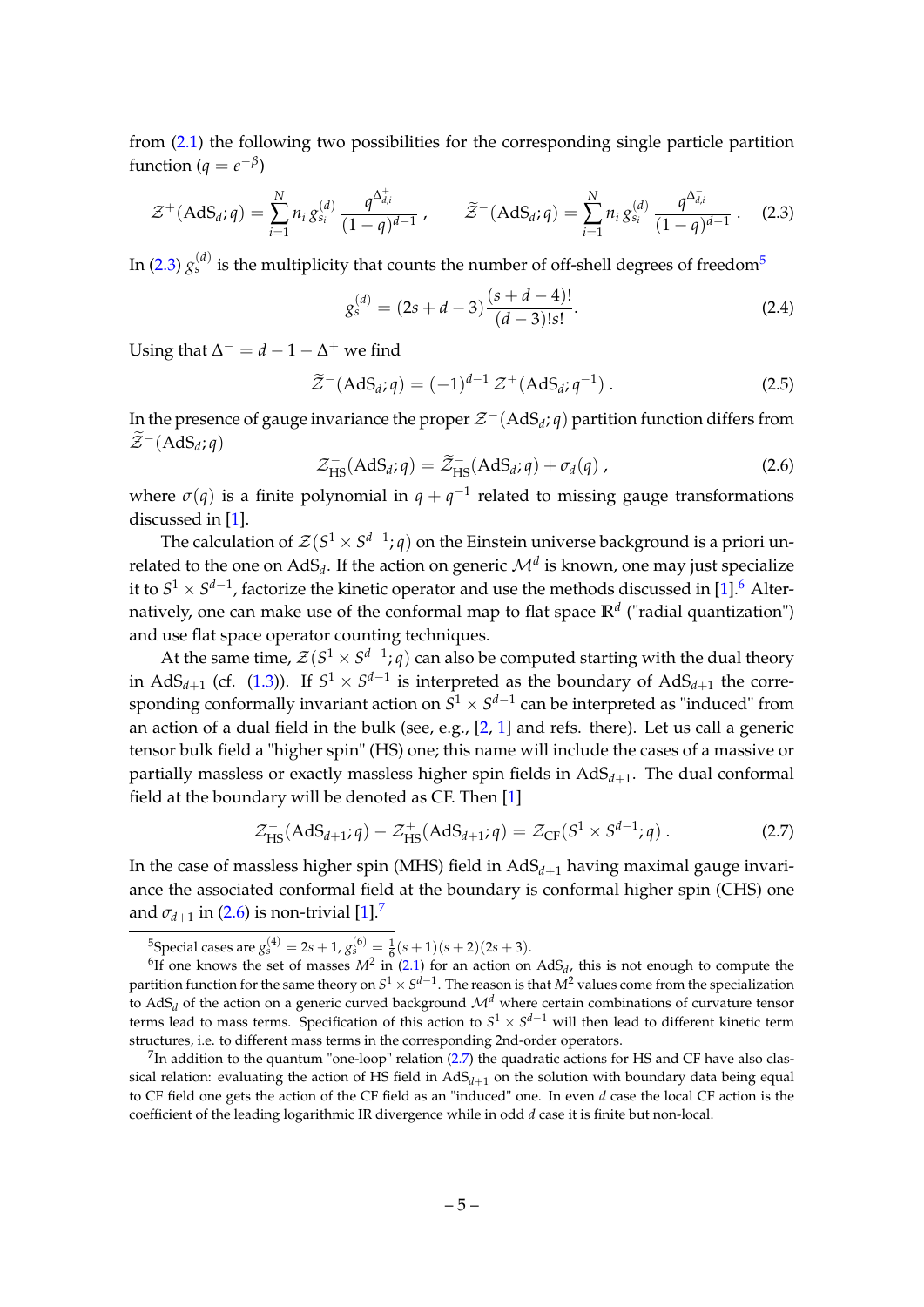#### <span id="page-6-0"></span>**3 Partition functions on AdS***d*+<sup>1</sup> **and AdS***<sup>d</sup>*

Let us now propose and check on several examples a general relation between partition functions of higher spin field in  $AdS_{d+1}$  and associated conformal field originally "induced" on  $\partial \text{AdS}_{d+1} = \mathbb{R} \times S^{d-1}$  or  $S^d$  but that can then be also defined on  $\text{AdS}_d$ . This relation is [\(1.8\)](#page-3-2) that we rewrite here for the reader's convenience

<span id="page-6-3"></span>
$$
\mathcal{Z}_{\text{HS}}^-(\text{AdS}_{d+1};q) - \mathcal{Z}_{\text{HS}}^+(\text{AdS}_{d+1};q) = \mathcal{Z}_{\text{CF}}^-(\text{AdS}_d;q) + \mathcal{Z}_{\text{CF}}^+(\text{AdS}_d;q) \,. \tag{3.1}
$$

Heuristically, the relation [\(3.1\)](#page-6-3) may be motivated as follows.  $\mathrm{AdS}_d$  is conformal to half of the Einstein universe  $S^1 \times S^{d-1}$  with two possible choices of the boundary conditions at the equator; thus defining the partition function on  $S^1 \times S^{d-1}$  in terms of AdS<sub>d</sub> one we may need to sum over the two boundary condition choices,

<span id="page-6-5"></span>
$$
\mathcal{Z}_{CF}^{-}(AdS_d; q) + \mathcal{Z}_{CF}^{+}(AdS_d; q) = \mathcal{Z}_{CF}(S^1 \times S^{d-1}; q) . \qquad (3.2)
$$

Combining this with  $(2.7)$  then gives  $(3.5)$ .

Note that starting with a CF field in  $AdS_d$  we may also associate to it another conformal field  $\widehat{CF}$  at the *d* − 1 boundary and then the analog of [\(2.7\)](#page-5-5) will read

<span id="page-6-7"></span>
$$
\mathcal{Z}_{CF}^{-}(AdS_d; q) - \mathcal{Z}_{CF}^{+}(AdS_d; q) = \mathcal{Z}_{\widehat{CF}}(S^1 \times S^{d-2}; q) . \tag{3.3}
$$

Furthermore, the  $\sigma(q)$  terms in [\(2.6\)](#page-5-3) for  $\mathcal{Z}_{\text{HS}}^-(\text{AdS}_{d+1};q)$  and  $\mathcal{Z}_{\text{CF}}^-(\text{AdS}_d;q)$  appear to match (see Appendix [B\)](#page-19-0)

<span id="page-6-2"></span>
$$
\sigma_{\text{HS},d+1}(q) = \sigma_{\text{CF},d}(q) \tag{3.4}
$$

so that  $(3.1)$  may be written also as

<span id="page-6-4"></span>
$$
\widetilde{\mathcal{Z}}_{\text{HS}}^{-}(\text{AdS}_{d+1}; q) - \mathcal{Z}_{\text{HS}}^{+}(\text{AdS}_{d+1}; q) = \widetilde{\mathcal{Z}}_{\text{CF}}^{-}(\text{AdS}_{d}; q) + \mathcal{Z}_{\text{CF}}^{+}(\text{AdS}_{d}; q) . \tag{3.5}
$$

Using [\(2.5\)](#page-5-6) this can be put also in the following more symmetric form

<span id="page-6-8"></span>
$$
-Z_{\text{HS}}^{+}(\text{AdS}_{d+1}; q) + (-1)^{d} Z_{\text{HS}}^{+}(\text{AdS}_{d+1}; q^{-1}) = Z_{\text{CF}}^{+}(\text{AdS}_{d}; q) - (-1)^{d} Z_{\text{CF}}^{+}(\text{AdS}_{d}; q^{-1})
$$
\n(3.6)

Below we will demonstrate the validity of  $(3.1)$ , $(3.5)$  and  $(3.2)$  on several examples of conformal fields (for some consequences of [\(3.5\)](#page-6-4) see also Appendix [A\)](#page-17-0).

#### <span id="page-6-1"></span>**3.1 Conformal scalar**

Let us start with the case of a particular scalar field in  $AdS_{d+1}$  with the mass term  $M^2 =$ 1  $\frac{1}{4}d^2+1$ , i.e. with  $\Delta^{\pm}_{d+1}=\frac{1}{2}(d\pm2)$  (cf. [\(2.2\)](#page-4-3)). The corresponding partition [\(2.3\)](#page-5-0) function is

<span id="page-6-6"></span>
$$
\mathcal{Z}_0^{\pm}(\text{AdS}_{d+1}; q) = \frac{q^{\frac{1}{2}(d\pm 2)}}{(1-q)^d}.
$$
 (3.7)

This scalar in AdS $_{d+1}$  "induces" a spin 0 field  $\varphi$  at the boundary with canonical dimension  $=$   $\Delta_{d+1}^-$  =  $\frac{1}{2}(d-2)$ , i.e. which thus represents a conformally coupled scalar. The corresponding kinetic operator in a curved *d*-dimensional space specified to the case of the unit-scale  $AdS_d$  (with  $R = -d(d-1)$  is

$$
-\nabla^2 + \frac{d-2}{4(d-1)}R = -\nabla^2 - \frac{1}{4}d(d-2) \,. \tag{3.8}
$$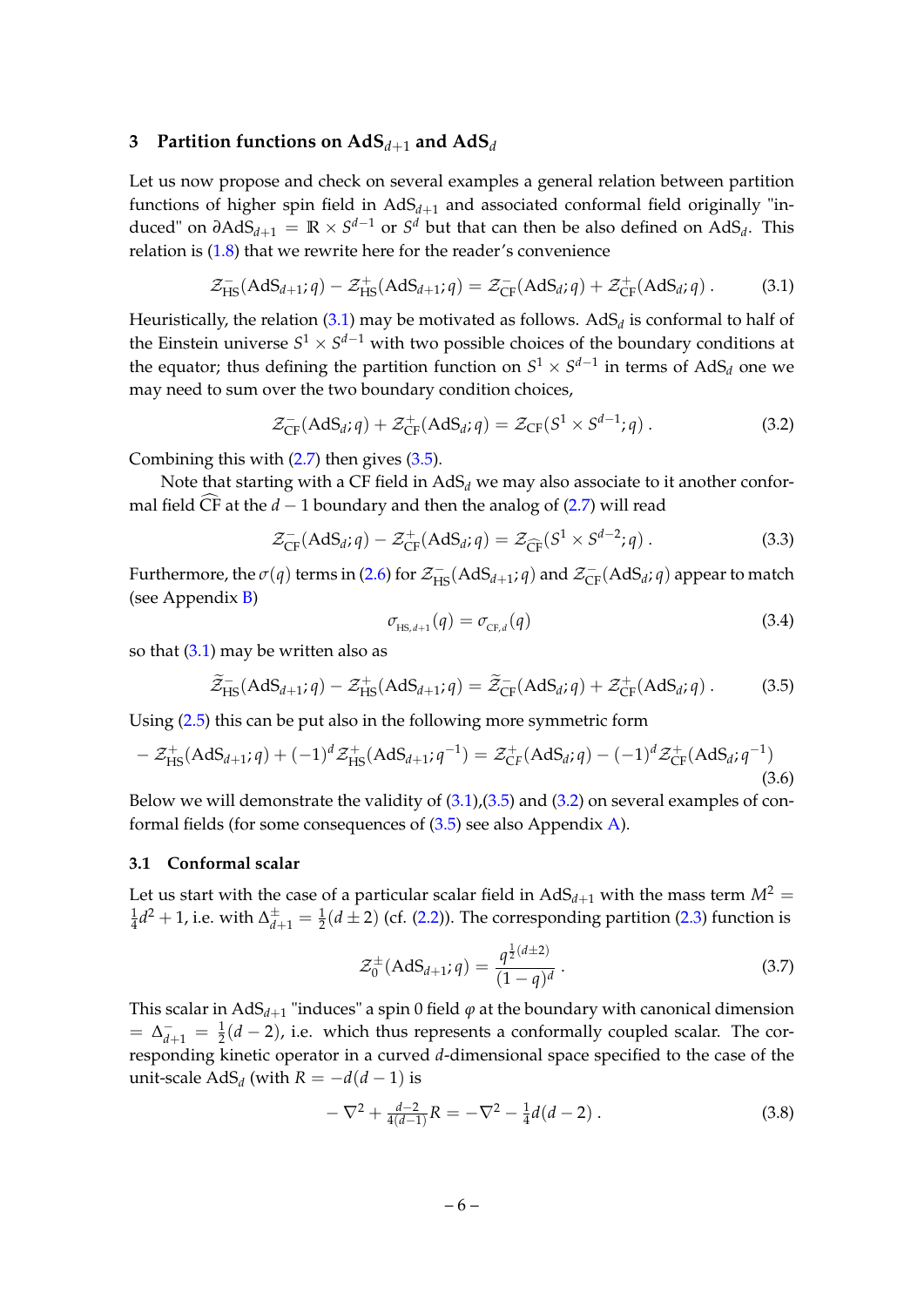Thus defining  $\varphi$  on AdS<sub>*d*</sub> we find that the mass term (cf. [\(2.1\)](#page-4-2)) is  $M^2 = \frac{1}{4}d(d-2)$  and thus from [\(2.2\)](#page-4-3)

$$
\Delta_d^+ = \frac{d}{2}, \qquad \Delta_d^- = \frac{d-2}{2}.
$$
\n(3.9)

From [\(2.3\)](#page-5-0) the partition functions corresponding to this conformal scalar (cs) are then

<span id="page-7-3"></span>
$$
\mathcal{Z}_{cs}^{+}(AdS_d; q) = \frac{q^{d/2}}{(1-q)^{d-1}}, \qquad \mathcal{Z}_{cs}^{-}(AdS_d; q) = (-1)^{d+1} \mathcal{Z}_{cs}^{+}(AdS_d; q^{-1}), \quad (3.10)
$$

Comparing to [\(3.7\)](#page-6-6) one can then check that

$$
\mathcal{Z}_0^-(\text{AdS}_{d+1};q) - \mathcal{Z}_0^+(\text{AdS}_{d+1};q) = \mathcal{Z}_{cs}^-(\text{AdS}_d;q) + \mathcal{Z}_{cs}^+(\text{AdS}_d;q) ,\qquad(3.11)
$$

which is a particular spin 0 case of  $(3.1)$ .

To demonstrate [\(3.2\)](#page-6-5) we recall that the partition function on  $S^1 \times S^{d-1}$  can be found, e.g., by the operator counting method. For a scalar  $\varphi$  with canonical dimension  $\frac{1}{2}(d-2)$ and equations of motion *∂* <sup>2</sup>*ϕ* = 0 that gives

$$
\mathcal{Z}_{\text{cs}}(S^1 \times S^{d-1}; q) = \frac{q^{\frac{1}{2}(d-2)} - q^{\frac{1}{2}(d+2)}}{(1-q)^d} \,. \tag{3.12}
$$

Then one can check that [\(2.7\)](#page-5-5) is satisfied (there is no gauge invariance so  $\sigma(q) = 0$  in [\(2.6\)](#page-5-3)). As a result, we verify a special case of [\(3.2\)](#page-6-5)

$$
\mathcal{Z}_{\text{cs}}(S^1 \times S^{d-1}; q) = \mathcal{Z}_{\text{cs}}^{-}(AdS_d; q) + \mathcal{Z}_{\text{cs}}^{+}(AdS_d; q) . \qquad (3.13)
$$

As already mentioned above, this relation means that one needs to sum over both  $\pm$  scalar modes in AdS<sub>d</sub> in order to match the conformal scalar partition function on  $S^1 \times S^{d-1}$ space which is conformally equivalent to a double copy of AdS*<sup>d</sup>* .

The above discussion can be extended to higher derivative GJMS conformal scalars with higher-derivative kinetic operators, see Appendix  $C$ , again verifying the general relations [\(3.1\)](#page-6-3)–[\(3.5\)](#page-6-4).

#### <span id="page-7-0"></span>**3.2 Conformal higher spins**

Let us now consider a totally symmetric spin *s* CHS field in *d* dimensions. The CHS theory defined on  $AdS_d$  has the following partition function [\[20,](#page-25-7) [21\]](#page-25-8)

$$
Z_{\text{CHS},s}(\text{AdS}_d) = \prod_{k=0}^{s-1} \left[ \frac{\det \widehat{\Delta}_{k\perp} (M_{k,s}^2)}{\det \widehat{\Delta}_{s\perp} (M_{s,k}^2)} \right]^{1/2} \prod_{k'=-\frac{1}{2}(d-4)}^{-1} \left[ \frac{1}{\det \widehat{\Delta}_{s\perp} (M_{s,k'}^2)} \right]^{1/2},\tag{3.14}
$$

<span id="page-7-2"></span><span id="page-7-1"></span>
$$
M_{n,k}^2 \equiv n - (k-1)(k+d-2) \,. \tag{3.15}
$$

For each determinant here  $(cf. (2.1))$  $(cf. (2.1))$  $(cf. (2.1))$  we may then compute the corresponding contribution to the one-particle partition function using the general relations  $(2.2)$ , $(2.3)$ . As a result, we get

$$
\mathcal{Z}_{\text{CHS},s}^{+}(AdS_d;q) = \frac{1}{(1-q)^{d-1}} \left\{ \sum_{k=0}^{s-1} \left[ g_s^{(d)} q^{d+k-2} - g_k^{(d)} q^{d+s-2} \right] + \sum_{k'=-\frac{1}{2}(d-4)}^{-1} g_s^{(d)} q^{d+k'-2} \right\},
$$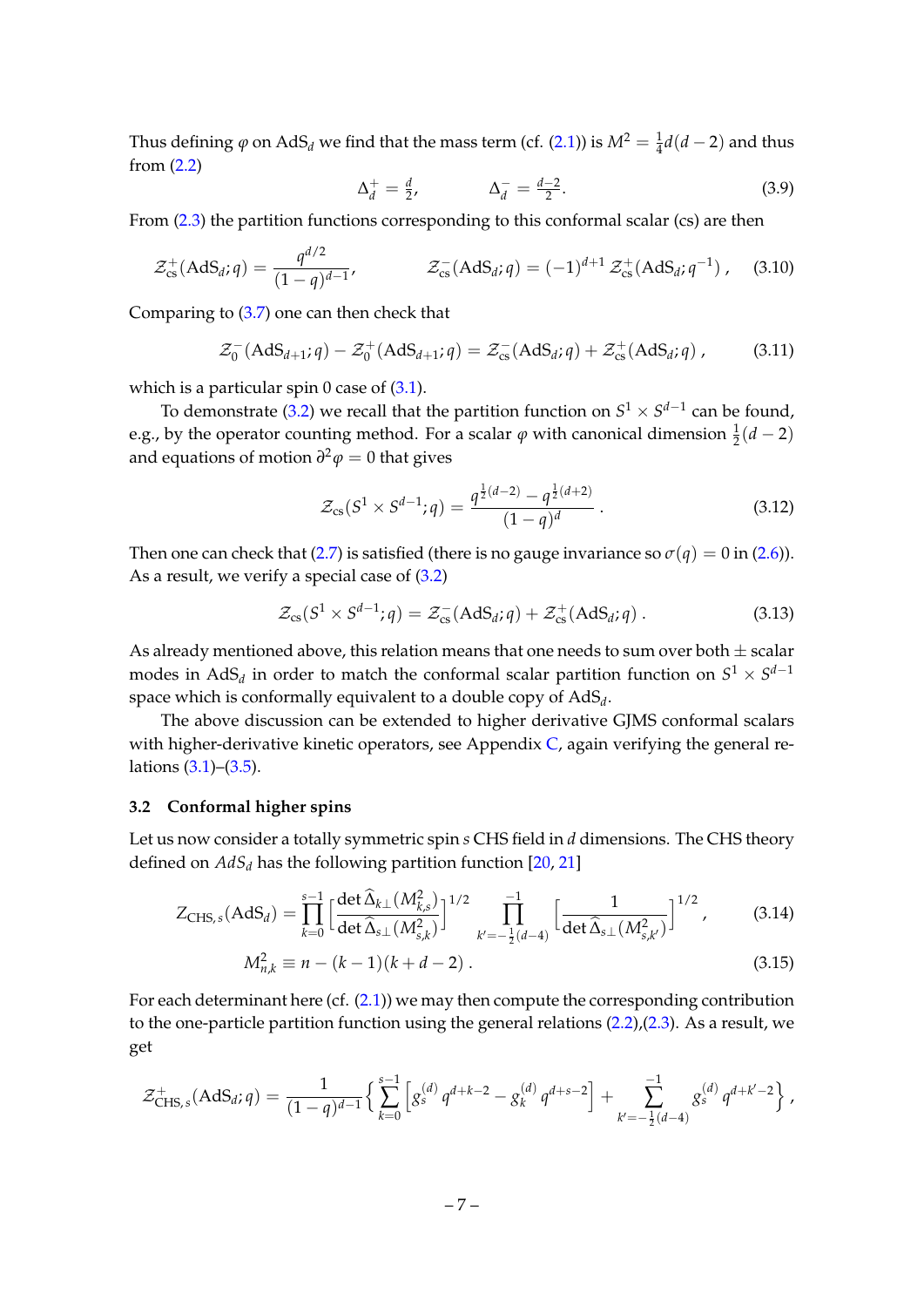$$
\widetilde{\mathcal{Z}}_{CHS,s}^{-}(AdS_d; q) = (-1)^{d-1} \mathcal{Z}_{CHS,s}^{+}(AdS_d; q^{-1}).
$$
\n(3.16)

Doing the sum, we find

<span id="page-8-3"></span>
$$
\mathcal{Z}_{\text{CHS},s}^{+}(AdS_d; q) = \frac{\Gamma(d+s-3)}{\Gamma(d-1)\Gamma(s+1)} \frac{q^{\frac{d}{2}-2}}{(1-q)^d} \left[ (d-2)(d+2s-3)q^2 - (d+s-3)(d+2s-2)q^{\frac{d}{2}+s} + s(d+2s-4)q^{\frac{d}{2}+s+1} \right].
$$
\n(3.17)

In the special case of the *s* = 2 CHS field or, equivalently, of Weyl gravity on thermal quotient of  $AdS_4$  and  $AdS_6$  this partition function was independently computed also in [\[22,](#page-25-9) [23\]](#page-25-10)

$$
\mathcal{Z}_{CHS,2}^{+}(AdS_4; q) = \frac{q^2 (5+5q-4q^2)}{(1-q)^3}, \qquad \mathcal{Z}_{CHS,2}^{+}(AdS_6; q) = \frac{2q^3 (7+7q+7q^2-3q^3)}{(1-q)^5}.
$$
 (3.18)

The CHS field in *d* dimensions is naturally associated to the massless higher spin (MHS) field in  $AdS_{d+1}$  with  $\Delta_{d+1}^+ = d+s-2$ . It has the one-particle partition function [\[24–](#page-25-11)[26\]](#page-25-12)

$$
\mathcal{Z}_{\text{MHS},s}^{+}(AdS_{d+1};q) = \frac{g_s^{(d+1)}q^{d+s-2} - g_{s-1}^{(d+1)}q^{s+d-1}}{(1-q)^d},\tag{3.19}
$$

<span id="page-8-5"></span>
$$
\widetilde{\mathcal{Z}}_{\text{MHS},s}^{-}(AdS_{d+1};q) = (-1)^{d} \mathcal{Z}_{\text{MHS},s}^{+}(AdS_{d+1};q^{-1}), \qquad (3.20)
$$

where  $g_s^{(d)}$  is given by [\(2.4\)](#page-5-7). One can then check that

$$
\widetilde{\mathcal{Z}}_{\mathrm{MHS},s}^{-}(AdS_{d+1};q) - \mathcal{Z}_{\mathrm{MHS},s}^{+}(AdS_{d+1};q) = \widetilde{\mathcal{Z}}_{\mathrm{CHS},s}^{-}(AdS_{d};q) + \mathcal{Z}_{\mathrm{CHS},s}^{+}(AdS_{d};q) , \quad (3.21)
$$

which is another special case of  $(3.5)$ . One can also verify the validity of  $(3.1)$  or, equivalently, [\(3.4\)](#page-6-2) (see Appendix [B\)](#page-19-0).

#### <span id="page-8-0"></span>**3.3 Conformal symmetric tensors in**  $d = 4$

Next, let us discuss the conformal symmetric rank *s* tensor field (CST) in *d* = 4 considered in [\[27,](#page-25-13) [28\]](#page-25-14). This is a non-unitary theory that may be viewed as a maximal depth  $r = s$ representative of the family of FT-type  $[29]$  conformal higher spin fields with rank  $s - r$ tensor gauge invariance [\[30](#page-25-16)[–32\]](#page-25-17). The CHS theory is the minimal depth case (i.e. case of maximal gauge invariance) when  $r = 1$ . The CST field has 2nd-derivative Lagrangian with scalar gauge invariance and corresponds to a "short" representation of *SO*(2, 4) given by

<span id="page-8-1"></span>
$$
CSTs = (1; \frac{s}{2}, \frac{s}{2}) - (1 - s; 0, 0).
$$
 (3.22)

The partition function for a CST field defined on  $AdS_4$  is found to be [\[28\]](#page-25-14) (cf. [\(2.1\)](#page-4-2))

<span id="page-8-4"></span>
$$
Z_{\text{CST},s}(\text{AdS}_4) = \prod_{k=1}^{s} \left[ \frac{\det \widehat{\Delta}_0 (2 - k - k^2)}{\det \widehat{\Delta}_{k\perp} (2 + k)} \right]^{1/2}.
$$
 (3.23)

Using  $(2.2)$ , $(2.3)$  we then find for the one-particle partition function on thermal AdS<sub>4</sub>

<span id="page-8-2"></span>
$$
\mathcal{Z}_{\text{CST},s}^{+}(\text{AdS}_4; q) = -\widetilde{\mathcal{Z}}_{\text{CST},s}^{-}(\text{AdS}_4; q^{-1}) = \frac{1}{(1-q)^3} \sum_{k=1}^{s} \left[ (2k+1) q^2 - q^{k+2} \right]
$$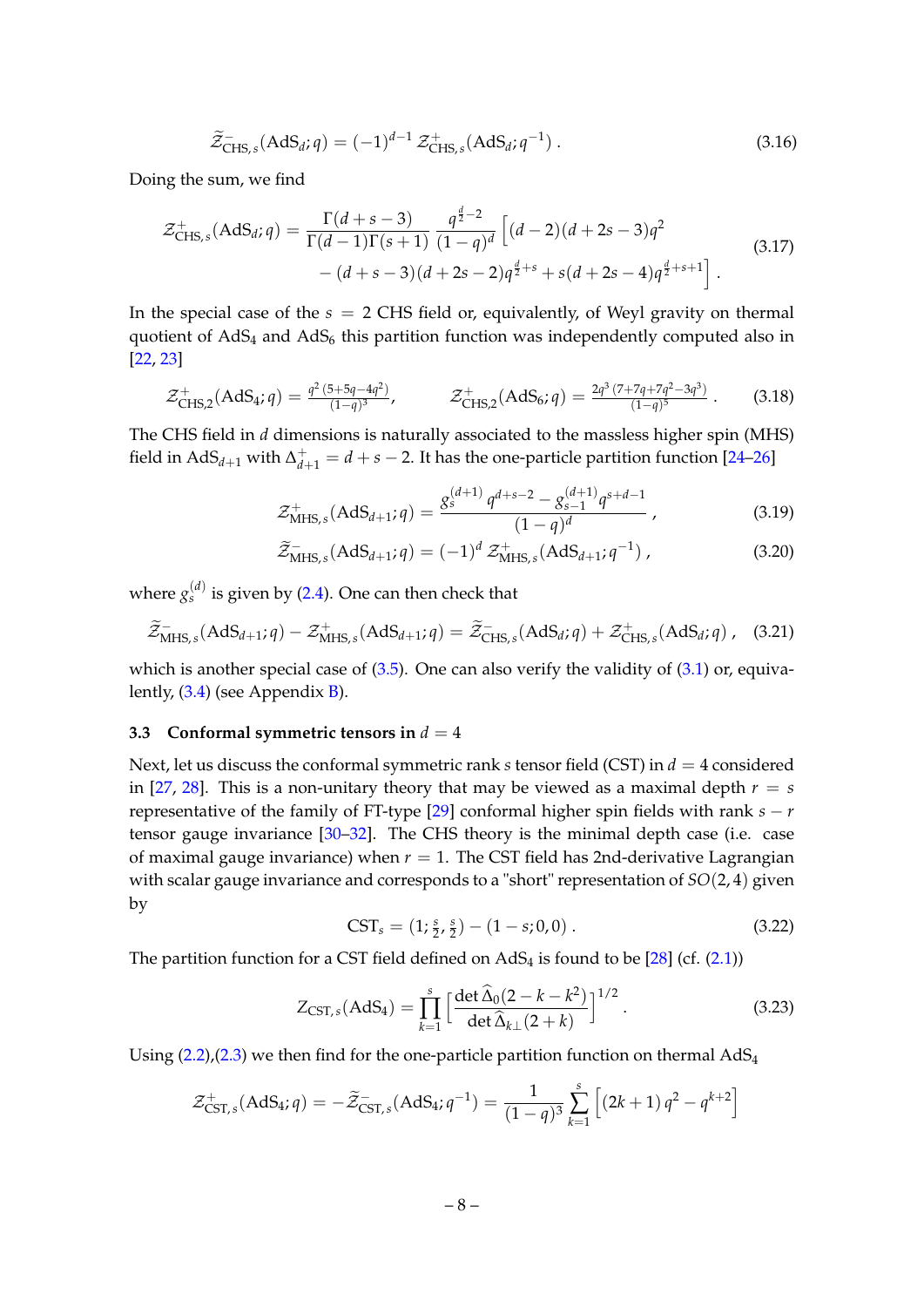$$
= \frac{q^2 [s(s+2) - (s+1)^2 q + q^{s+1}]}{(1-q)^4}.
$$
\n(3.24)

This 4d CST field corresponds to the maximal-depth partially massless (PM) totally symmetric spin *s* field in AdS<sub>5</sub> associated with the following combination of  $SO(2, 4)$  repre-sentations [\[31\]](#page-25-18)<sup>[8](#page-9-2)</sup>

$$
PM_s^{(s)} = (3; \frac{s}{2}, \frac{s}{2}) - (3+s; 0, 0) ,
$$
 (3.25)

for which [\(3.22\)](#page-8-1) is a "shadow" counterpart. Then from [\(2.3\)](#page-5-0) we get

<span id="page-9-3"></span>
$$
\mathcal{Z}_{\text{PM}_s^{(s)}}^+\text{(AdS}_5; q) = \tilde{\mathcal{Z}}_{\text{PM}_s^{(s)}}^-\text{(AdS}_5; q^{-1}) = \frac{(s+1)^2 q^3 - q^{s+3}}{(1-q)^4} \,. \tag{3.26}
$$

Comparing [\(3.24\)](#page-8-2) and [\(3.26\)](#page-9-3) we conclude that

$$
\widetilde{\mathcal{Z}}_{\text{PM}_s^{(s)}}(AdS_5; q) - \mathcal{Z}_{\text{PM}_s^{(s)}}^+(AdS_5; q) = \widetilde{\mathcal{Z}}_{\text{CST},s}^-(AdS_4; q) + \mathcal{Z}_{\text{CST},s}^+(AdS_4; q) ,\qquad(3.27)
$$

in agreement with  $(3.5)$ . As in CHS case, one can also verify the validity of  $(3.1)$  also in the CST case. We shall further discuss the properties of 4d CST field partition functions in the next section.

#### <span id="page-9-0"></span>**4 From 5 to 4 to 3 dimensions**

In this section we shall consider a special case of  $d = 4$  where some relation simplify. We shall discuss further descent to 3 dimensions thus getting a "triple" of related fields: HS in 5, CF in 4, and CF in 3 dimensions. In particular, starting with a massless higher c spin field in  $AdS_5$  one gets a conformal higher spin in 4d and then defininig it on  $AdS_4$ can further associate to it another conformal higher spin field in 3d. The latter turns out to have a non-local action describing zero number of dynamical degrees of freedom, i.e. giving trivial partition function.

#### <span id="page-9-1"></span>**4.1**  $AdS_5 \rightarrow AdS_4$

Let us first consider the  $d = 4$  version of the relation [\(3.1\)](#page-6-3) between partition functions of some higher spin field in AdS<sup>5</sup> and the corresponding 4d conformal field defined on AdS<sub>4</sub>. Starting with a totally symmetric spin *s* HS field in AdS<sub>5</sub> corresponding to *SO*(2,4) representation (∆5; *s*  $\frac{s}{2}$ ,  $\frac{s}{2}$  $\frac{s}{2}$ ) we may associate to it (in general, higher-derivative) conformal field in 4d that may also be represented (when defined on  $\mathbb{R}^4$  or AdS<sub>4</sub>) as a collection of 2nd-derivative fields with particular values of masses. Our proposal for such general relation is $9$ 

$$
(\Delta_5; \frac{s}{2}, \frac{s}{2})_{AdS_5} \longrightarrow Z_{CF,s}(AdS_4) = \prod_{s'=0}^{s} \prod_{k=0}^{\Delta_5 - 3} \left[ \det \widehat{\Delta}_{s' \perp} (M_{s',k}^2) \right]^{-1/2}, \quad (4.1)
$$

<span id="page-9-5"></span><span id="page-9-2"></span> ${}^{8}$ The subscript  $r$  in PM $_{s}^{(r)}$  denotes the depth. Here, we consider only the maximal case  $r = s$ .

<span id="page-9-4"></span><sup>&</sup>lt;sup>9</sup>A similar "correspondence rule" in 6d was discussed in Appendix A of [\[33\]](#page-26-0).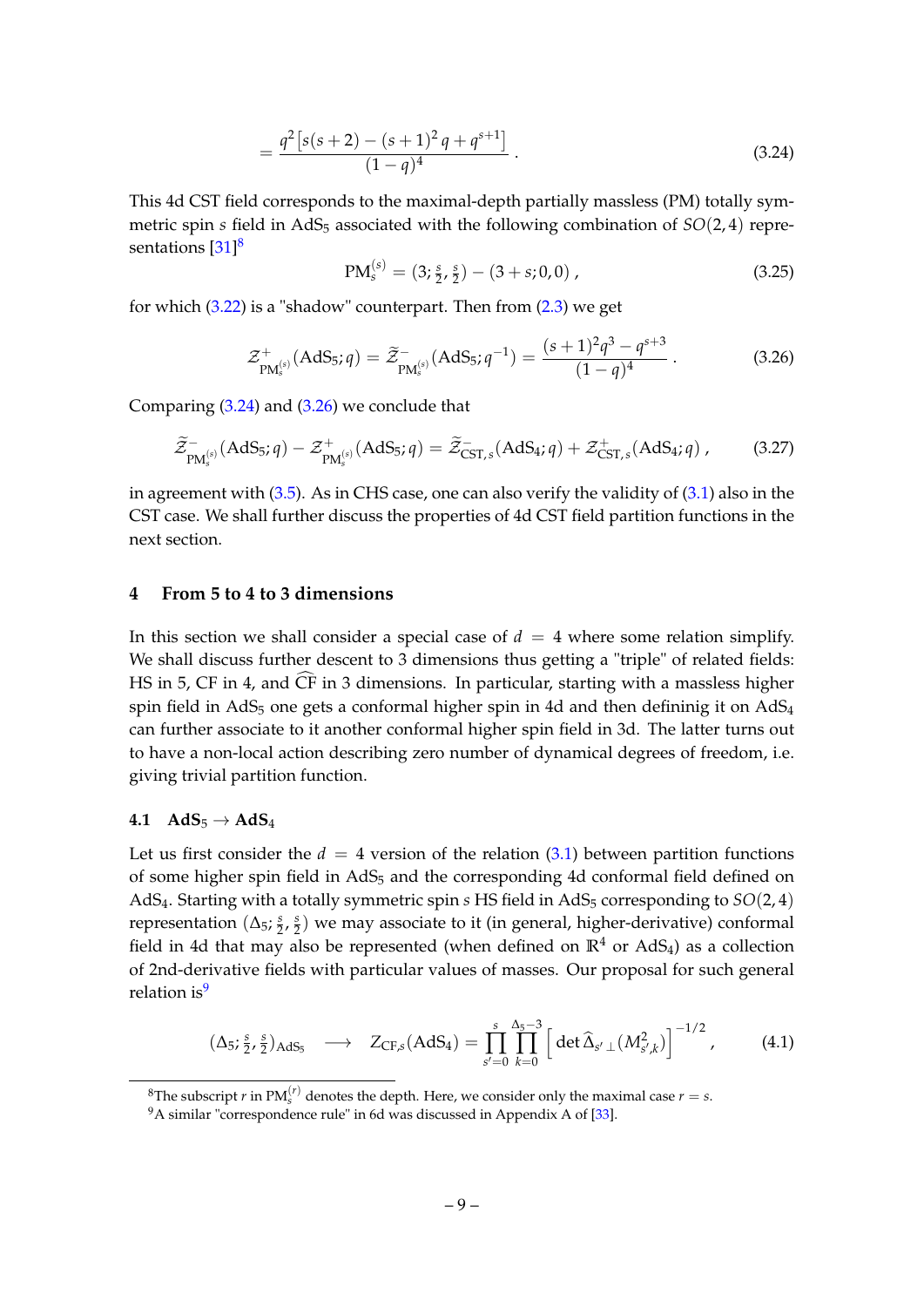where  $M_{s^{\prime},k}^2 = s^{\prime} - 2 - k(k+1)$  as in [\(3.15\)](#page-7-1). Special HS fields with gauge invariance will require combinations of the above building blocks to take into account ghost field contributions. One can check that [\(4.1\)](#page-9-5) is consistent with all special conformal fields in 4d that we have analysed directly: CHS, CST and also GJMS scalar fields (see Appendix [C\)](#page-19-1).

Given  $(4.1)$  one can then demonstrate the validity of the relation  $(3.1)$  (equivalent to  $(3.5)$  in the absence of gauge invariance) between the partition functions in AdS<sub>5</sub> and AdS<sub>4</sub>. For each factor in the r.h.s. of [\(4.1\)](#page-9-5) we find from [\(2.2\)](#page-4-3) that  $\Delta_{4,k}^+ = k + 2$  and thus applying [\(2.3\)](#page-5-0) to both 5d and 4d cases we get

$$
\mathcal{Z}^{+}_{\left(\Delta_{5};\frac{S}{2},\frac{S}{2}\right)}\left(\text{AdS}_{5};q\right) = (s+1)^2 \frac{q^{\Delta_{5}}}{(1-q)^4} \,,\tag{4.2}
$$

<span id="page-10-1"></span>
$$
\mathcal{Z}_{\text{CF}}^+(AdS_4; q) = \sum_{s'=0}^s \sum_{k=0}^{\Delta_5 - 3} (2s' + 1) \frac{q^{k+2}}{(1-q)^3} = (s+1)^2 \frac{q^2 - q^{\Delta_5}}{(1-q)^4}.
$$
 (4.3)

Then using the expression [\(2.5\)](#page-5-6) for  $\tilde{\mathcal{Z}}$ <sup>−</sup> we indeed verify [\(3.1\)](#page-6-3), i.e.

<span id="page-10-0"></span>
$$
\widetilde{\mathcal{Z}}_{\left(\Delta_5; \frac{S}{2}, \frac{S}{2}\right)}^{-}\left(\text{AdS}_5; q\right) - \mathcal{Z}_{\left(\Delta_5; \frac{S}{2}, \frac{S}{2}\right)}^{+}\left(\text{AdS}_5; q\right) = \widetilde{\mathcal{Z}}_{\text{CF}}^{-}\left(\text{AdS}_4; q\right) + \mathcal{Z}_{\text{CF}}^{+}\left(\text{AdS}_4; q\right). \tag{4.4}
$$

To provide additional support for the correspondence rule [\(4.1\)](#page-9-5) let us consider the CF partition function defined on  $S^4$  instead of  ${\rm AdS}_4$  which may be viewed as a boundary of global  $AdS_5$ . In that case we should get an analog of  $(2.7)$ , i.e. the relation  $(1.2)$ 

$$
\log Z_{\rm HS}^-(\text{AdS}_5) - \log Z_{\rm HS}^+(\text{AdS}_5) = \log Z_{\rm CF}(S^4) \,. \tag{4.5}
$$

One may check this relation by comparing the coefficient of the IR divergent term on the l.h.s. to the coefficient of the UV divergent term on the r.h.s., i.e. to the 4d conformal anomaly a-coefficient  $[2, 1]$  $[2, 1]$  $[2, 1]$ . According to Eq.(3.3) of  $[1]$ , we get for the coefficient in the l.h.s.

<span id="page-10-2"></span>
$$
a(\Delta_5; \frac{s}{2}, \frac{s}{2}) = -\frac{1}{720}(\Delta_5 - 2)^3 (s+1)^2 [3(\Delta_5 - 2)^2 - 5s^2 - 10s - 5]. \tag{4.6}
$$

On the other hand, each  $\det(-\nabla_s^2+M^2)_{s\perp}$  in the product in [\(4.1\)](#page-9-5) defined on  $S^4$  gives the contribution (see Eq.(3.37) of [\[20\]](#page-25-7))

<span id="page-10-3"></span>
$$
a_{s\perp}(M^2) = \frac{1}{720} (2s+1) [30s^3 + 85s^2 + 10s - 58 - 30(s^2 - 2)M^2 - 15M^4].
$$
 (4.7)

Then for the particular combination of the operators in  $(4.1)$  we get indeed

$$
a(\Delta_5; \frac{s}{2}, \frac{s}{2}) = \sum_{k=0}^{\Delta_5 - 3} \sum_{s'=0}^s a_{s'\perp} (M_{s',k}^2).
$$
 (4.8)

Let us note that the relation  $(4.4)$ , implied by the correspondence rule  $(4.1)$ , should have a group theoretic interpretation. To see an indication of this, let us consider the "nonblind" characters  $\chi_4$  and  $\chi_3$  of massive representations of *SO*(4,2) and *SO*(3,2) respec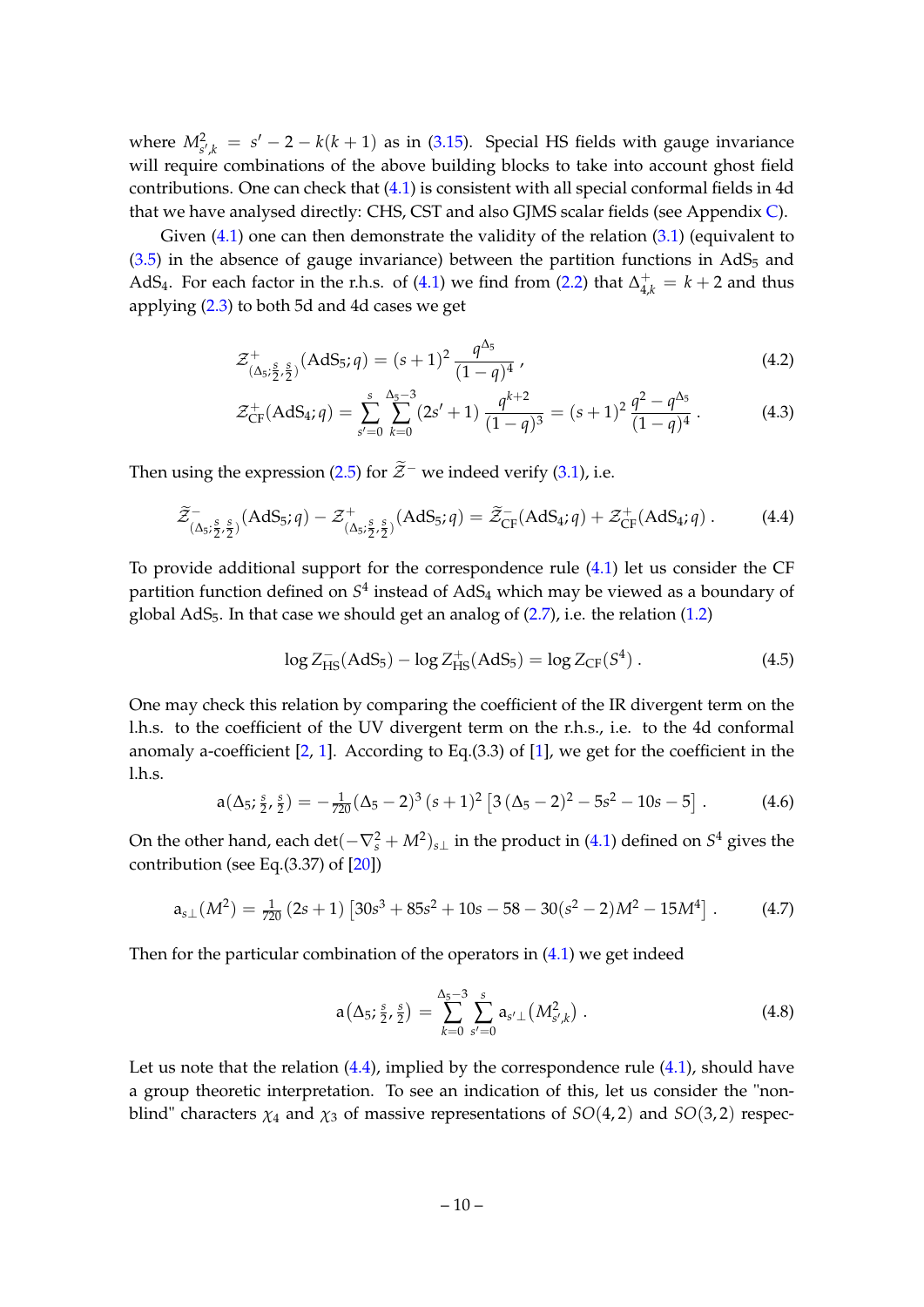tively  $[34]^{10}$  $[34]^{10}$  $[34]^{10}$  $[34]^{10}$ 

$$
\chi_4(\Delta; j_1, j_2 | q, x, y) = \frac{q^{\Delta} f_{SU(2)}(j_1 | x) f_{SU(2)}(j_2 | y)}{(1 - q x^{\frac{1}{2}} y^{\frac{1}{2}})(1 - q x^{\frac{1}{2}} y^{-\frac{1}{2}})(1 - q x^{-\frac{1}{2}} y^{\frac{1}{2}})(1 - q x^{-\frac{1}{2}} y^{-\frac{1}{2}})},
$$
\n
$$
\chi_3(\Delta; j | q, x) = \frac{q^{\Delta} f_{SU(2)}(j | x)}{(1 - q)(1 - q x)(1 - q x^{-1})}, \qquad f_{SU(2)}(j | x) = \frac{x^{j + \frac{1}{2}} - x^{-j - \frac{1}{2}}}{x^{\frac{1}{2}} - x^{-\frac{1}{2}}}.
$$
\n(4.9)

Let us generalize [\(4.2\)](#page-10-1) and define

$$
\chi(\text{AdS}_5|q,x) \equiv \chi_4(\Delta_5; \frac{s}{2}, \frac{s}{2}|q,x,x) , \qquad \chi(\text{AdS}_4|q,x) \equiv \sum_{s'=0}^s \sum_{k=0}^{\Delta_5 - 3} \chi_3(k+2;s'|q,x) .
$$
\n(4.10)

Let us also denote by tilde the "charge conjugation", i.e. the replacement  $q \to q^{-1}$ ,  $x \to$ *x* −1 . One can then check that

<span id="page-11-2"></span>
$$
\widetilde{\chi}(\text{AdS}_5|q,x) - \chi(\text{AdS}_5|q,x) = \widetilde{\chi}(\text{AdS}_4|q,x) + \chi(\text{AdS}_4|q,x) \,. \tag{4.11}
$$

This reduces to [\(4.4\)](#page-10-0) in the "blind" limit  $x \to 1$ . The fact that [\(4.11\)](#page-11-2) holds also for generic argument *x* suggests that  $(4.4)$  has a group theoretic interpretation in terms of a map between representations of the corresponding 5d and 4d isometry groups.

## <span id="page-11-0"></span>**4.2** Relation between partition functions on AdS<sub>4</sub> and  $S^1 \times S^3$

As already mentioned above, given a conformal field in  $AdS_d$  we may make a Weyl transformation to replace  $\mathrm{AdS}_d$  by half of the Einstein Universe  $R\times S^{d-1}$  and then represent the partition function in  $R\times S^{d-1}$  in terms of the partition function in  $\mathrm{AdS}_d$  with two possible choices of boundary conditions. In the case of thermal quotients that leads to the relation  $(3.2).$  $(3.2).$ 

In the special case of  $AdS_4$  it was observed in [\[4\]](#page-24-3) that the two choices (+ and -) of the possible boundary conditions are equivalent, i.e. the corresponding higher spin representations are equivalent for  $s > 0$ , with spin 0 (scalar) case being an exception.<sup>[11](#page-11-3)</sup> This suggests that for any conformal field not containing a scalar component we should have the equality between partition functions corresponding to the two alternative boundary conditions

$$
\mathcal{Z}_{CF}^{-}(AdS_4; q) = \mathcal{Z}_{CF}^{+}(AdS_4; q) , \qquad (4.12)
$$

<span id="page-11-5"></span>
$$
\mathcal{Z}_{CF}^{-}(AdS_4; q) = \widetilde{\mathcal{Z}}_{CF}^{-}(AdS_4; q) + \sigma_4(q) , \qquad \widetilde{\mathcal{Z}}_{CF}^{-}(AdS_4; q) = -\mathcal{Z}_{CF}^{+}(AdS_4; q^{-1}) (4.13)
$$

Then the relation [\(3.2\)](#page-6-5) should simplify in  $d = 4$  case to

<span id="page-11-4"></span>
$$
\mathcal{Z}_{CF}(S^1 \times S^3; q) = 2 \mathcal{Z}_{CF}^+(AdS_4; q).
$$
 (4.14)

<span id="page-11-1"></span><sup>&</sup>lt;sup>10</sup>Here  $x$  and  $y$  are chemical potentials for charges corresponding to other Cartan generators in addition to the dilatation operator.

<span id="page-11-3"></span><sup>&</sup>lt;sup>11</sup>More generally, the fact that highest weight unitary representation of  $\mathfrak{so}(d,2)$  algebra that admits extension to  $\mathfrak{so}(d+1,2)$  conformal algebra has two inequivalent extensions was demonstrated in [\[35\]](#page-26-2); for scalar field these representations are not equivalent as representations of  $\mathfrak{so}(d,2)$  while for spin  $s > 0$  fields they are.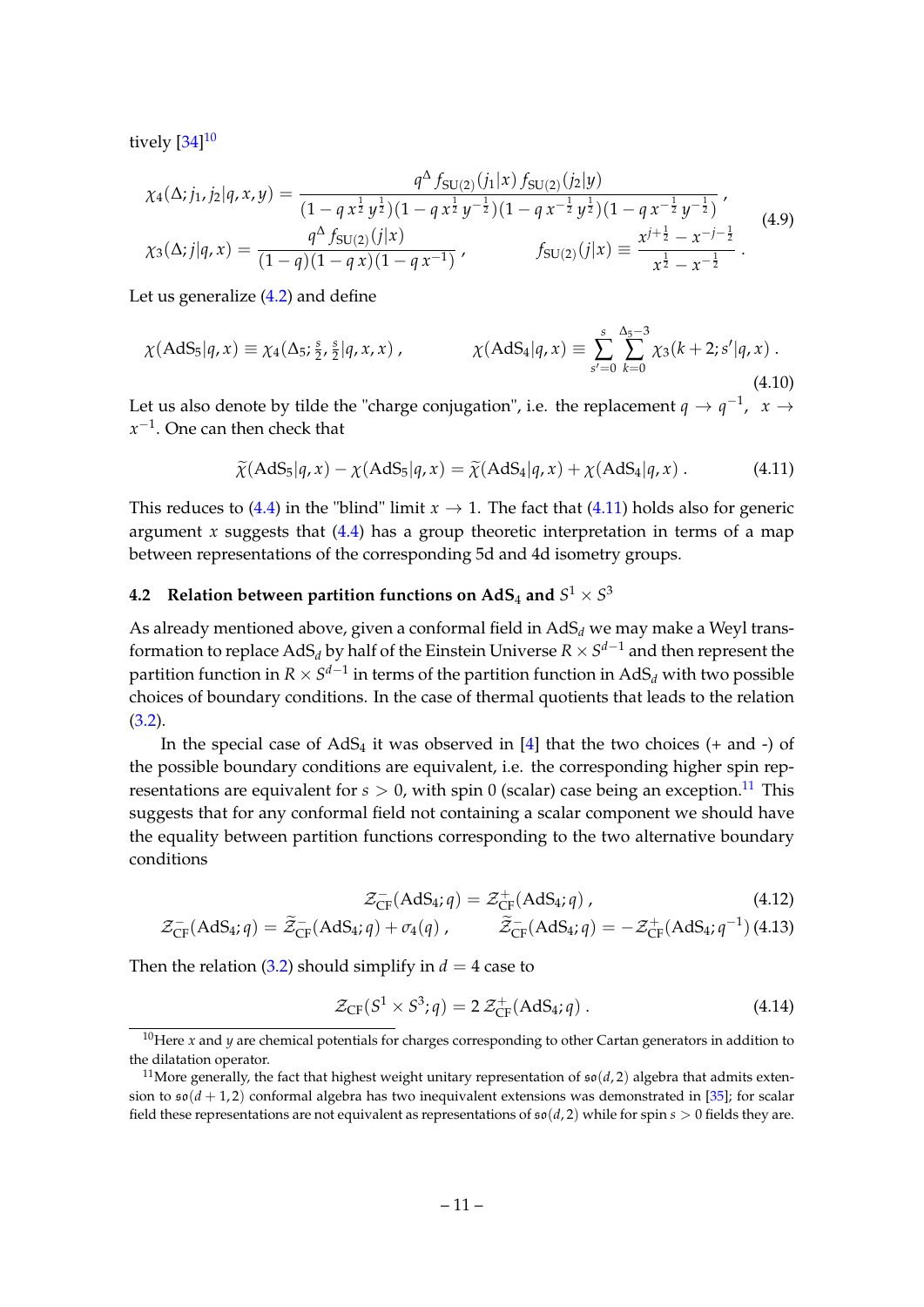This identity can be verified directly for the CHS or CST fields as follows.

The CHS partition function on AdS<sub>4</sub> is a special case of  $(3.14)^{12}$  $(3.14)^{12}$  $(3.14)^{12}$  $(3.14)^{12}$ 

$$
Z_{\text{CHS},s}(\text{AdS}_4) = \prod_{k=0}^{s-1} \left[ \frac{\det \widehat{\Delta}_{k\perp}(k - (s-1)(s+2))}{\det \widehat{\Delta}_{s\perp}(s - (k-1)(k+2))} \right]^{1/2}.
$$
 (4.15)

From [\(2.2\)](#page-4-3) we see that the fields corresponding to terms in the numerator have  $\Delta_k^+ = s + 2$ , while the terms in the denominator give  $\Delta_k^+ = k + 2$ . The corresponding one-particle partition function is then a  $d = 4$  case of  $(3.17)$ 

<span id="page-12-4"></span>
$$
\mathcal{Z}_{CHS,s}^{+}(AdS_4; q) = \sum_{k=0}^{s-1} \frac{(2s+1)q^{k+2} - (2k+1)q^{s+2}}{(1-q)^3} = \frac{(2s+1)q^2 - (s+1)^2q^{s+2} + s^2q^{s+3}}{(1-q)^4}.
$$
 (4.16)

Comparing this to the CHS partition function on  $S^1 \times S^3$  given in Eq. (4.8) of [\[1\]](#page-24-0) we find that indeed

$$
\mathcal{Z}_{\text{CHS},s}(S^1 \times S^3; q) = 2 \mathcal{Z}^+_{\text{CHS},s}(\text{AdS}_4; q) \,. \tag{4.17}
$$

In the case of the CST field the partition function on  $S^1\times S^3$  was found in [\[28\]](#page-25-14). Comparing to [\(3.24\)](#page-8-2) we conclude again that

$$
\mathcal{Z}_{\text{CST},s}(S^1 \times S^3; q) = 2 \mathcal{Z}^+_{\text{CST},s}(\text{AdS}_4; q) \,. \tag{4.18}
$$

The 4d relation [\(4.14\)](#page-11-4) may be extended also to the fermionic CHS fields, see Appendix [\(D\)](#page-21-1).

This relation [\(4.14\)](#page-11-4) is not, however, true for a conformal scalar and thus also for any conformal theory with AdS<sub>4</sub> partition function containing a conformal scalar factor. In particular, it is not true for the 4-derivative conformal scalar field as follows from the comparison of  $(C.12)$  and  $(C.8)$  in Appendix [C.](#page-19-1) Another counter-example is the conformal theory of an antisymmetric rank 2 tensor discussed in Appendix  $\mathrm{E}^{.13}$  $\mathrm{E}^{.13}$  $\mathrm{E}^{.13}$ 

## <span id="page-12-0"></span>**4.3** Further descent:  $\mathbf{AdS}_4 \to \mathbb{R} \times S^2$

Given a conformal field in 4d related to some higher spin field in  $AdS_5$  we may define it on AdS<sub>4</sub> and then further associate to it another conformal field  $\widehat{CF}$  at the AdS<sub>4</sub> boundary  $\mathbb{R} \times S^2.$  This gives a triplet of fields

$$
\text{HS on AdS}_5 \longrightarrow \text{CF on AdS}_4 \longrightarrow \widehat{\text{CF on R}} \times S^2.
$$

Then the thermal partition functions of CF and  $\widehat{CF}$  are related by ([1.3\)](#page-2-2) or [\(2.7\)](#page-5-5), i.e. for the second step we get

$$
\mathcal{Z}_{CF}^{-}(AdS_4; q) - \mathcal{Z}_{CF}^{+}(AdS_4; q) = \mathcal{Z}_{\widehat{CF}}(S^1 \times S^2; q).
$$
\n(4.19)

Combining this with [\(4.12\)](#page-11-5) we conclude that  $\widehat{CF}$  should have zero partition function,

<span id="page-12-3"></span>
$$
\mathcal{Z}_{\widehat{\mathbb{C}\mathbb{F}}}(S^1 \times S^2; q) = 0. \tag{4.20}
$$

<span id="page-12-1"></span><sup>&</sup>lt;sup>12</sup>While here we have a scalar field contribution at  $k = 0$  this is not a conformal massless scalar but a ghost field needed to guarantee the conformal invariance of the spin *s* CHS field.

<span id="page-12-2"></span><sup>&</sup>lt;sup>13</sup> Here the presence of a scalar components is apparent also in the approach developed in  $[36]$ .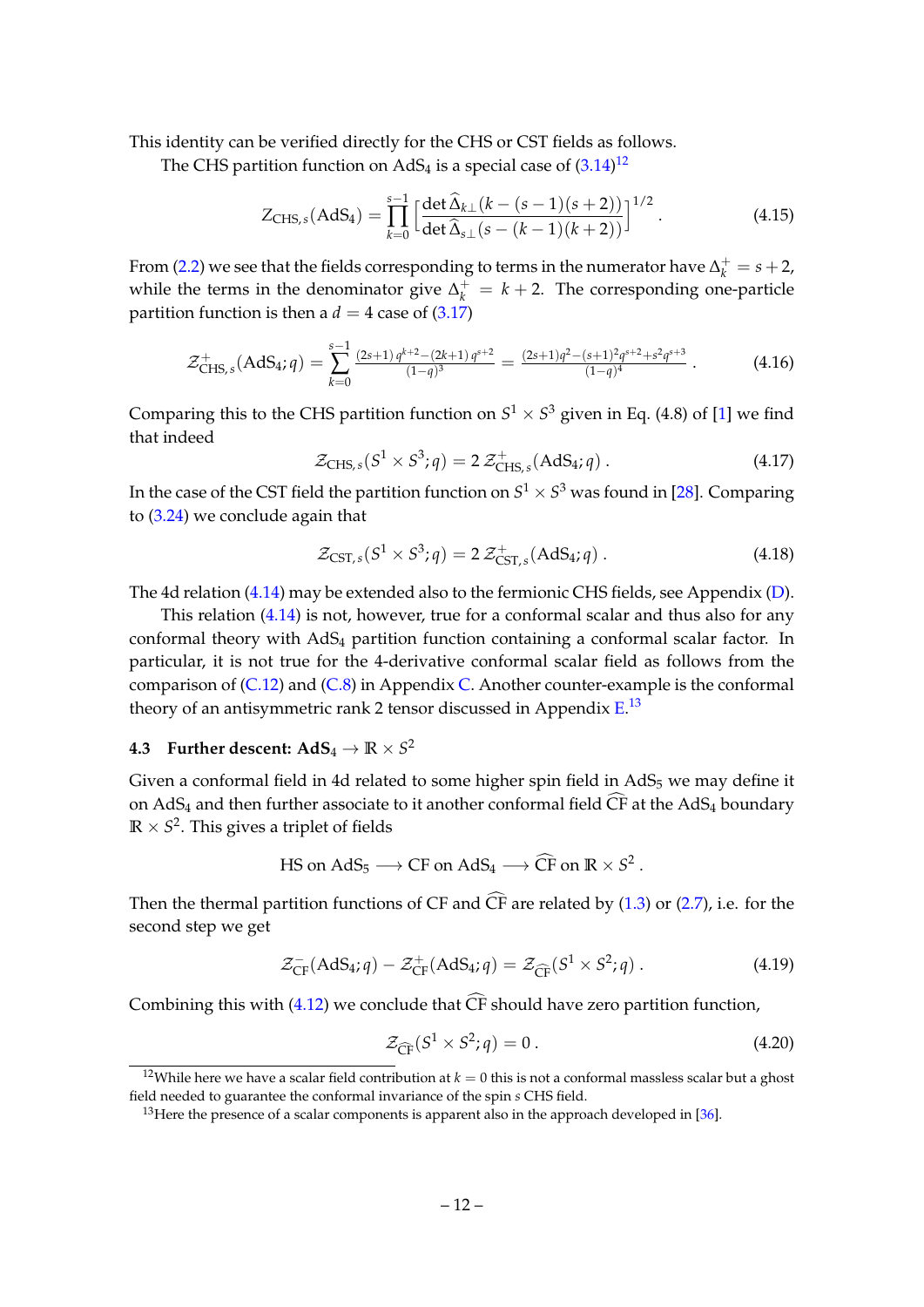Then the total partition function of the theory defined on "boundary of the boundary" is  $Z = 1$ , i.e. the resulting 3d conformal theory  $\widehat{CF}$  should be "trivial" or "topological". We will also define  $\widehat{CF}$  on AdS<sub>3</sub> and then find, in agreement with [\(3.3\)](#page-6-7), that

$$
\mathcal{Z}_{\widehat{\mathrm{CF}}}^+(AdS_3; q) = \mathcal{Z}_{\widehat{\mathrm{CF}}}^-(AdS_3; q) = 0. \tag{4.21}
$$

Before giving some explicit examples let us first recall that a totally symmetric spin *s* CHS field *φ<sup>s</sup>* in *d* dimensions has the action

<span id="page-13-1"></span>
$$
S_{\text{CHS}_s} = \int d^d x \, \phi_s \, P_s \, \partial^{2s+d-4} \, \phi_s = \int d^d x \, C_s \, \partial^{d-4} \, C_s \,, \tag{4.22}
$$

where  $P_s$  is a projector onto transverse traceless tensors and  $C_s \sim \partial^s \phi_s$  is gauge-invariant field strength (generalized Maxwell or Weyl tensor). The number of the corresponding dynamical degrees of freedom is [\[16,](#page-25-4) [21\]](#page-25-8)

<span id="page-13-2"></span>
$$
\nu_{s,d} = \frac{(d-3)(2s+d-2)(2s+d-4)(s+d-4)!}{2(d-2)!s!} \,. \tag{4.23}
$$

Eq. [\(4.22\)](#page-13-1) is local for even  $d \geq 4$  (where  $\partial^2 = \Box$  enters in positive power) but can be formally defined also for odd  $d$ . The case of  $d = 3$  is special in that the number of dynamical degrees of freedom [\(4.23\)](#page-13-2) vanishes, while [\(4.22\)](#page-13-1) takes a non-local form

<span id="page-13-4"></span>
$$
S_{\text{CHS}_s} = \int d^3x \, \phi_s \, P_s \, \Box^{s-1/2} \, \phi_s = \int d^3x \, C_s \, \Box^{-1/2} \, C_s \,. \tag{4.24}
$$

Let us also recall that the CHS action in *d* dimensions may be viewed as an induced one [\[37\]](#page-26-4) from a free CFT<sub>d</sub>: if  $\phi_s$  is coupled to a spin-*s* conserved current *J<sub>s</sub>* then the kinetic term of  $\phi_s$  is determined by the 2-point function  $\langle J_s(x) J_s(x') \rangle$ .<sup>[14](#page-13-3)</sup> Insisting on locality one may consider a Chern-Simons type action for the corresponding 3d CHS field that may be induced from chiral 3d fermions (see  $[40-42]$  $[40-42]$  and  $[43-45]$  $[43-45]$  for  $s = 2$ ). For a more natural parity-even case induced from a free 3d scalar CFT we get in momentum space h*J<sup>s</sup> Js*i = √ *ks*  $\frac{s_-}{p^2}\tilde{P}_s(p)$  , where  $\tilde{P}_s(p)$  is Fourier transform of the transverse traceless projector in [\(4.22\)](#page-13-1) (i.e. a symmetrized and traceless product of *s* factors of  $(\tilde{P}_1)^{\nu}_{\mu} = \delta^{\nu}_{\mu} - \frac{p_{\mu}p^{\nu}}{p^2}$  $\frac{\mu P}{p^2}$ ). The corresponding parity even 3d CHS action is then given by [\(4.22\)](#page-13-1).

#### <span id="page-13-0"></span>**4.3.1 Spin 1**

Let us now illustrate [\(4.20\)](#page-12-3) turn to some special cases and start with a massless spin 1 gauge field in AdS<sub>5</sub> that has  $\Delta_5^+ = 2 + s = 3$  and is associated with the following combination of  $SO(2,4)$  representations  $\text{MHS}_1(\text{AdS}_5) = (3; \frac{1}{2}, \frac{1}{2})$  $(\frac{1}{2}) - (4, 0, 0)$  . The corresponding 4d boundary field is the  $s = 1$  CHS field, i.e. the standard Maxwell theory (cf.  $(4.22)$ ). Its partition function when defined on  $AdS_4$  is a special case of  $(3.14)$ 

<span id="page-13-5"></span>
$$
Z_{CHS,1}(\text{AdS}_4) = \left[\frac{\det \widehat{\Delta}_0(0)}{\det \widehat{\Delta}_{1\perp}(3)}\right]^{1/2}.
$$
 (4.25)

<span id="page-13-3"></span><sup>&</sup>lt;sup>14</sup>In general, in 3d there are two possible conformally invariant tensor structures that may appear in a two-point function of a conserved current *Js*: a non-local parity-even and a local parity-odd one (see, e.g., [\[38,](#page-26-9) [39,](#page-26-10) [2\]](#page-24-1)).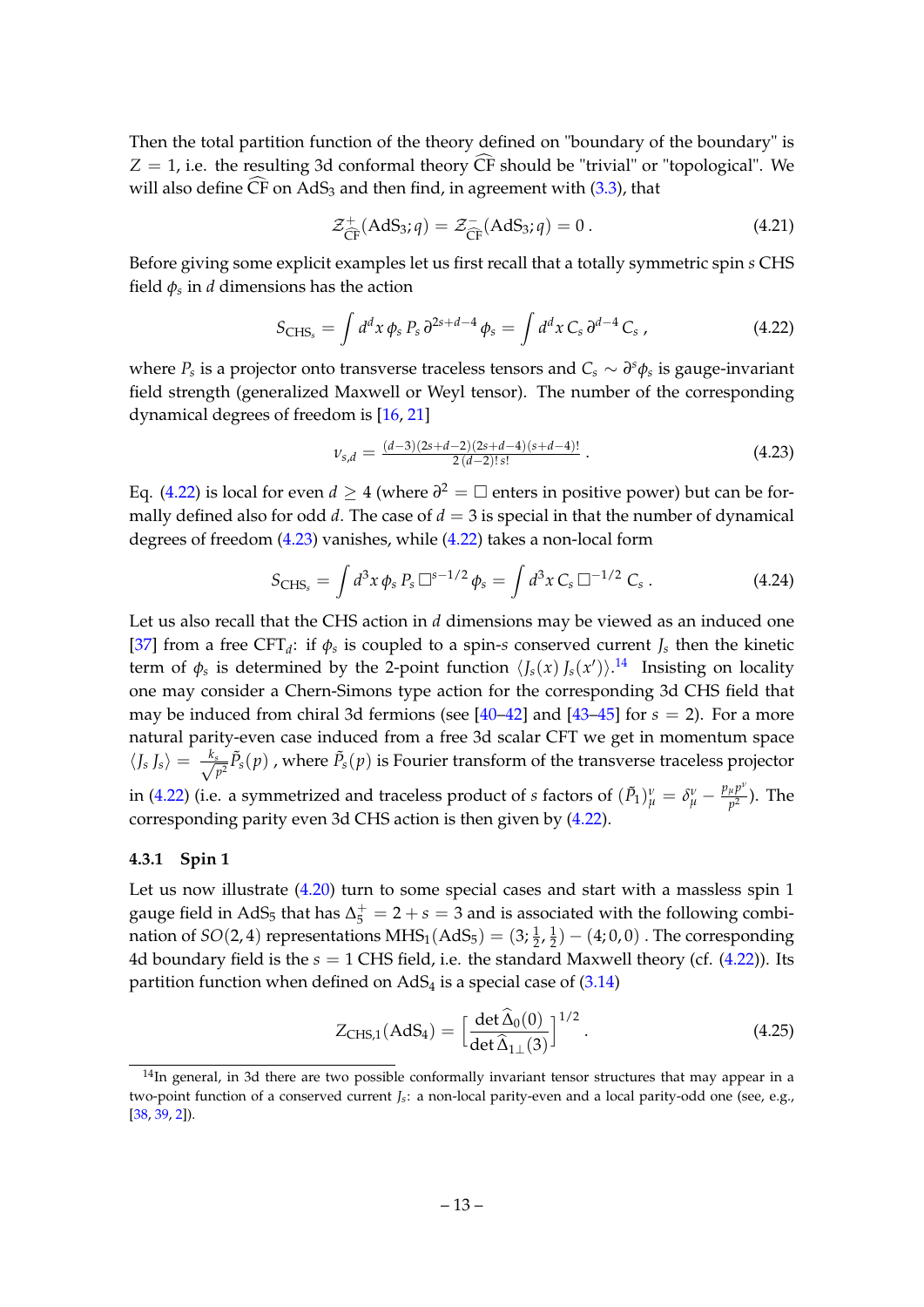Here each operator is in turn associated with a conformal field at the  $R \times S^2$  boundary (we get a scalar with  $\Delta_4^+ = 3$  and a transverse vector with  $\Delta_4^+ = 2$ ). The corresponding combination of  $SO(2,3)$  representations  $(\Delta_4^+$  $j_4^{\pm}$ ; *j*) is<sup>[15](#page-14-0)</sup>

$$
CHS_1(AdS_4) = (2; 1) - (3; 0) = MHS_1(AdS_4).
$$
 (4.26)

Thus the field at the 3d boundary should be the  $s = 1$  member of the 3d CHS family [\(4.24\)](#page-13-4) with a non-local action (cf.  $[46, 2]$  $[46, 2]$  $[46, 2]$ )

$$
S_{\text{CHS}_1} = \int d^3x \, F_{\mu\nu} \, \Box^{-1/2} \, F_{\mu\nu} \,. \tag{4.27}
$$

This theory is effectively topological, having no dynamical degrees of freedom (in agreement with [\(4.23\)](#page-13-2)). One can see this explicitly, e.g., by computing the corresponding parti-tion function in flat 3d space<sup>[16](#page-14-1)</sup>

$$
Z_{\text{CHS}_1}(\mathbb{R}^3) = \left[\frac{\det \Box}{\det(\partial \Box^{-1/2} \partial)_{1\perp}}\right]^{1/2} = \left[\frac{\det \Box}{\det(\Box^{1/2})_{1\perp}}\right]^{1/2} \stackrel{\text{3d}}{=} \left[\frac{\det \Box}{\det(\Box^{1/2})^2}\right]^{1/2} = 1. \tag{4.28}
$$

As there is no conformal anomaly in odd dimensions the same should be true also for all conformally flat spaces, e.g., AdS<sub>3</sub>

$$
Z_{CHS_1}(AdS_3) = 1.
$$
 (4.29)

Defining the 4d Maxwell field on  $AdS_4$  we get from  $(A.6)$ 

$$
\widetilde{\mathcal{Z}}_{CHS_1}^{-}(AdS_4; q) - \mathcal{Z}_{CHS_1}^{+}(AdS_4; q) = -\mathcal{Z}_{CHS_1}^{+}(AdS_4; q^{-1}) - \mathcal{Z}_{CHS_1}^{+}(AdS_4; q)
$$
  
= 
$$
-\frac{3/q^2 - 1/q^3}{(1-1/q)^3} - \frac{3q^2 - q^3}{(1-q)^3} = -1.
$$
 (4.30)

This -1 is precisely what is removed by the  $\sigma_{CHS_1,4}(q)$  term in [\(2.6\)](#page-5-3) in agreement with [\(4.12\)](#page-11-5) so that we get  $\mathcal{Z}_{\text{CHS}_1}(S^1 \times S^2; q) = 0$  as a special case of [\(4.20\)](#page-12-3).<sup>[17](#page-14-2)</sup>

We can also explicitly check the equality  $(3.4)$  of the  $\sigma$ -terms. For the MHS<sub>s</sub> $(AdS_5)$ theory the  $\sigma_{MHSs,5}(q)$  term for a general spin *s* may be found in Eq. (5.5) of [\[1\]](#page-24-0) and for  $s = 1$ it is equal to 1, i.e. is indeed the same as the above  $\sigma_{\text{CHS}_1,4}(q)$ .

<span id="page-14-3"></span>
$$
\mathcal{Z}_{CHS_1}(S^1 \times S^{d-1}; q) = 1 - \frac{1 - dq + dq^{d-1} - q^d}{(1 - q)^d}.
$$

This vanishes for  $d = 3$ .

<span id="page-14-0"></span><sup>&</sup>lt;sup>15</sup>Here *j* is the *SO*(3) angular momentum. In general, MHS<sub>s</sub>(AdS<sub>4</sub>) =  $(1 + s; s) - (2 + s; s - 1)$ , i.e. it corresponds to a spin *s* field with gauge invariance with spin *s* − 1 parameter. The partition function for a massive *SO*(2,3) representation ( $\Delta_4$ ; *s*) is given by  $\mathcal{Z}^+_{(\Delta_4; s)}(q) = (2s + 1) \frac{q^{\Delta_4}}{(1-q)}$  $\frac{q}{(1-q)^3}$ .

<span id="page-14-1"></span><sup>&</sup>lt;sup>16</sup>Here the measure contribution from the decomposition  $A_\mu = A_{\mu\perp} + \partial_\mu \phi$  cancels against the kinetic operator contribution. Note also that in 3d one can dualize  $F_{\mu\nu}\frac{1}{\Box^{1/2}}F_{\mu\nu}$  to a scalar with kinetic term φ $\Box^{3/2} \phi$  but the corresponding partition function is still 1 as the scalar determinant is cancelled by the measure contribution coping from integrating out the auxiliary field *Fµν*.

<span id="page-14-2"></span><sup>&</sup>lt;sup>17</sup>Indeed, the partition function on  $S^1 \times S^{d-1}$  for the CHS<sub>1</sub> Maxwell field with the action in [\(4.22\)](#page-13-1), i.e.  $\int d^dx F^{\mu\nu} \Box^{\frac{d-4}{2}} F_{\mu\nu}$ , was already computed in [\[1\]](#page-24-0) with the general expression being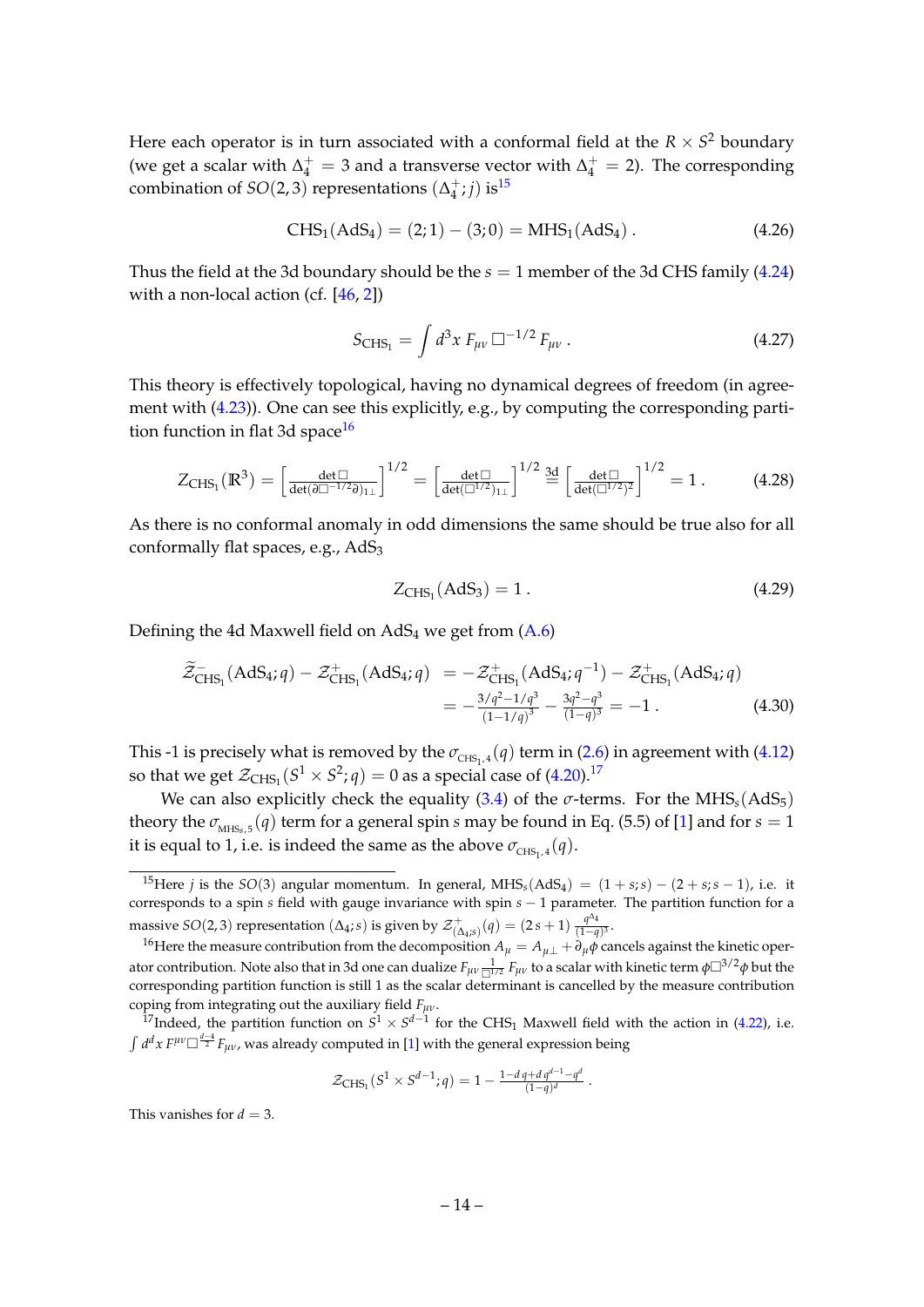#### <span id="page-15-0"></span>**4.3.2 Spin 2**

Let us now consider the  $s = 2$  case, i.e. start with the MHS theory in AdS<sub>5</sub> describing massless rank-2 tensor with  $\Delta_5^+ = 2 + s = 4$  and spin 1 gauge invariance parameter, i.e. associated with the following combination of  $SO(2, 4)$  representations MHS<sub>2</sub>(AdS<sub>5</sub>) =  $(4;1,1)-(5;\frac{1}{2},\frac{1}{2})$  $\frac{1}{2}$ ). The dual conformal field in 4d is the  $s = 2$  CHS theory, *i.e.* Weyl gravity. Its partition function on  $AdS_4$  is a special case of  $(3.23)$ , i.e.  $[47, 48, 29]$  $[47, 48, 29]$  $[47, 48, 29]$  $[47, 48, 29]$  $[47, 48, 29]$ 

$$
Z_{\text{CHS}_2}(\text{AdS}_4) = \left[\frac{\det \widehat{\Delta}_0(-4) \ \det \widehat{\Delta}_{1\perp}(-3)}{\det \widehat{\Delta}_{2\perp}(4) \ \det \widehat{\Delta}_{2\perp}(2)}\right]^{1/2}.
$$
 (4.31)

Using [\(2.2\)](#page-4-3) the values of the scaling dimensions  $\Delta_4^+$  $_4^+$  corresponding to each factor in [\(4.31\)](#page-14-3) are (cf.  $(2.1)$ )

$$
\frac{\Delta_{2\perp}(4) \ \hat{\Delta}_{2\perp}(2) \ \hat{\Delta}_{1\perp}(-3) \ \hat{\Delta}_0(-4)}{\Delta_4^+ \ 2 \ 3 \ 4 \ 4} \tag{4.32}
$$

This means that the equivalent combination of  $SO(2,3)$  representations is<sup>[18](#page-15-1)</sup>

<span id="page-15-4"></span>
$$
CHS_2(AdS_4) = MHS_2(AdS_4) \oplus PM_2^{(2)}(AdS_4) = [(3;2)-(4;1)] \oplus [(2;2)-(4;0)]. \tag{4.33}
$$

Indeed, the Weyl graviton on  $AdS<sub>4</sub>$  is a combination of Einstein graviton and a partially massless spin 2 field with scalar gauge invariance [\[49,](#page-26-14) [50,](#page-26-15) [20\]](#page-25-7).

The 3d conformal theory "induced" by 4d Weyl graviton at the boundary of AdS<sup>4</sup> thus contains two parts. From the Einstein graviton  $MHS_2(AdS_4)$  we get a conformally invariant 3d CHS<sub>2</sub> or Weyl theory with parity-even non-local linearized action  $(4.24)$ , i.e.  $\int d^3x \ C_2 \Box^{-1/2}C_2$  (see also [\[39\]](#page-26-10)).<sup>[19](#page-15-2)</sup> From the partially massless field PM<sup>(2)</sup>(AdS<sub>4</sub>) we get CST<sub>2</sub> field representing a non-unitary 3d symmetric tensor  $\varphi_{\mu\nu}$  with scalar gauge invariance  $\delta\phi_{\mu\nu} = \partial_\mu\partial_\nu\epsilon$ . This theory has a non-local action  $\int d^3x \ \varphi_2P_2\Box^{1/2}\varphi_2$  where  $P_2$  is an appropriate projector ensuring scalar gauge invariance.<sup>[20](#page-15-3)</sup> In summary, the conformal field combination corresponding to  $(4.33)$  on flat 3d boundary is<sup>[21](#page-15-5)</sup>

$$
\widehat{\mathrm{CF}}(\mathbb{R}^3) = \mathrm{CHS}_2(\mathbb{R}^3) \oplus \mathrm{CST}_2(\mathbb{R}^3) \,. \tag{4.34}
$$

Let us now show that this system has zero total number  $\nu$  of dynamical degrees of freedom. Indeed, the CHS<sub>2</sub> field has  $\nu = 0$  according to [\(4.23\)](#page-13-2). For CST<sub>2</sub> the flat space partition function is

<span id="page-15-6"></span>
$$
Z_{\text{CST}_2}(\mathbb{R}^3) = \left[\frac{\det \Box_{1\perp} (\det \Box_0)^2}{(\det \Box^{1/2})_{2\perp} (\det \partial \Box^{1/2} \partial)_{1\perp}}\right]^{1/2} = \left[\frac{\det \Box_{1\perp} (\det \Box_0)^2}{(\det \Box_{2\perp})^{1/2} (\det \Box_{1\perp})^{3/2}}\right]^{1/2} = 1. \tag{4.35}
$$

<span id="page-15-2"></span><span id="page-15-1"></span><sup>&</sup>lt;sup>18</sup>In general, for a partially massless spin *s* field we have  $PM_s^{(s)}(AdS_4) = (2, s) - (2 + s; 0)$ .

<sup>&</sup>lt;sup>19</sup>The full non-linear action of Weyl-invariant gravity in 3d with quadratic part given by ∫ d<sup>3</sup>x C<sub>2</sub>□<sup>−1/2</sup>C<sub>2</sub> where  $C_2$  is linearized Weyl tensor can be obtained as an induced one corresponding to a conformally coupled scalar in 3d, i.e. as  $log det(-\nabla^2 + \frac{1}{8}R)$ . Since there is no Weyl anomaly in 3 dimensions this non-local functional of the metric will be both reparametrization and Weyl invariant.

<span id="page-15-5"></span><span id="page-15-3"></span><sup>&</sup>lt;sup>20</sup>Indeed, from [\(4.33\)](#page-15-4) we find that the canonical dimension of  $\varphi_{\mu\nu}$  is  $d-\Delta^+=3-2=1.$ 

 $21$ An alternative way of obtaining (quadratic) action for this set of 3d fields is to start with the (linearized) Weyl gravity in AdS<sup>4</sup> space, specify separate boundary conditions for the 4d graviton and partially massless mode (in terms of 3d graviton and 3d CST<sup>2</sup> field respectively) and then evaluate the 4d action on the solution of the equations of motion. This procedure may have non-linear generalization if one starts with the full non-linear 4d Weyl gravity action and considers a generic asymptotically AdS<sub>4</sub> background.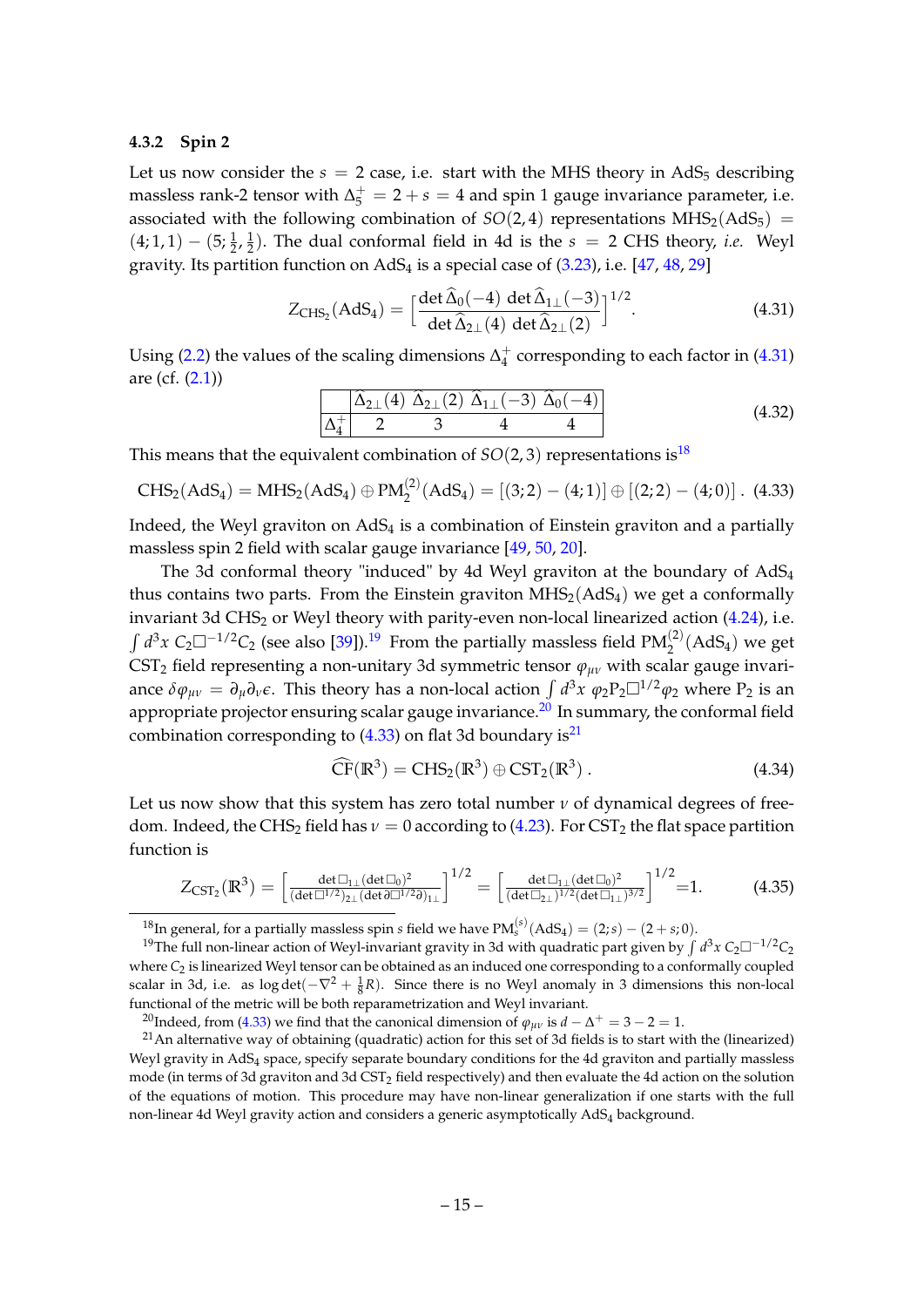Here the numerator is the Jacobian for the change of variables  $\varphi_{\mu\nu} = \varphi_{\mu\nu}^{\perp} + \partial_{(\mu}V^{\perp}_{\nu)} + \varphi_{(\mu}V^{\perp}_{\nu)}$  $(\partial_{\mu}\partial_{\nu} - \frac{1}{3}\delta_{\mu\nu}\partial^{2})\gamma$ . The denominator is from the action  $\int d^{3}x \varphi_{2}P_{2}\Box^{1/2}\varphi_{2}$  where the scalar component  $\gamma$  drops out due to gauge invariance. Thus  $v(\text{CST}_2)\big|_{d=3} = \frac{3}{2} \times 2 + \frac{1}{2} \times 2 - \frac{1}{2}$  $(2 + 2) = 0$ . We have used that in three dimensions a contribution  $(\det \overline{\Box}_{s\perp})^{-1/2}$  in the partition function is equivalent<sup>[22](#page-16-1)</sup> to  $(\det \Box_0)^{-1}$  (i.e.  $\nu = 2$ ) for  $s > 0$ .

Let us note for completeness that  $(4.35)$  may be generalized to any spin  $s > 0$  as follows

$$
Z_{\text{CST}_s}(\mathbb{R}^3) = \left[\frac{\det \Box_{s-1,\perp} \ \det \Box_{s-2,\perp}^2 \cdots \det \Box_{s}^s}{\det \Box_{s\perp}^{1/2} \ \det \Box_{s-1,\perp}^{3/2} \cdots \det \Box_{1\perp}^{s-1/2}}\right]^{1/2} = 1. \tag{4.36}
$$

Thus as for a CHS field, the total number of d.o.f. of a 3d CST field is zero for any *s*:  $\nu = 2 \sum_{n=1}^{s} (n - \frac{1}{2}) - (2 \sum_{n=1}^{s-1} n + s) = 0.$ 

At the level of partition function, the decomposition [\(4.33\)](#page-15-4) implies

<span id="page-16-3"></span>
$$
\mathcal{Z}_{CHS_2}^+(AdS_4; q) = \frac{5q^3 - 3q^4}{(1-q)^3} + \frac{5q^2 - q^4}{(1-q)^3} = \frac{q^2 (5+5q-4q^2)}{(1-q)^3}.
$$
 (4.37)

We may compute the partition function of  $\widehat{CF} = CHS_2 \oplus CST_2$  as in [\(2.7\)](#page-5-5),[\(2.6\)](#page-5-3)

$$
\mathcal{Z}_{\widehat{\text{CF}}}(S^1 \times S^2; q) = -\mathcal{Z}_{\text{CHS}_2}^+(AdS_4; q^{-1}) - \mathcal{Z}_{\text{CHS}_2}^+(AdS_4; q) + \sigma_{\text{CHS}_2,4}(q)
$$
  
= -4(q + q^{-1}) - 7 + \sigma\_{\text{CHS}\_2,4}(q) = 0, (4.38)

which is in agreement with  $(4.20)$  (see also Appendix [B\)](#page-19-0). We used that, as one can check,  $\sigma_{\text{CHS}_2,4}(q) = 4(q+q^{-1}) + 7.^{23}$  $\sigma_{\text{CHS}_2,4}(q) = 4(q+q^{-1}) + 7.^{23}$  $\sigma_{\text{CHS}_2,4}(q) = 4(q+q^{-1}) + 7.^{23}$  Again, we can compare the expression for  $\sigma_{\text{CHS}_2,4}(q)$  with the  $\sigma_{\text{MHS}_2,5}(q)$  term in Eq. (5.5) of [\[1\]](#page-24-0) for  $s=2$  and thus verify the relation [\(3.4\)](#page-6-2).

#### <span id="page-16-0"></span>**5 Concluding remarks**

The " $(AdS/CFT)^2 = 0$ " relation [\(4.20\)](#page-12-3) is special to  $d = 4$  case because we used [\(4.12\)](#page-11-5) to obtain it. In  $d > 4$  case we expect to find a more complicated picture. For example, suppose we start with an massless HS field in  $AdS_7$ . Then at the boundary we get conformal HS field in 6d and can define it on  $AdS_6$  thus associating to it some other conformal field  $CF_5$  at the boundary of AdS<sub>6</sub>. We can then continue the descent, i.e. define  $CF_5$  on AdS<sub>5</sub> and associate to it another conformal field  $CF_4$  at the boundary of AdS<sub>5</sub>, etc. One may then look for some new identities between partition functions of these fields in addition to  $(2.7)$  and  $(3.1)$ . For example, one can check that in the spin 1 case CF<sub>5</sub> appears to be represented by a combination of 5d CHS<sub>1</sub> field (with non-local action  $\int d^5x\, F_{\mu\nu}\Box^{1/2}F_{\mu\nu}$  as in [\(4.22\)](#page-13-1)) and an extra field, such that one ends up with  $CF_4$  being just the standard  $CHS_1$ Maxwell field. Details of the corresponding relations between partition functions remain to be studied.

<span id="page-16-1"></span><sup>&</sup>lt;sup>22</sup>The number of components of a totally symmetric traceless rank-*s* tensor  $\phi_s$  in *d* dimensions is  $N_s$  =  $\binom{s+d-1}{s} - \binom{s+d-3}{s-2}$ , i.e.  $N_s|_{d=3} = 2s + 1$ . The number of components of transverse  $(\partial \cdot \phi_{s\perp} = 0)$  traceless rank *s* > 0 tensor is  $N_{s,\perp} = N_s - N_{s-1} \stackrel{\text{3d}}{\rightarrow}$  2.

<span id="page-16-2"></span><sup>&</sup>lt;sup>23</sup>Here we can use the expression for  $\mathcal{Z}_{CHS_2}(S^1\times S^{d-1};q)$  in Eq. (5.17) of [\[1\]](#page-24-0) and check that it vanishes for  $d = 3$ .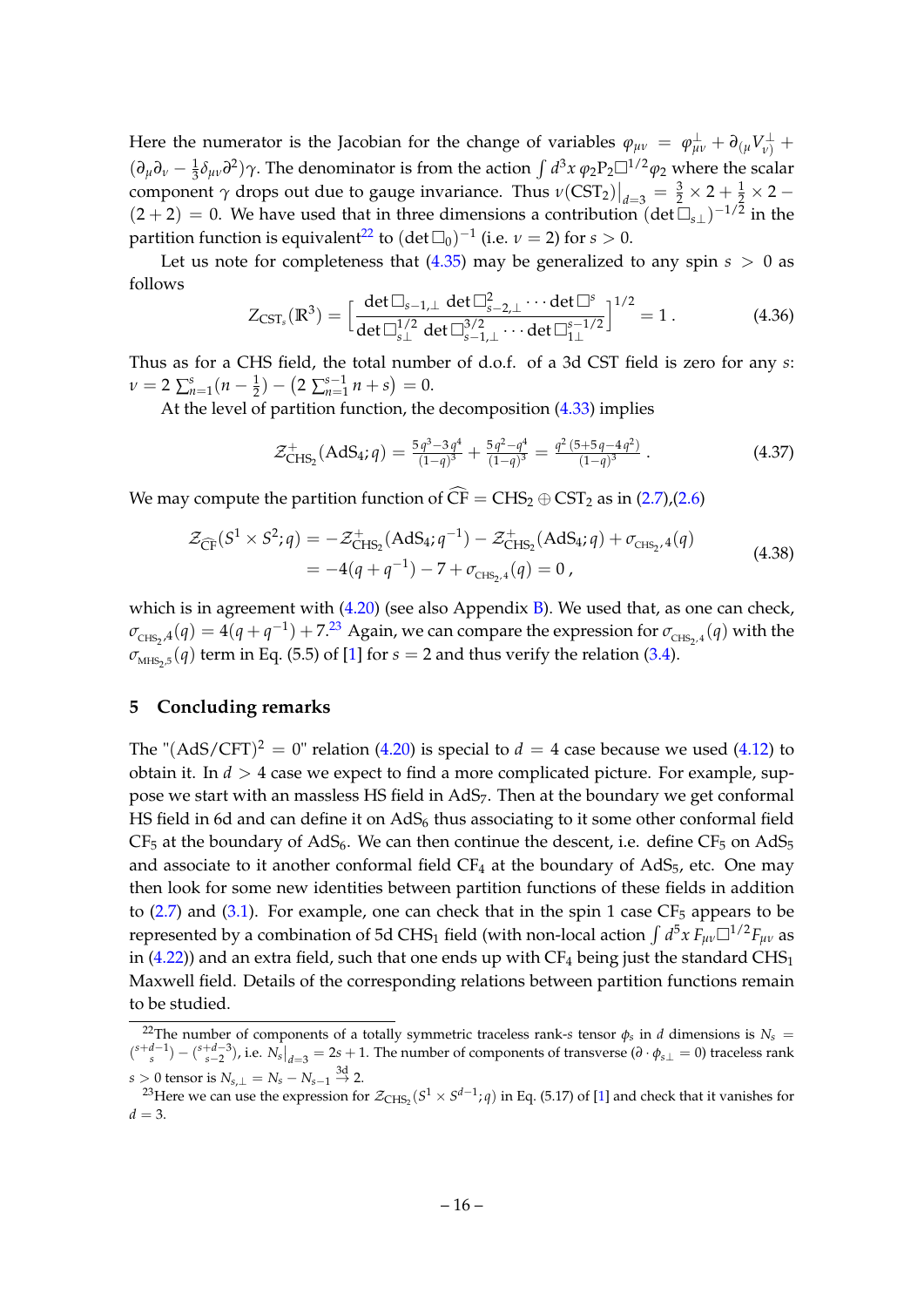Given the general relations [\(1.3\)](#page-2-2) and [\(1.8\)](#page-3-2) between partition functions of particular higher spin fields one may apply them to theories containing infinite number of spins. For example, the Vasiliev-type theory in  $\mathrm{AdS}_{d+1}$  (containing a scalar and totally symmetric MHS spin 1,2,... fields and dual to the singlet sector of free  $U(N)$  scalar theory in 4d) is naturally associated to the CHS theory of all conformal spins  $s = 0, 1, 2, ...$  in *d* dimensions (with linearized action  $(4.22)$ ). Summing over all spins the relation  $(1.8)$  should trivialise. Indeed, for the MHS theory we find [\[26\]](#page-25-12) (spin 0 field here has  $\Delta^+ = d - 2$ )

$$
\mathcal{Z}_{\text{MHS}}^{+}(AdS_{d+1}; q) = \sum_{s=0}^{\infty} \mathcal{Z}_{\text{MHS},s}^{+}(AdS_{d+1}; q) = \frac{q^{d-2}(1+q)^2}{(1-q)^{2d-2}}, \qquad (5.1)
$$

$$
\widetilde{\mathcal{Z}}_{\text{MHS}}^{-}(AdS_{d+1}; q) = (-1)^{d} \mathcal{Z}_{\text{MHS}}^{+}(AdS_{d+1}; q^{-1}) = (-1)^{d} \mathcal{Z}_{\text{MHS}}^{+}(AdS_{d+1}; q).
$$
 (5.2)

Thus, e.g., for  $d = 4$  the l.h.s. of [\(1.8\)](#page-3-2) vanishes after summing over all spins (the  $\sigma$  term in  $\mathcal{Z}^-$  in [\(1.5\)](#page-2-2) drops out being symmetric under  $q\to q^{-1}$ ). At the same time, the summed CHS partition function on thermal  $AdS_d$  in [\(3.17\)](#page-8-3) appears to be divergent (cf. [\[1\]](#page-24-0)). In four dimensions  $\mathcal{Z}_{\text{Cl}}^{+}$ CHS,*s* (AdS4; *q*) is given by [\(4.16\)](#page-12-4) and the divergence is due to the term  $\sim (2s+1) q^2$  in the numerator that is not suppressed at large *s*. Nevertheless, applying the analog of the standard  $\zeta$ -function regularization (i.e.  $\sum_{s=1}^{\infty} 1 = \zeta(0) = -\frac{1}{2}$ , etc.), we obtain for the regularized expression of the sum over spins

$$
\mathcal{Z}_{CHS}^{+}(AdS_4; q) = \lim_{z \to 0} \sum_{s=1}^{\infty} s^z \mathcal{Z}_{CHS,s}^{+}(AdS_4; q) = -\frac{2}{3} \frac{q^2(q^2 + 4q + 1)}{(1 - q)^6},
$$
\n(5.3)

<span id="page-17-1"></span>
$$
\mathcal{Z}_{CHS}^{+}(AdS_4; q) = \mathcal{Z}_{CHS}^{+}(AdS_4; q^{-1}), \qquad \widetilde{\mathcal{Z}}_{CHS}^{-}(AdS_4; q) = -\mathcal{Z}_{CHS}^{+}(AdS_4; q). \tag{5.4}
$$

Thus the r.h.s. of [\(1.8\)](#page-3-2) also vanishes. The same conclusion is reached also in general even dimension  $d > 4$  once the non-trivial spin 0 contribution is included in the sum in  $(5.3)$ .

#### **Acknowledgments**

We thank M. Grigoriev, I. Lovrekovic and R. Metsaev for useful discussions. The work of AAT was supported by the ERC Advanced grant No.290456, the STFC Consolidated grant ST/L00044X/1 and by the Russian Science Foundation grant 14-42-00047 associated with Lebedev Institute.

## <span id="page-17-0"></span>**A** Reconstructing  $\mathcal{Z}_{\text{CF}}^+(\text{AdS}_d)$  from  $\mathcal{Z}_{\text{HS}}^+(\text{AdS}_{d+1})$

Here we shall reverse the logic: assume that the relation [\(3.5\)](#page-6-4) is true and use it to determine the partition function  $\mathcal{Z}^+_{\rm CF}(\rm{AdS}_d)$  from the knowledge of  $\mathcal{Z}^+_{\rm HS}(\rm{AdS}_{d+1})$  just by doing algebraic manipulations.

These partition functions have the following general form

<span id="page-17-2"></span>
$$
\mathcal{Z}_{\text{HS}}^{+}(\text{AdS}_{d+1}; q) = \frac{P(q) q^{\frac{d}{2}}}{(1-q)^{d}}, \qquad \mathcal{Z}_{\text{CF}}^{+}(\text{AdS}_{d}; q) = \frac{F(q) q^{\frac{d-1}{2}}}{(1-q)^{d-1}}, \qquad (A.1)
$$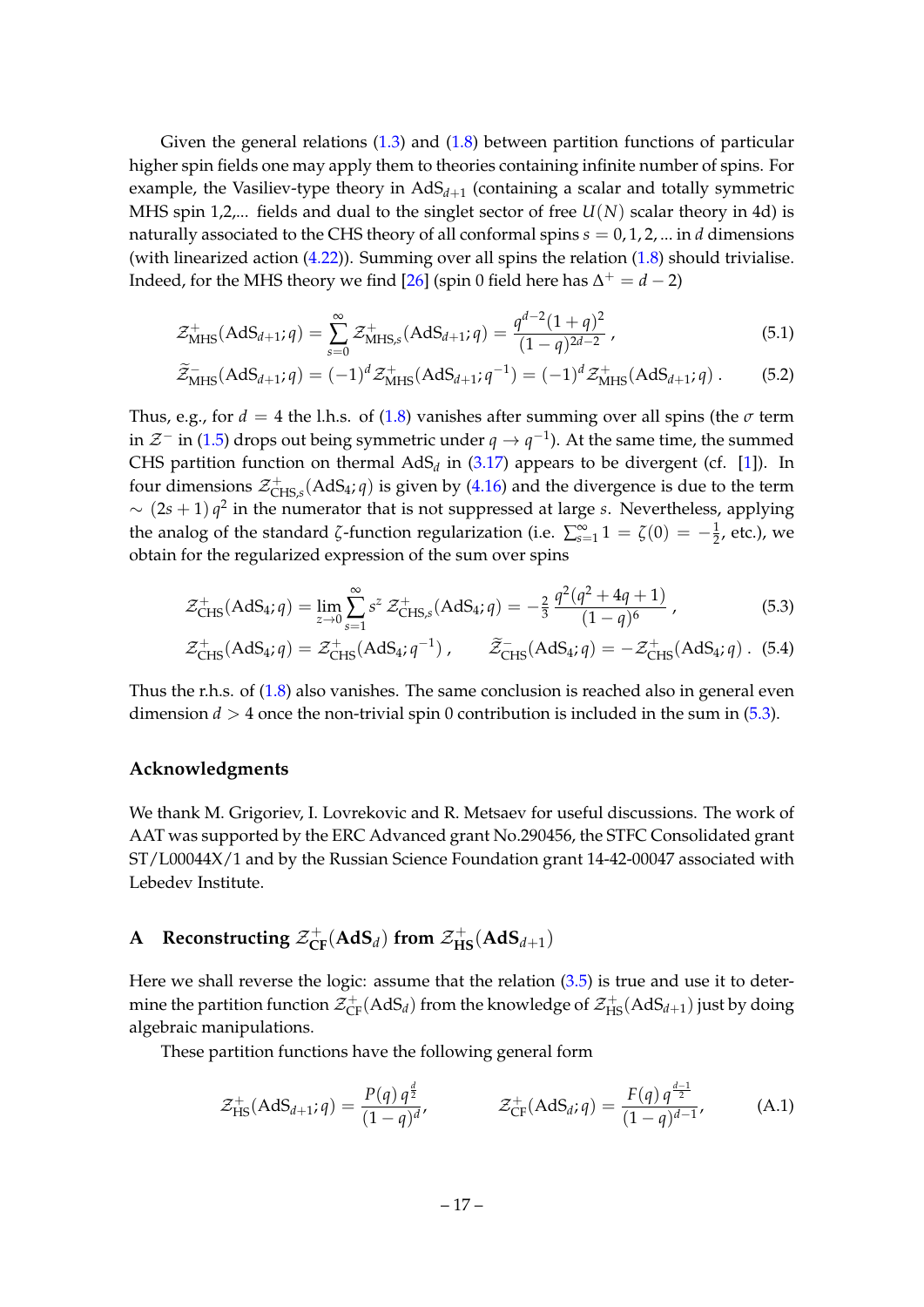where *P*(*q*) and *F*(*q*) are finite sums of non-negative powers of *q* (in AdS<sub>*d*</sub> we have  $\Delta_d^+ \geq$ 1 2 (*d* − 1), cf. [\(2.3\)](#page-5-0)). Eq. [\(3.5\)](#page-6-4) or [\(3.6\)](#page-6-8) implies that

<span id="page-18-1"></span>
$$
F(q) + F(q^{-1}) = \frac{\sqrt{q}}{1 - q} \left[ P(q^{-1}) - P(q) \right].
$$
 (A.2)

The r.h.s. of [\(A.2\)](#page-18-1) may be expanded in a Laurent series around  $q = 0$  and comparing with the l.h.s., we may then determine  $F(q)$ .

Let us consider some examples. Let us start with the conformal scalar in  $AdS<sub>4</sub>$  which corresponds to a massive scalar in AdS<sub>5</sub> with  $\Delta_5^+=3$ , i.e. (cf. [\(3.7\)](#page-6-6))

$$
\mathcal{Z}_0^+(\text{AdS}_5; q) = \frac{q^3}{(1-q)^4}, \qquad P(q) = q. \tag{A.3}
$$

Then  $(A.2)$  gives

<span id="page-18-2"></span>
$$
F(q) + F(q^{-1}) = \frac{q+1}{\sqrt{q}} = q^{-1/2} + q^{1/2} \longrightarrow F(q) = q^{1/2}, \tag{A.4}
$$

and therefore, in agreement with [\(3.10\)](#page-7-3),  $\mathcal{Z}_{\text{cs}}^+ (\text{AdS}_4; q) = \frac{q^2}{(1-q)^2}$  $\frac{q}{(1-q)^3}$ .

Another example is the spin 1 field in  $AdS_5$  corresponding to spin 1 CHS field (i.e. Maxwell field) in AdS<sub>4</sub>. From [\(3.19\)](#page-8-5) we have

$$
\mathcal{Z}_{\text{MHS}_1}^+(AdS_5; q) = \frac{4q^3 - q^4}{(1 - q)^4}, \qquad P(q) = 4q - q^2. \tag{A.5}
$$

Then,  $(A.2)$  gives

<span id="page-18-0"></span>
$$
F(q) + F(q^{-1}) = -q^{3/2} - q^{-3/2} + 3q^{1/2} + 3q^{-1/2} \longrightarrow F(q) = 3q^{1/2} - q^{3/2}, \quad (A.6)
$$

and therefore we get, in agreement with [\(3.17\)](#page-8-3),  $\mathcal{Z}_{\text{C}}^{+}$  $\chi^+_{\rm CHS_1}({\rm AdS}_4; q) = \frac{3\,q^2-q^3}{(1-q)^3}$  $\frac{3q-q}{(1-q)^3}$ .

Our third example is a non-unitary CFT represented by a vector  $V_\mu$  in 6d with 2ndderivative kinetic term. This is a special  $s = 1$  case of CST family of conformal fields described by rank-*s* symmetric tensors  $\varphi_{\mu_1...\mu_s}$  which in  $d = 6$  have no gauge invariance. As discussed in  $[33]$ , this CF is induced by a higher spin field in AdS<sub>7</sub> transforming in the  $(\Delta; h_1, h_2, h_3) = (4; 1, 0, 0)$  representation of *SO*(2,6). Taking into account that  $dim[1, 0, 0] = 6$ , we get (cf.  $(2.3)$ )

$$
\mathcal{Z}_{\text{HS}}^{+}(\text{AdS}_7; q) = \frac{6 q^4}{(1 - q)^6} , \qquad P(q) = q. \tag{A.7}
$$

Then from [\(A.2\)](#page-18-1) we have again  $F(q) = q^{1/2}$  as in [\(A.4\)](#page-18-2) and thus we predict that

<span id="page-18-3"></span>
$$
\mathcal{Z}_V^+(\text{AdS}_6; q) = \frac{6 q^3}{(1 - q)^5} \,. \tag{A.8}
$$

This expression follows indeed from the general expression for the  $V_\mu$  partition function on *S* <sup>6</sup> or on AdS<sup>6</sup> given in Eq. [\(A.4\)](#page-18-2) of [\[33\]](#page-26-0)

$$
Z_V(\text{AdS}_6) = \left[ \det \widehat{\Delta}_{1\perp}(7) \, \det \widehat{\Delta}_0(6) \right]^{-1/2} . \tag{A.9}
$$

Applying [\(2.2\)](#page-4-3) to the operators here we find that we have the same  $\Delta_6^+ = 3$  and  $\Delta_6^- = 2$ for both factors. However, the number of degrees of freedom of a transverse vector in 6d is 6 – 1 = 5 while the scalar contributes only one. Thus the numerator of  $\mathcal{Z}_{V}^{+}$  $V_V^+(AdS_6; q)$ should be  $(5+1)$   $q^3 = 6$   $q^3$ , in agreement with [\(A.8\)](#page-18-3).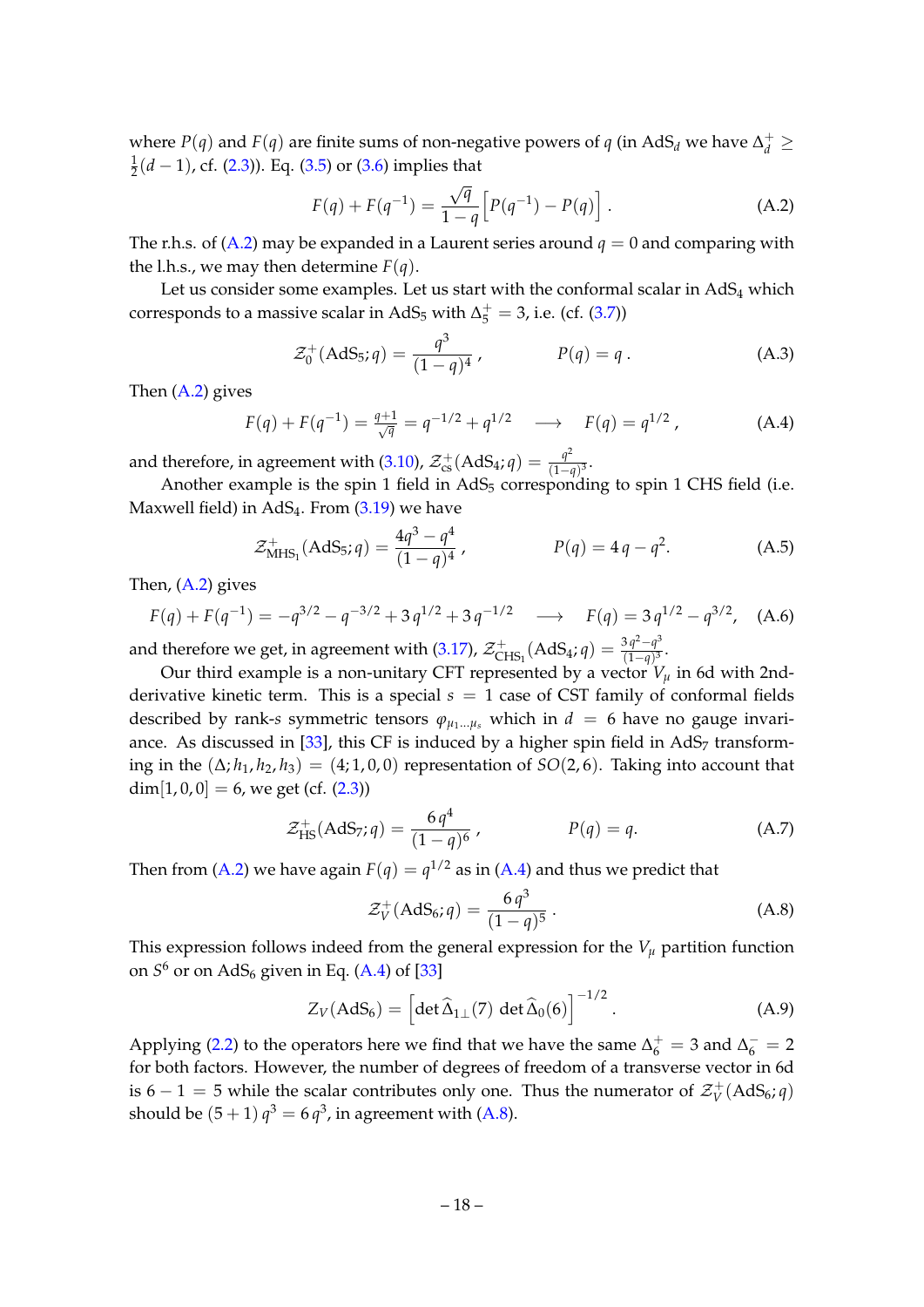#### <span id="page-19-0"></span>**B**  $\sigma$ -term relation in Eq.  $(3.4)$

Let us now use the general general structure  $(A.1)$ ,  $(A.2)$  of the higher spin partition functions in  $\mathrm{AdS}_{d+1}$  and the corresponding conformal field partition functions in  $\mathrm{AdS}_d$  to justify the equality in  $(3.4)$ .

According to  $(2.6)$ , $(2.7)$  we have for the partition function of CF on  $S^1 \times S^d$  and the partition of another conformal field  $\widehat{\text{CF}}$  (the one associated to CF on AdS<sub>d</sub>) on  $S^1 \times S^{d-1}$ 

$$
\mathcal{Z}_{\mathrm{CF}}(S^1 \times S^d; q) = \widetilde{\mathcal{Z}}_{\mathrm{HS}}^{-}(\mathrm{AdS}_{d+1}; q) - \mathcal{Z}_{\mathrm{HS}}^{+}(\mathrm{AdS}_{d+1}; q) + \sigma_{_{\mathrm{HS},d+1}}(q) ,\tag{B.1}
$$

$$
\mathcal{Z}_{\widehat{\mathrm{CF}}}(S^1 \times S^{d-1}; q) = \widetilde{\mathcal{Z}}_{\mathrm{CF}}(AdS_d; q) - \mathcal{Z}_{\mathrm{CF}}^+(AdS_d; q) + \sigma_{\mathrm{CF},d}(q) \,. \tag{B.2}
$$

Using  $\widetilde{\mathcal{Z}}^{-}(\text{AdS}_n; q) = (-1)^{n+1} \mathcal{Z}^+(\text{AdS}_n; q^{-1})$ , and also [\(A.2\)](#page-18-1), we find

$$
\mathcal{Z}_{CF}(S^1 \times S^d; q) = \frac{q^{\frac{d-1}{2}} \left[ F(q^{-1}) + F(q) \right]}{(1-q)^{d-1}} + \sigma_{HS, d+1}(q) , \qquad (B.3)
$$

<span id="page-19-2"></span>
$$
\mathcal{Z}_{\widehat{\text{CF}}}(S^1 \times S^{d-1}; q) = \frac{q^{\frac{d-1}{2}} \left[ F(q^{-1}) - F(q) \right]}{(1-q)^{d-1}} + \sigma_{\text{CF},d}(q) \,. \tag{B.4}
$$

The role of the *σ*-terms is to remove the negative powers of *q* in the expansion around  $q = 0$  of the r.h.s. of  $(B.3)$ ,  $(B.4)$  as such terms cannot be present on the l.h.s. that can be computed using operator counting method and thus should have only positive powers of *q*. Such terms come only from the  $F(q^{-1})$  term that is the same in the two lines of [\(B.3\)](#page-19-2). This then implies that

$$
\sigma_{\text{HS},d+1}(q) = \sigma_{\text{CF},d}(q) \tag{B.5}
$$

To give an example, let us consider the  $CHS<sub>2</sub>$  field in 4d for which from [\(4.37\)](#page-16-3) we have

$$
\mathcal{Z}_{\text{CHS},2}^{+}(AdS_4; q) = \frac{q^2 (5+5q-4q^2)}{(1-q)^3} \longrightarrow F(q) = 5 q^{1/2} + 5 q^{3/2} - 4 q^{5/2}.
$$
 (B.6)

Then [\(B.3\)](#page-19-2) contains

$$
\frac{q^{3/2} F(q^{-1})}{(1-q)^3} = \frac{-4+5q+5q^2}{q(1-q)^3} = -4q^{-1} - 7 - 4q + 5q^2 + \cdots,
$$
 (B.7)

leading to the same result as in [\[1\]](#page-24-0)

$$
\sigma_{\text{MHS}_2,5}(q) = 4q^{-1} + 7 + 4q \tag{B.8}
$$

with the same expression also for  $\sigma_{\text{CHS}_2}$ ,  $_4(q)$ .

#### <span id="page-19-1"></span>**C Higher derivative conformal scalar fields**

Here we will illustrate the relations [\(3.1\)](#page-6-3),[\(3.2\)](#page-6-5),[\(3.5\)](#page-6-4) on the example of Weyl-covariant scalar theory with kinetic operator  $\widehat{\Delta}_{(2r)} = -(\nabla^2)^r + \dots$  where dots stand for curvature dependent terms.

The GJMS operators  $\Delta_{(2r)}$  naturally exist in a technical sense for  $r \leq d/2$  (see [\[51\]](#page-26-16) and refs. there).This means that their definition in generic dimension *d* involves terms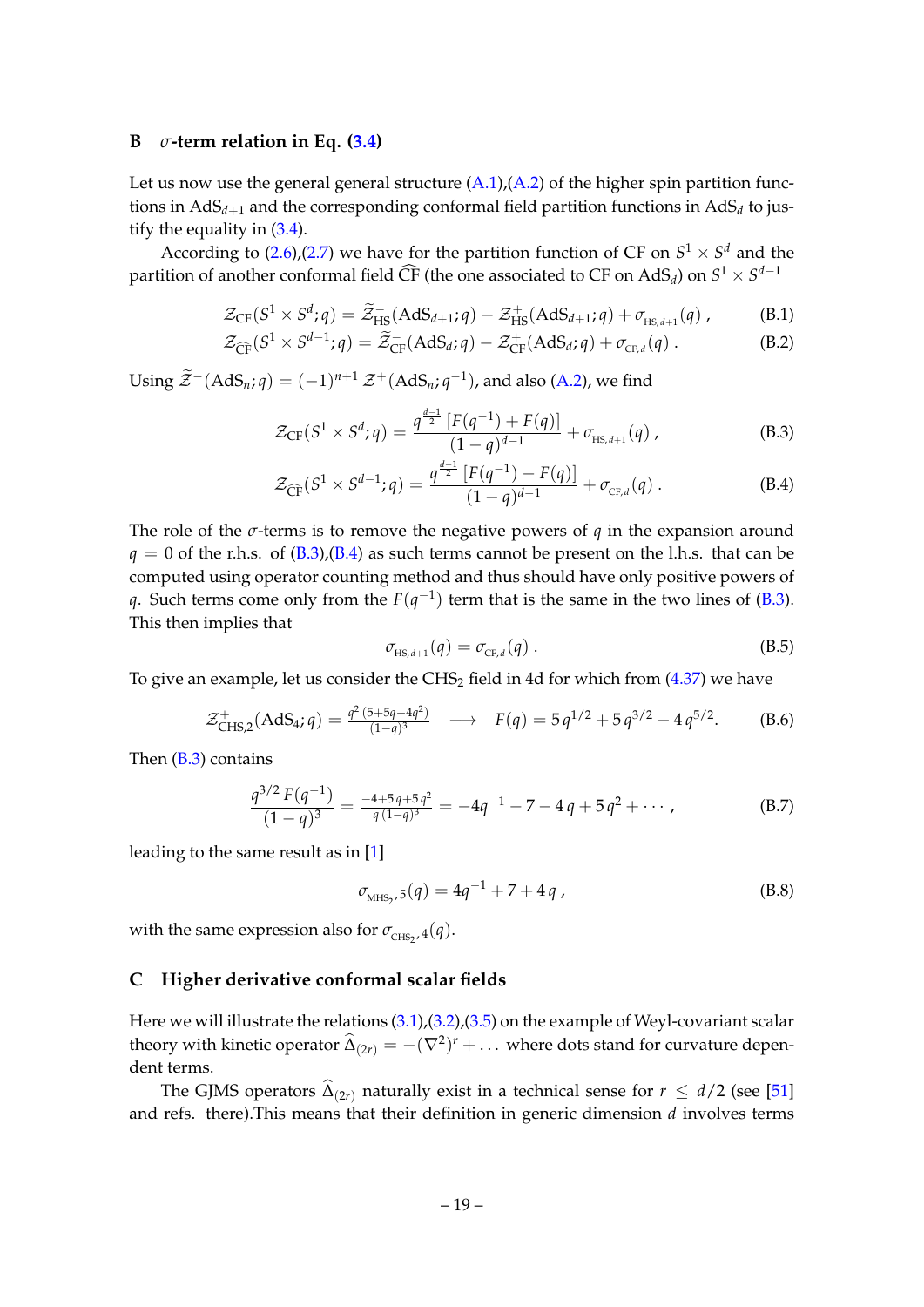whose coefficients have poles in *d* when  $r > d/2$ . For instance, for  $r = 3$ , there are tensor structures with coefficient  $\frac{1}{d-4}$  forbidding a naive extension to 4d case. These obstructions are proportional to Bach tensor and vanish for the Einstein spaces with  $R_{mn} = \frac{R}{d} g_{mn}$ . In this case it is possible to construct generalized Gover-GJMS operators (defined beyond critical order) but the resulting expressions are non-natural in technical sense [\[52\]](#page-26-17). For all orders (below, at, and beyond critical order) the Gover-GJMS operators factorise as in [\(C.10\)](#page-21-4) below. In the conformally flat spaces (that need not be Einstein in general), there is no obstruction in going beyond the critical order  $r = d/2$ .

## <span id="page-20-0"></span>**C.1** Partition function on  $S^1 \times S^3$

Let us first consider the general case of the space  $S^q \times S^p$  is conformally flat if defined with indefinite  $(p, q)$  signature metric (here the spheres have unit radius and  $d = p + q$ ). Then one can show that for  $r = 2N$  [\[53\]](#page-26-18)

<span id="page-20-2"></span>
$$
\widehat{\Delta}_{(4N)} = \prod_{k=1}^{N} \left[ (\mathcal{O}_p - \mathcal{O}_q)^2 - 2(2k-1)^2(\mathcal{O}_p + \mathcal{O}_q) + (2k-1)^4 \right],
$$
\n(C.1)

$$
\widehat{\Delta}_{(4N+2)} = (\mathcal{O}_p - \mathcal{O}_q) \prod_{k=1}^N \left[ (\mathcal{O}_p - \mathcal{O}_q)^2 - 2 (2k)^2 (\mathcal{O}_p + \mathcal{O}_q) + (2k)^4 \right]
$$
 (C.2)

where  $\mathcal{O}_p \equiv -\nabla^2_{S^p} + \frac{1}{4}(p-1)^2$ . For example, in the special case of  $\Delta_{(4)}$  in  $d=4$  we have for a general curved background [\[49,](#page-26-14) [54\]](#page-27-0)

$$
\widehat{\Delta}_{(4)} = -(\nabla^2)^2 + 2\left(R^{mn} - \frac{1}{3}g^{mn}R\right)\nabla_m\nabla_n\,. \tag{C.3}
$$

Then for  $S^2 \times S'^2$  with  $(++--)$  signature we get<sup>[24](#page-20-1)</sup>

$$
\widehat{\Delta}_{(4)} = (-\nabla_{S^2}^2 + \nabla_{S^2}^2)^2 + 2(\nabla_{S^2}^2 + \nabla_{S^2}^2) = (\mathcal{O}_2 - \mathcal{O}'_2)^2 - 2(\mathcal{O}_2 + \mathcal{O}'_2) + 1,
$$
 (C.4)

in agreement with [\(C.1\)](#page-20-2) where  $\mathcal{O}_2 = -\nabla_{S^2}^2 + \frac{1}{4}$ .

For conformally flat but not Einstein space  $S^1 \times S^3$  with  $(-+++)$  signature we have for the spectra of  $\mathcal{O}_p$  in [\(C.1\)](#page-20-2)

$$
\mathcal{O}_1 \to w, \qquad \mathcal{O}_3 \to n(n+2)+1 = (n+1)^2, \ \ n = 0, 1, 2, \dots \qquad (C.5)
$$

For  $r = 2N$  the factorisation of  $\Delta_{(4N)}$  in [\(C.1\)](#page-20-2) leads to the energy eigenvalues  $w$  represented by

$$
w_n = n + 2 - r + 2k, \qquad k = 0, \dots, r - 1, \tag{C.6}
$$

so that the final one-particle partition function for a GJMS scalar field is

$$
\mathcal{Z}_{\text{GJMS}_r}(S^1 \times S^3; q) = \sum_{n=0}^{\infty} \sum_{k=0}^{r-1} (n+1)^2 q^{n+2-r+2k} = \frac{q^{2-r} - q^{2+r}}{(1-q)^4} \,. \tag{C.7}
$$

<span id="page-20-1"></span><sup>&</sup>lt;sup>24</sup>Here  $R_{mn} = \pm g_{mn} = g_{mn}^{(0)}$ , where  $g_{mn}^{(0)}$  is the metric of a standard 2-sphere and the sign depends on whether  $(mn)$  are in the first or second sphere. Thus  $\nabla^2 = -\nabla_{S^2}^2 + \nabla_{S^2}^2$  and  $R^{mn}\nabla_m\nabla_n = \nabla_{S^2}^2 + \nabla_{S^2}^2$ .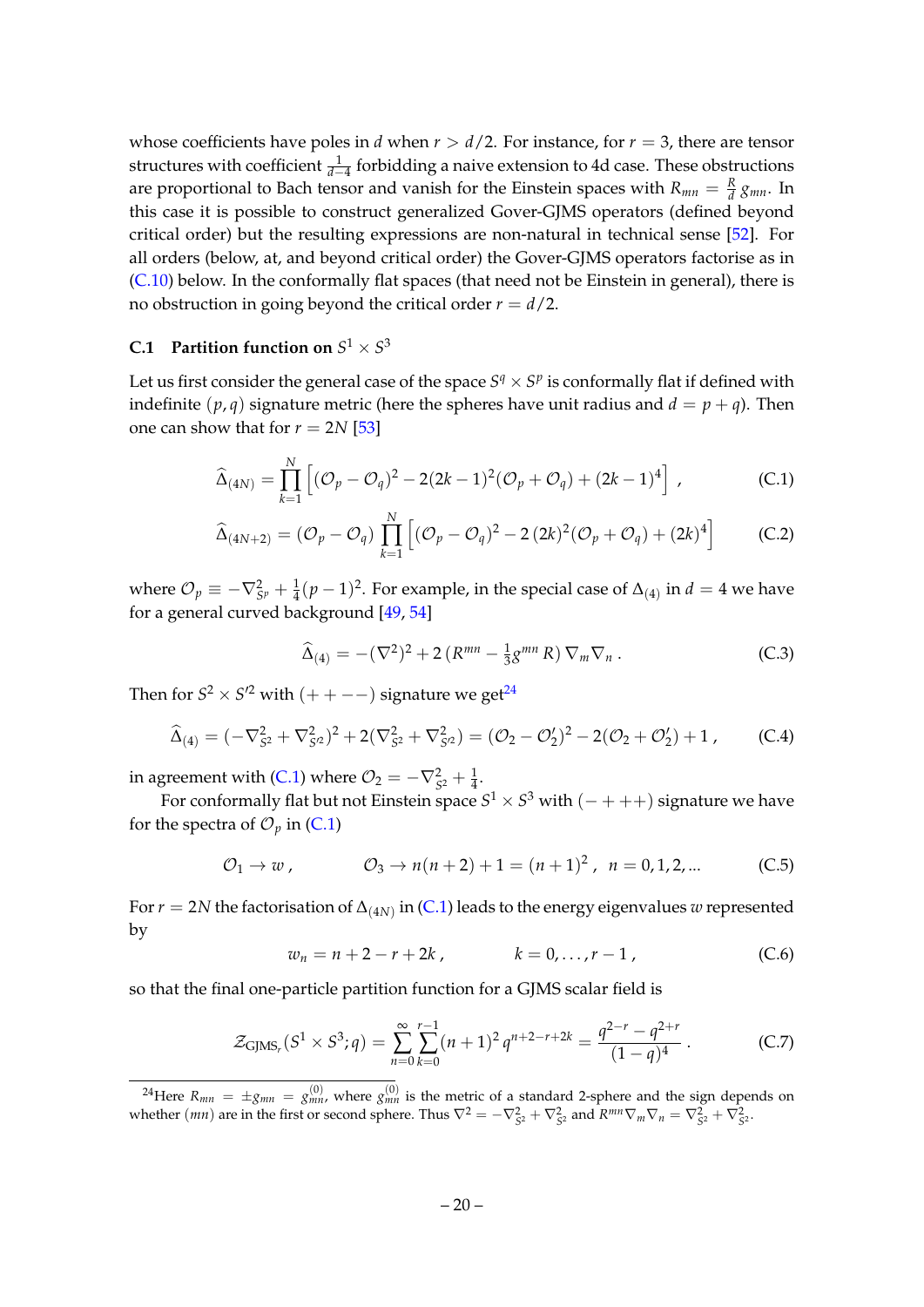This is the same as the partition function that counts descendants of a conformal scalar operator in flat space modulo its equation of motion. In general dimension *d*, for a GJMS scalar *φ* with canonical dimension  $\frac{1}{2}(d-2r)$  and equations of motion  $\frac{\partial^{2r} \phi}{\partial r^2} = 0$  of complementary dimension  $\frac{1}{2}(d+2r)$  we get

<span id="page-21-3"></span>
$$
\mathcal{Z}_{\text{GJMS}_r}(S^1 \times S^{d-1}; q) = \frac{q^{\frac{d}{2}-r} - q^{\frac{d}{2}+r}}{(1-q)^d} \,. \tag{C.8}
$$

#### <span id="page-21-0"></span>**C.2 Partition function on AdS***<sup>d</sup>*

The discussion in section [3.1](#page-6-1) may be generalized by considering a massive scalar field in  $\mathrm{AdS}_{d+1}$  with  $\Delta^{\pm}_{d+1} = \frac{1}{2}(d \pm 2r)$  (with  $r = 2, 3, \ldots$  ) for which the associated *d*-dimensional boundary conformal field is the higher derivative conformal scalar with canonical dimension  $\Delta_{d+1}^- = \frac{1}{2}(d-2r)$  and the kinetic operator  $\widehat{\Delta}_{(2r)}$ . Here [\(3.7\)](#page-6-6) is replaced by

<span id="page-21-5"></span>
$$
\mathcal{Z}_{0,r}^{\pm}(\text{AdS}_{d+1};q) = \frac{q^{\frac{1}{2}(d\pm 2r)}}{(1-q)^d}.
$$
 (C.9)

On a generic *d-*dimensional Einstein space  $\Delta_{(2r)}$  factorizes as follows [\[52\]](#page-26-17)

<span id="page-21-4"></span>
$$
\widehat{\Delta}_{(2r)} = \prod_{k=1}^{r} \left( -\nabla^2 + \frac{\left(\frac{d}{2} - k\right)\left(\frac{d}{2} + k - 1\right)}{d(d-1)} R \right). \tag{C.10}
$$

For AdS<sub>*d*</sub> case we have  $R = -d(d - 1)$  and using [\(2.2\)](#page-4-3) then find that for each massive Laplacian factor in [\(C.10\)](#page-21-4) the associated dimensions are

$$
\Delta_{d,k}^+ = \frac{d+2k}{2} - 1, \qquad \Delta_{d,k}^- = \frac{d-2k}{2}, \qquad k = 1, \ldots, r. \tag{C.11}
$$

Hence, [\(3.10\)](#page-7-3) is generalized to (there is no gauge invariance so that  $\sigma_d = 0$  and  $\widetilde{Z}^- = \mathcal{Z}^-$ )

$$
\mathcal{Z}_{\text{GJMS}_r}^+(AdS_d; q) = \sum_{k=1}^r \frac{q^{\Delta_{d,k}^+}}{(1-q)^{d-1}} = \frac{q^{d/2}(1-q^r)}{(1-q)^d} \,, \tag{C.12}
$$

<span id="page-21-2"></span>
$$
\mathcal{Z}_{\text{GJMS}_r}^-(\text{AdS}_d; q) = (-1)^{d+1} \mathcal{Z}_{\text{GJMS}_r}^+(\text{AdS}_d; q^{-1}). \tag{C.13}
$$

Comparing  $(C.9)$  to  $(C.12)$ , $(C.13)$  one checks again the relation  $(3.1)$ , $(3.5)$ ,  $(3.1)$ 

$$
\mathcal{Z}_{0,r}^{-}(AdS_{d+1}; q) - \mathcal{Z}_{0,r}^{+}(AdS_{d+1}; q) = \mathcal{Z}_{\text{GJMS}_r}^{-}(AdS_{d}; q) + \mathcal{Z}_{\text{GJMS}_r}^{+}(AdS_{d}; q) .
$$
 (C.14)

We can also demonstrate the relation  $(3.2)$  by using  $(C.8)$  and  $(C.12)$ ,  $(C.13)$  to check that

$$
\mathcal{Z}_{\text{GJMS}_r}(S^1 \times S^{d-1}; q) = \mathcal{Z}_{\text{GJMS}_r}^-(\text{AdS}_d; q) + \mathcal{Z}_{\text{GJMS}_r}^+(\text{AdS}_d; q) \,. \tag{C.15}
$$

#### <span id="page-21-1"></span>**D Fermionic conformal higher spin fields**

The discussion of partition function relations for the bosonic CHS fields may be extended to the 4d fermionic ones (see  $[20]$ ). These are boundary conterparts for the massless spin *s* fermionic higher spin fields in  $AdS_5$  to the  $SO(2, 4)$  representation

$$
MHS_s = (s + \frac{5}{2}, \frac{s}{2}, \frac{s+1}{2}) + (s + \frac{5}{2}, \frac{s+1}{2}, \frac{s}{2}), \qquad s \equiv s - \frac{1}{2} = 0, 1, 2, \dots
$$
 (D.1)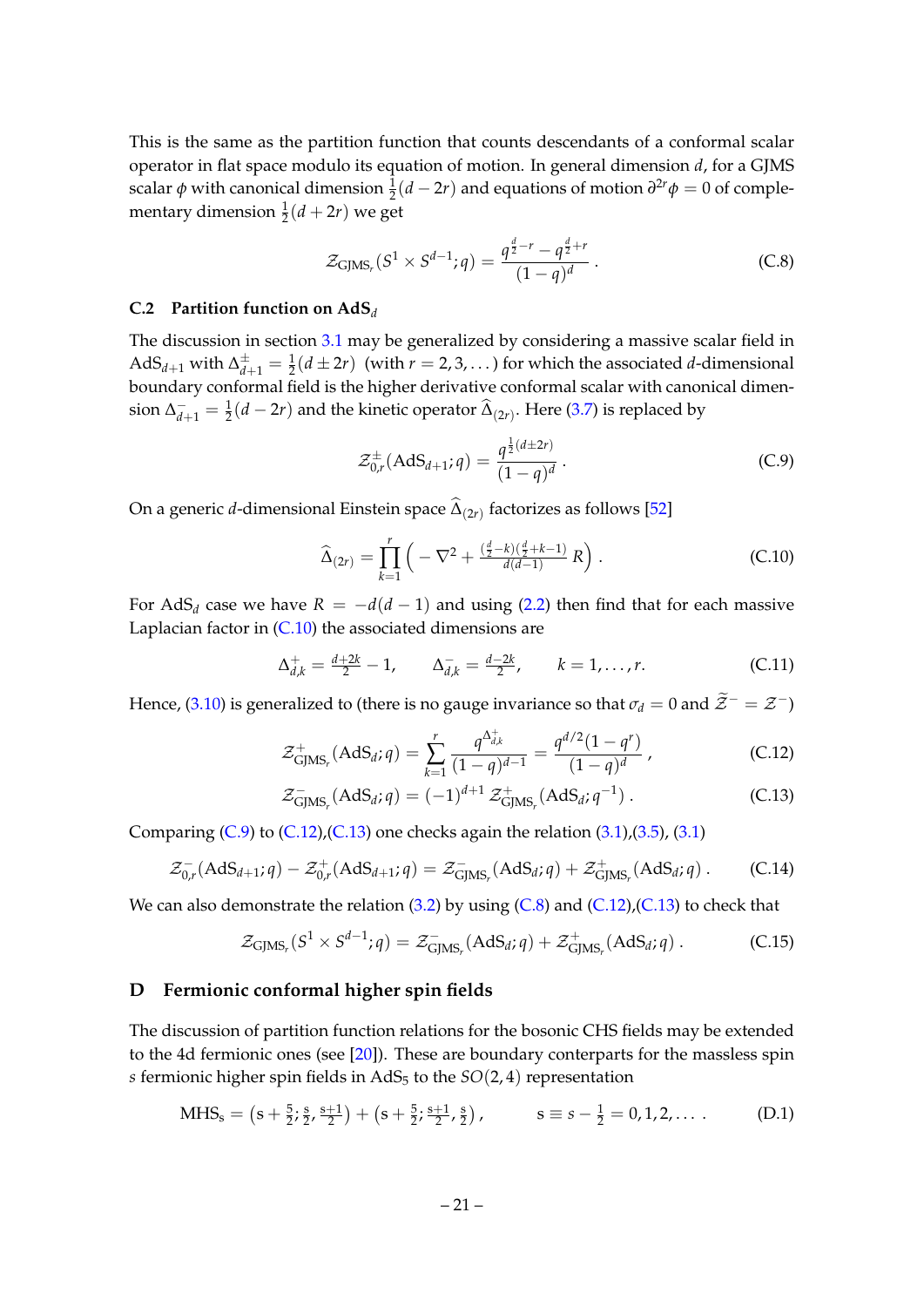Here  $s = 0$  corresponds to spin  $\frac{1}{2}$  fermion,  $s = 1$  to conformal gravitino, etc. Recalling that for the massless *SO*(2, 4) representation  $(2 + j_1 + j_2; j_1, j_2)$  we have <sup>[25](#page-22-1)</sup>

<span id="page-22-4"></span>
$$
\mathcal{Z}^+_{(2+j_1+j_2;j_1,j_2)}(AdS_5;q) = \frac{q^{2+j_1+j_2}}{(1-q)^4} \Big[ (2j_1+1)(2j_2+1) - 4q j_1 j_2 \Big] , \tag{D.2}
$$

we obtain (see Eq. (2.17) in [\[3\]](#page-24-2))

$$
\mathcal{Z}_{\text{MHS}_s}^+(AdS_5; q) = \frac{2\,(s+1)(s+2)\,q^{\frac{5}{2}+s} - 2s(s+1)\,q^{\frac{7}{2}+s}}{(1-q)^4}.\tag{D.3}
$$

Applying the "reconstruction" algorithm in Appendix [\(A\)](#page-17-0) or using the explicit factorized form of the fermionic CHS partition function on  $S<sup>4</sup>$  [\[20\]](#page-25-7) and thus also on AdS<sub>4</sub> one may find that

<span id="page-22-2"></span>
$$
\mathcal{Z}_{\text{CSH}_s}^+(\text{AdS}_4; q) = 2 \frac{(s+1) \left(q^{\frac{3}{2}} + q^{\frac{5}{2}}\right) - (s+1)(s+2) \, q^{\frac{5}{2}+s} + s(s+1) \, q^{\frac{7}{2}+s}}{(1-q)^4}.
$$
 (D.4)

One then concludes that the relation  $(3.5)$  is again satisfied

$$
\widetilde{\mathcal{Z}}_{\text{MHS}_s}^-(\text{AdS}_5; q) - \mathcal{Z}_{\text{MHS}_s}^+(\text{AdS}_5; q) = \widetilde{\mathcal{Z}}_{\text{CHS}_s}^-(\text{AdS}_4; q) + \mathcal{Z}_{\text{CHS}_s}^+(\text{AdS}_4; q) \,. \tag{D.5}
$$

In addition, the partition function  $\mathcal{Z}_{\mathrm{CHS}_8}(S^1 \times S^3; q)$  was found in [\[3\]](#page-24-2) (see Eq. (2.26) there). Comparing it with  $(D.4)$ , we conclude that the relation  $(4.14)$  holds also for the fermionic CSH<sub>s</sub> family, i.e.

$$
\mathcal{Z}_{\text{CHS}_s}(S^1 \times S^3; q) = 2 \mathcal{Z}_{\text{CHS}_s}^+(AdS_4; q) .
$$
 (D.6)

#### <span id="page-22-0"></span>**E Conformal antisymmetric tensor fields in 4d**

The Weyl-covariant Lagrangian for the conformal antisymmetric tensor field *Tµν* on a generic curved 4d background is [\[29\]](#page-25-15)

<span id="page-22-3"></span>
$$
\mathscr{L} = (\nabla^{\mu}T_{\mu\nu})^2 - \frac{1}{4}(\nabla_{\mu}T_{\rho\sigma})^2 - R_{\mu\nu}T^{\mu\lambda}T_{\lambda}^{\nu} + \frac{1}{8}R T_{\mu\nu}^2 + \frac{1}{2}R_{\mu\alpha\nu\beta}T^{\mu\nu}T^{\alpha\beta}.
$$
 (E.1)

This conformal field in flat 4d space corresponds in  $AdS<sub>5</sub>$  to a massive spin 1 theory with representation content  $HS = (3, 1, 0) \oplus (3, 0, 1)$  and no gauge invariance. The Lagrangian  $(E.1)$  restricted to AdS<sub>4</sub> background gives the kinetic operator that factorizes into vector operators as discussed in [\[48\]](#page-26-13). The thermal partition function on  $S^1 \times S^3$  may be found in eq. (B.26) of [\[1\]](#page-24-0). As a result,

<span id="page-22-5"></span>
$$
\mathcal{Z}_{\text{HS}}^+(\text{AdS}_5; q) = \frac{6q^3}{(1-q)^4}, \qquad \mathcal{Z}_{\text{T}}^+(\text{AdS}_4; q) = \frac{6q^2}{(1-q)^3}, \qquad \mathcal{Z}_{\text{T}}(S^1 \times S^3; q) = \frac{6q^3}{(1-q)^4}. \quad \text{(E.2)}
$$

One finds then that  $(3.5)$  is satisfied

$$
\widetilde{\mathcal{Z}}_{\text{HS}}^{-}(\text{AdS}_5; q) - \mathcal{Z}_{\text{HS}}^{+}(\text{AdS}_5; q) = \widetilde{\mathcal{Z}}_{\text{T}}^{-}(\text{AdS}_4; q) + \mathcal{Z}_{\text{T}}^{+}(\text{AdS}_4; q) ,\qquad (E.3)
$$

<span id="page-22-1"></span><sup>&</sup>lt;sup>25</sup>The gauge subtraction in [\(D.2\)](#page-22-4) is present only for s > 0 but since it happens to vanish for s = 0 this formula is general.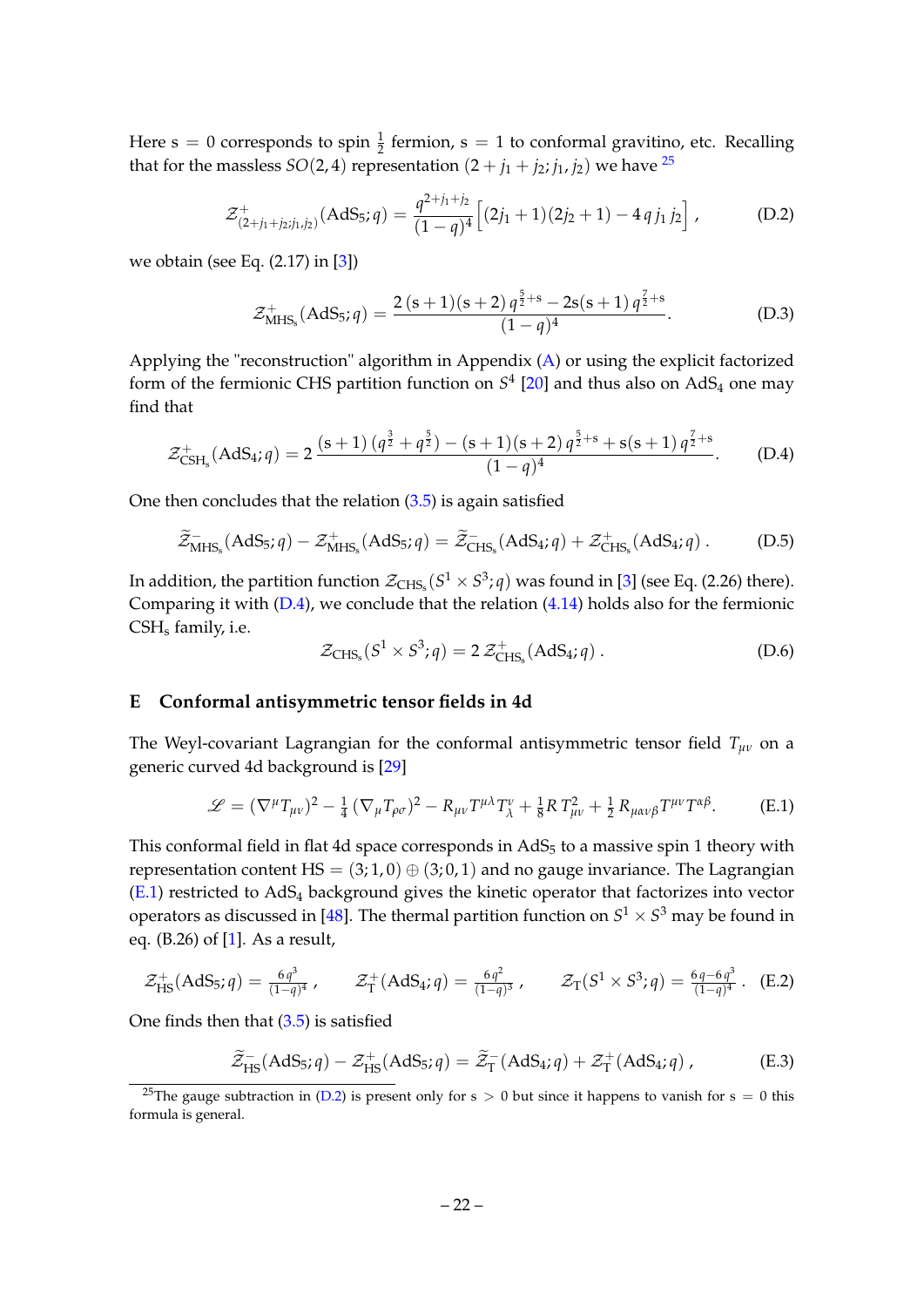but there is no analogue of [\(4.14\)](#page-11-4).

Let us elaborate on the derivation of  $\mathcal{Z}_{\text{T}}^+$  $T^+$ (AdS<sub>4</sub>; *q*) in [\(E.2\)](#page-22-5). The antisymmetric tensor partition function on  $S^4$  is [\[48\]](#page-26-13)

<span id="page-23-1"></span>
$$
Z_{\rm T}(S^4) = \left[ \det \widehat{\Delta}_{(1,0)}(4) \det \widehat{\Delta}_{(0,1)}(4) \right]^{-1/2}, \tag{E.4}
$$

where the 2nd order operator  $\widehat{\Delta}_{(j_1,j_2)}(M^2)$  (cf. [\(2.1\)](#page-4-2)) acts on a field in an irreducible *SO*(1, 3) representation  $(i_1, i_2)$  (see, e.g., [\[55,](#page-27-1) [20\]](#page-25-7)). Similar partition function is found on AdS<sub>4</sub> where the mass term is related the corresponding conformal dimension  $\Delta_4^{\pm}$  $\frac{1}{4}$  by the following generalization of [\(2.2\)](#page-4-3) <sup>[26](#page-23-0)</sup>

<span id="page-23-7"></span>
$$
\Delta_4^{\pm}(\Delta_4^{\pm} - 3) - j_1(j_1 + 1) - j_2(j_2 + 1) = -M^2.
$$
 (E.5)

For  $M^2 = 4$  and  $(j_1, j_2) = (0, 1)$  or  $(1, 0)$  as in [\(E.4\)](#page-23-1) this gives  $\Delta_4^+ = 2$  and  $\Delta_4^- = 1$ . Therefore,  $\mathcal{Z}_{\text{T}}^+$  $\chi_\mathrm{T}^+(\mathrm{AdS}_4; q) = \frac{6q^2}{(1-q)^2}$ (1−*q*) 3 , in agreement with [\(E.2\)](#page-22-5) (the factor 6 is the dimension of  $(1, 0) \oplus (0, 1)$  representation).

Note that the partition function in [\(E.4\)](#page-23-1) leads to the correct value of the conformal a-anomaly coefficient for  $T_{\mu\nu}$ . Using Eqs. (3.34)-(3.35) of [\[20\]](#page-25-7), the contribution to the aanomaly from  $\widehat{\Delta}_{(j_1,j_2)}(M^2)$  is found to be

<span id="page-23-4"></span>
$$
a_{(j_1,j_2)}(M^2) = \frac{1}{720}(2j_1+1)(2j_2+1)[10(j_1(j_1+1)+j_2(j_2+1))-15M^4+60M^2-58],
$$
\n(E.6)

so that  $a(T) = \hat{a}_{(1,0)}(4) + \hat{a}_{(0,1)}(4) = -\frac{19}{60}$ , in agreement with [\[48,](#page-26-13) [3\]](#page-24-2).<sup>[27](#page-23-2)</sup> Indeed, the general form of  $(4.6)$  is [\[1\]](#page-24-0)

<span id="page-23-5"></span>
$$
a(\Delta_5; j_1, j_2) = \frac{1}{720}(2j_1 + 1)(2j_2 + 1)(\Delta_5 - 2)
$$
  
 
$$
\times \left[ -3(\Delta_5 - 2)^4 + 10(j_1^2 + j_2^2 + j_1 + j_2 + \frac{1}{2})(\Delta_5 - 2)^2 - 15(j_1 - j_2)^2(j_1 + j_2 + 1)^2 \right],
$$
 (E.7)

and we again get  $a(3;1,0) + a(3;0,1) = -\frac{19}{60}$ .

One can repeat the above discussion for a conformal 4d field  $T_p$  transforming in the  $(p, 0) \oplus (0, p)$  representation of the  $SO(1, 3)$ .<sup>[28](#page-23-3)</sup> We may start in AdS<sub>5</sub> with a 5d field in  $(\Delta_5; p, 0) \oplus (\Delta_5; 0, p)$  representation (to be denoted as HS<sub>*p*</sub>). It should correspond to a conformal field in AdS<sub>4</sub> with the canonical dimension  $4 - \Delta_5$  and thus with the kinetic term  $T_p\square^{\Delta_5-2}T_p + \dots$  The correspondence rule [\(4.1\)](#page-9-5) here reads as

<span id="page-23-6"></span>
$$
(\Delta_5; p, 0) \oplus (\Delta_5; 0, p) \to Z_{T_p}(\text{AdS}_4) = \prod_{k=1}^{\Delta_5 - 2} \left[ \det \widehat{\Delta}_{(p,0) \oplus (0,p)} (2 + p(p+1) - k(k-1)) \right]^{-1/2}
$$
\n(E.8)

<span id="page-23-0"></span><sup>26</sup>The explicit dependence on *j*1,2 through the Casimir of *SO*(4) comes from the particular definition of the operator, see Eq.  $(3.5)$  of  $[20]$ .

<span id="page-23-2"></span><sup>&</sup>lt;sup>27</sup>As explained in [\[56\]](#page-27-2), it is also possible to express  $T_{\mu\nu}$  in terms of two spin 1 vector fields and thus write the partition function in the form (see Eq.(5) of [\[48\]](#page-26-13), cf. [\(4.25\)](#page-13-5))  $Z_T(S^4) = C[\det \hat{\Delta}_{1\perp}(3)]^{-1}$ , where *C* accounts for the zero mode contributions (cf. discussion after Eq.(6.18) in [\[29\]](#page-25-15)). This zero mode factor is essential to reproduce the correct value for the a-anomaly giving extra  $-\frac{1}{2}$  shift: using [\(4.7\)](#page-10-3) to find  $\hat{a}_{1\perp}(3)$  we get  $\hat{a}(T) = 2 \hat{a}_{1\perp}(3) - \frac{1}{2} = -\frac{19}{60}.$ <br><sup>28</sup> Eight there form in a in the

<span id="page-23-3"></span><sup>&</sup>lt;sup>28</sup>Fields transforming in the  $(p, 0) \oplus (0, p)$  representation are Weyl-like tensors (see, e.g., [\[57\]](#page-27-3)). They may be represented as rank 2*p* tensors *Tµ*1*ν*1*µ*2*ν*2···*µ<sup>p</sup> <sup>ν</sup><sup>p</sup>* antisymmetric in each pair *µiν<sup>i</sup>* , totally symmetric with respect to the exchange of the pairs  $(\mu_i\nu_i)$  and  $(\mu_j\nu_j)$ , traceless, and obeying a generalized "Bianchi identity"  $T_{\cdots[\mu\nu\rho]}=0.$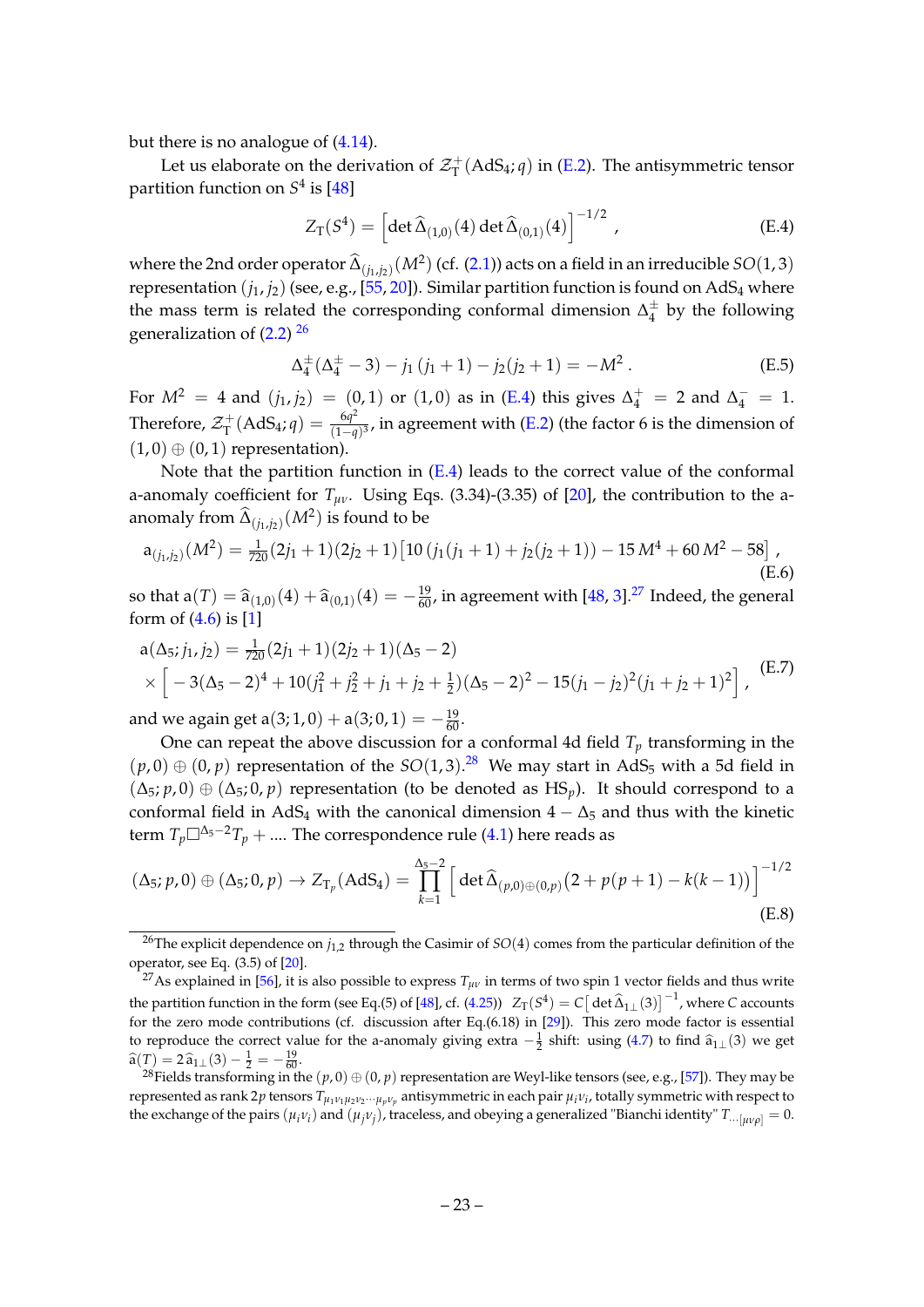Using  $(E.6)$  and  $(E.7)$  one finds that the equality of the a-anomaly coefficients implied by [\(E.8\)](#page-23-6) indeed holds

$$
a(\Delta_5; p, 0) + a(\Delta_5; 0, p) = 2 \sum_{k=1}^{\Delta_5 - 1} a_{(p,0)}(2 + p(p+1) - k(k-1)).
$$
 (E.9)

From [\(E.5\)](#page-23-7) we find that the dimension corresponding according to [\(2.2\)](#page-4-3) to the *k*-th opera-tor in the r.h.s. of [\(E.8\)](#page-23-6) is  $\Delta_4^{(k)}=k+1$ , so that from [\(2.3\)](#page-5-0) we get

$$
\mathcal{Z}_{\mathrm{HS}_p}^+(\mathrm{AdS}_5; q) = \frac{2(2p+1)q^{\Delta_5}}{(1-q)^4},
$$
\n
$$
\mathcal{Z}_{\mathrm{T}_p}^+(\mathrm{AdS}_4; q) = \frac{2(2p+1)}{(1-q)^3} \sum_{k=1}^{\Delta_5 - 2} q^{k+1} = \frac{2(2p+1)}{(1-q)^4} (q^2 - q^{\Delta_5}).
$$
\n(E.10)

Thus once again we get the relation [\(3.5\)](#page-6-4)

$$
\widetilde{\mathcal{Z}}_{\mathrm{HS}_p}^-(\mathrm{AdS}_5; q) - \mathcal{Z}_{\mathrm{HS}_p}^+(\mathrm{AdS}_5; q) = \widetilde{\mathcal{Z}}_{\mathrm{T}_p}^-(\mathrm{AdS}_4; q) + \mathcal{Z}_{\mathrm{T}_p}^+(\mathrm{AdS}_4; q) . \tag{E.11}
$$

## **References**

- <span id="page-24-0"></span>[1] M. Beccaria, X. Bekaert, and A. A. Tseytlin, *Partition function of free conformal higher spin theory*, *JHEP* **1408** (2014) 113, [[arXiv:1406.3542](http://arxiv.org/abs/1406.3542)].
- <span id="page-24-1"></span>[2] S. Giombi, I. R. Klebanov, S. S. Pufu, B. R. Safdi, and G. Tarnopolsky, *AdS Description of Induced Higher-Spin Gauge Theory*, *JHEP* **1310** (2013) 016, [[arXiv:1306.5242](http://arxiv.org/abs/1306.5242)].
- <span id="page-24-2"></span>[3] M. Beccaria and A. A. Tseytlin, *Higher spins in AdS*<sup>5</sup> *at one loop: vacuum energy, boundary conformal anomalies and AdS/CFT*, *JHEP* **1411** (2014) 114, [[arXiv:1410.3273](http://arxiv.org/abs/1410.3273)].
- <span id="page-24-3"></span>[4] P. Breitenlohner and D. Z. Freedman, *Positive Energy in anti-De Sitter Backgrounds and Gauged Extended Supergravity*, *Phys. Lett.* **B115** (1982) 197.
- <span id="page-24-4"></span>[5] B. E. W. Nilsson, *Aspects of topologically gauged M2-branes with six supersymmetries: towards a 'sequential AdS/CFT'?*, in *Quantum theory and symmetries. Proceedings, 7th International Conference, QTS7, Prague, Czech Republic, August 7-13, 2011*, 2012. [arXiv:1203.5090](http://arxiv.org/abs/1203.5090).
- <span id="page-24-5"></span>[6] T. Ohl and C. F. Uhlemann, *Saturating the unitarity bound in AdS/CFT(AdS)*, *JHEP* **05** (2012) 161, [[arXiv:1204.2054](http://arxiv.org/abs/1204.2054)].
- <span id="page-24-6"></span>[7] A. Karch and L. Randall, *Locally localized gravity*, *JHEP* **05** (2001) 008, [[hep-th/0011156](http://arxiv.org/abs/hep-th/0011156)].
- [8] G. Compere and D. Marolf, *Setting the boundary free in AdS/CFT*, *Class. Quant. Grav.* **25** (2008) 195014, [[arXiv:0805.1902](http://arxiv.org/abs/0805.1902)].
- [9] O. Aharony, D. Marolf, and M. Rangamani, *Conformal field theories in anti-de Sitter space*, *JHEP* **02** (2011) 041, [[arXiv:1011.6144](http://arxiv.org/abs/1011.6144)].
- [10] T. Andrade and C. F. Uhlemann, *Beyond the unitarity bound in AdS/CFT(A)dS*, *JHEP* **01** (2012) 123, [[arXiv:1111.2553](http://arxiv.org/abs/1111.2553)].
- <span id="page-24-7"></span>[11] K. Hinterbichler, J. Stokes, and M. Trodden, *Holographic CFTs on maximally symmetric spaces: correlators, integral transforms and applications*, *Phys. Rev.* **D92** (2015), no. 6 065025, [[arXiv:1505.05513](http://arxiv.org/abs/1505.05513)].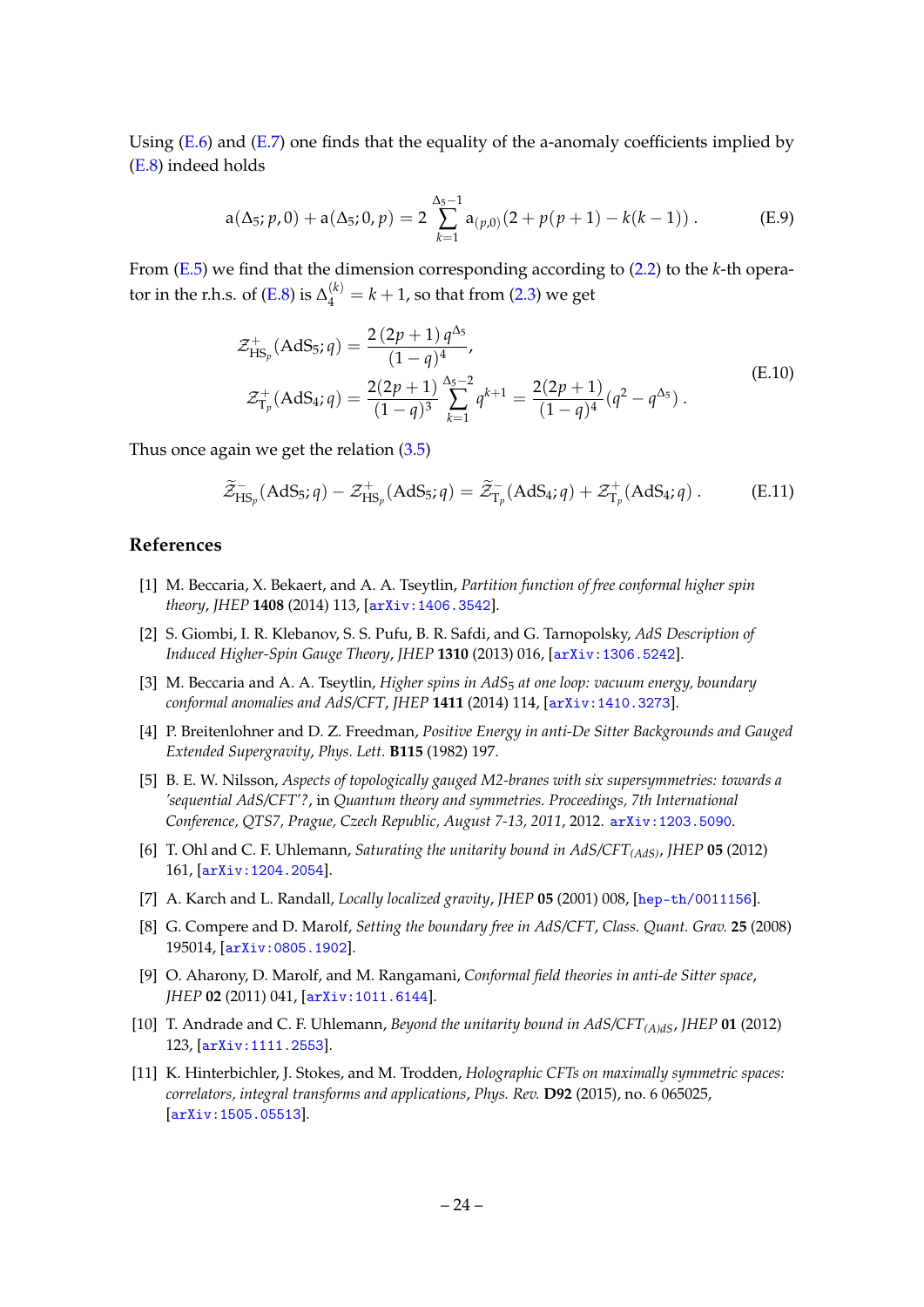- <span id="page-25-0"></span>[12] R. R. Metsaev, *Massive fields in AdS(3) and compactification in AdS space time*, *Nucl. Phys. Proc. Suppl.* **102** (2001) 100–106, [[hep-th/0103088](http://arxiv.org/abs/hep-th/0103088)]. [,100(2000)].
- <span id="page-25-1"></span>[13] A. Yu. Artsukevich and M. A. Vasiliev, *On Dimensional Degression in AdS(d)*, *Phys. Rev.* **D79** (2009) 045007, [[arXiv:0810.2065](http://arxiv.org/abs/0810.2065)].
- <span id="page-25-2"></span>[14] J. S. Dowker, *Arbitrary Spin Theory in the Einstein Universe*, *Phys. Rev.* **D28** (1983) 3013.
- <span id="page-25-3"></span>[15] S. W. Hawking and H. S. Reall, *Charged and rotating AdS black holes and their CFT duals*, *Phys. Rev.* **D61** (2000) 024014, [[hep-th/9908109](http://arxiv.org/abs/hep-th/9908109)].
- <span id="page-25-4"></span>[16] R. R. Metsaev, *Ordinary-derivative formulation of conformal totally symmetric arbitrary spin bosonic fields*, *JHEP* **1206** (2012) 062, [[arXiv:0709.4392](http://arxiv.org/abs/0709.4392)].
- <span id="page-25-5"></span>[17] R. R. Metsaev, *Lowest eigenvalues of the energy operator for totally (anti)symmetric massless fields of the n-dimensional anti-de Sitter group*, *Class.Quant.Grav.* **11** (1994) L141–L145.
- [18] R. R. Metsaev, *Massless mixed symmetry bosonic free fields in d-dimensional anti-de Sitter space-time*, *Phys.Lett.* **B354** (1995) 78–84.
- <span id="page-25-6"></span>[19] R. R. Metsaev, *Massive totally symmetric fields in AdS<sup>d</sup>* , *Phys.Lett.* **B590** (2004) 95–104, [[hep-th/0312297](http://arxiv.org/abs/hep-th/0312297)].
- <span id="page-25-7"></span>[20] A. A. Tseytlin, *On partition function and Weyl anomaly of conformal higher spin fields*, *Nucl.Phys.* **B877** (2013) 598–631, [[arXiv:1309.0785](http://arxiv.org/abs/1309.0785)].
- <span id="page-25-8"></span>[21] A. A. Tseytlin, *Weyl anomaly of conformal higher spins on six-sphere*, *Nucl.Phys.* **B877** (2013) 632–646, [[arXiv:1310.1795](http://arxiv.org/abs/1310.1795)].
- <span id="page-25-9"></span>[22] M. Irakleidou and I. Lovrekovic, *Conformal gravity 1-loop partition function*, [arXiv:1512.07130](http://arxiv.org/abs/1512.07130).
- <span id="page-25-10"></span>[23] I. Lovrekovic, *One loop partition function of six dimensional conformal gravity using heat kernel on AdS*, [arXiv:1512.00858](http://arxiv.org/abs/1512.00858).
- <span id="page-25-11"></span>[24] R. Gopakumar, R. K. Gupta, and S. Lal, *The Heat Kernel on AdS*, *JHEP* **1111** (2011) 010, [[arXiv:1103.3627](http://arxiv.org/abs/1103.3627)].
- [25] R. K. Gupta and S. Lal, *Partition Functions for Higher-Spin theories in AdS*, *JHEP* **1207** (2012) 071, [[arXiv:1205.1130](http://arxiv.org/abs/1205.1130)].
- <span id="page-25-12"></span>[26] S. Giombi, I. R. Klebanov, and A. A. Tseytlin, *Partition Functions and Casimir Energies in Higher Spin AdSd*+1/*CFT<sup>d</sup>* , *Phys. Rev.* **D90** (2014), no. 2 024048, [[arXiv:1402.5396](http://arxiv.org/abs/1402.5396)].
- <span id="page-25-13"></span>[27] J. Erdmenger and H. Osborn, *Conformally covariant differential operators: Symmetric tensor fields*, *Class.Quant.Grav.* **15** (1998) 273–280, [[gr-qc/9708040](http://arxiv.org/abs/gr-qc/9708040)].
- <span id="page-25-14"></span>[28] M. Beccaria and A. Tseytlin, *On higher spin partition functions*, *J.Phys.* **A48** (2015), no. 27 275401, [[arXiv:1503.08143](http://arxiv.org/abs/1503.08143)].
- <span id="page-25-15"></span>[29] E. S. Fradkin and A. A. Tseytlin, *Conformal supergravity*, *Phys.Rept.* **119** (1985) 233–362.
- <span id="page-25-16"></span>[30] M. A. Vasiliev, *Bosonic conformal higher-spin fields of any symmetry*, *Nucl. Phys.* **B829** (2010) 176–224, [[arXiv:0909.5226](http://arxiv.org/abs/0909.5226)].
- <span id="page-25-18"></span>[31] X. Bekaert and M. Grigoriev, *Higher order singletons, partially massless fields and their boundary values in the ambient approach*, *Nucl.Phys.* **B876** (2013) 667–714, [[arXiv:1305.0162](http://arxiv.org/abs/1305.0162)].
- <span id="page-25-17"></span>[32] G. Barnich, X. Bekaert, and M. Grigoriev, *Notes on conformal invariance of gauge fields*, *J. Phys.* **A48** (2015), no. 50 505402, [[arXiv:1506.00595](http://arxiv.org/abs/1506.00595)].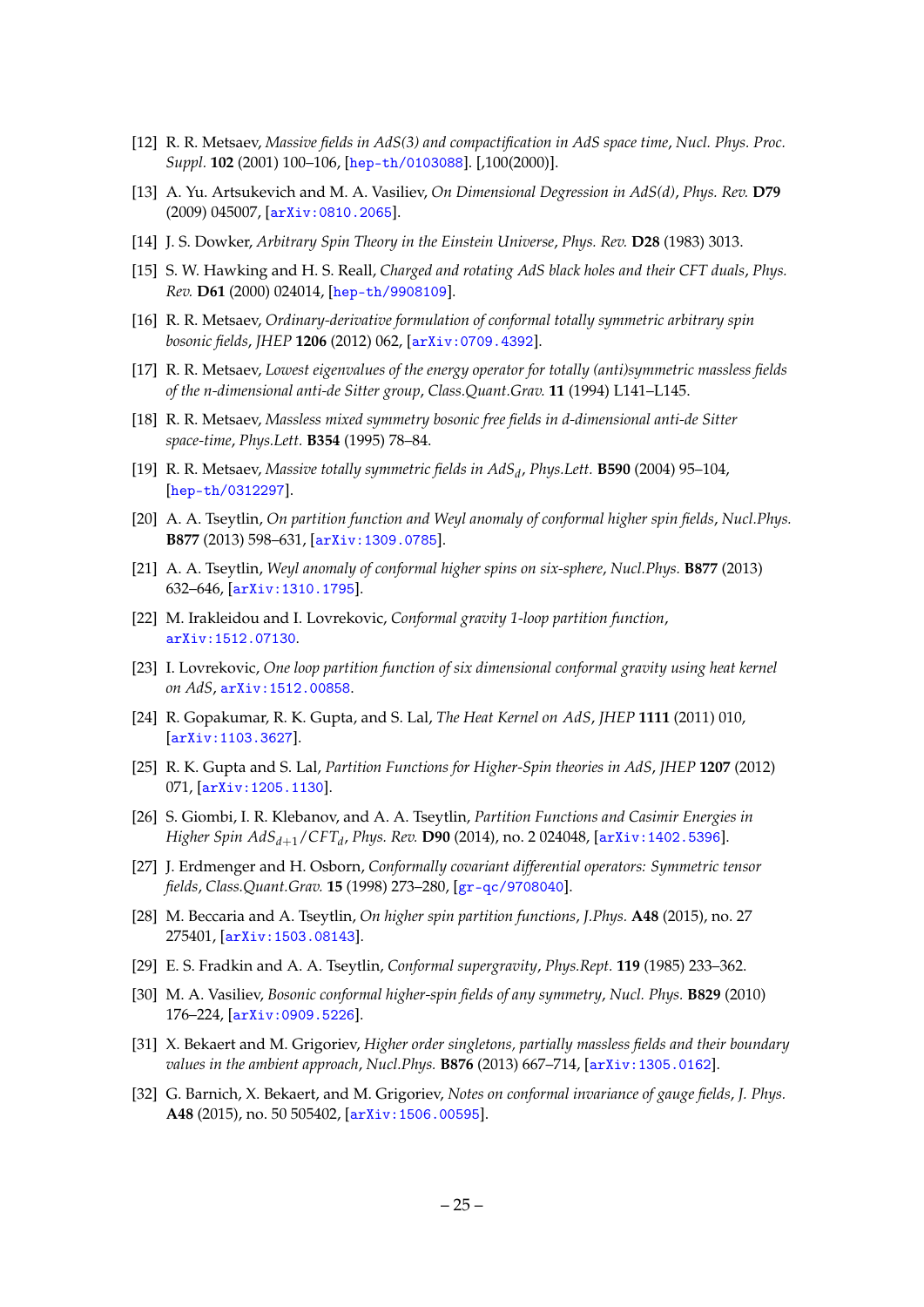- <span id="page-26-0"></span>[33] M. Beccaria and A. A. Tseytlin, *Conformal a-anomaly of some non-unitary 6d superconformal theories*, *JHEP* **09** (2015) 017, [[arXiv:1506.08727](http://arxiv.org/abs/1506.08727)].
- <span id="page-26-1"></span>[34] F. Dolan, *Character formulae and partition functions in higher dimensional conformal field theory*, *J.Math.Phys.* **47** (2006) 062303, [[hep-th/0508031](http://arxiv.org/abs/hep-th/0508031)].
- <span id="page-26-2"></span>[35] R. R. Metsaev, *All conformal invariant representations of d-dimensional anti-de Sitter group*, *Mod. Phys. Lett.* **A10** (1995) 1719–1731.
- <span id="page-26-3"></span>[36] R. Metsaev, *Conformal self-dual fields*, *J.Phys.* **A43** (2010) 115401, [[arXiv:0812.2861](http://arxiv.org/abs/0812.2861)].
- <span id="page-26-4"></span>[37] A. A. Tseytlin, *On limits of superstring in AdS*<sup>5</sup> × *S* 5 , *Theor.Math.Phys.* **133** (2002) 1376–1389, [[hep-th/0201112](http://arxiv.org/abs/hep-th/0201112)].
- <span id="page-26-9"></span>[38] H. Osborn and A. C. Petkou, *Implications of conformal invariance in field theories for general dimensions*, *Annals Phys.* **231** (1994) 311–362, [[hep-th/9307010](http://arxiv.org/abs/hep-th/9307010)].
- <span id="page-26-10"></span>[39] R. G. Leigh and A. C. Petkou, *SL(2,Z) action on three-dimensional CFTs and holography*, *JHEP* **12** (2003) 020, [[hep-th/0309177](http://arxiv.org/abs/hep-th/0309177)].
- <span id="page-26-5"></span>[40] C. N. Pope and P. K. Townsend, *Conformal Higher Spin in (2+1)-dimensions*, *Phys. Lett.* **B225** (1989) 245.
- [41] E. S. Fradkin and V. Ya. Linetsky, *A Superconformal Theory of Massless Higher Spin Fields in D = (2+1)*, *Mod. Phys. Lett.* **A4** (1989) 731. [Annals Phys.198,293(1990)].
- <span id="page-26-6"></span>[42] B. E. W. Nilsson, *On the conformal higher spin unfolding equation for a three-dimensional self-interacting scalar field*, [arXiv:1506.03328](http://arxiv.org/abs/1506.03328).
- <span id="page-26-7"></span>[43] S. Deser, R. Jackiw, and S. Templeton, *Topologically Massive Gauge Theories*, *Annals Phys.* **140** (1982) 372–411. [Annals Phys.281,409(2000)].
- [44] J. H. Horne and E. Witten, *Conformal Gravity in Three-dimensions as a Gauge Theory*, *Phys. Rev. Lett.* **62** (1989) 501–504.
- <span id="page-26-8"></span>[45] H. Afshar, B. Cvetkovic, S. Ertl, D. Grumiller, and N. Johansson, *Conformal Chern-Simons holography - lock, stock and barrel*, *Phys. Rev.* **D85** (2012) 064033, [[arXiv:1110.5644](http://arxiv.org/abs/1110.5644)].
- <span id="page-26-11"></span>[46] E. Witten, *SL(2,Z) action on three-dimensional conformal field theories with Abelian symmetry*, [hep-th/0307041](http://arxiv.org/abs/hep-th/0307041).
- <span id="page-26-12"></span>[47] A. A. Tseytlin, *Effective action in de Sitter space and conformal supergravity*, *Yad.Fiz.* **39** (1984), no. 6 1606–1615.
- <span id="page-26-13"></span>[48] E. S. Fradkin and A. A. Tseytlin, *Instanton zero modes and beta functions in supergravities. 2. Conformal supergravity*, *Phys.Lett.* **B134** (1984) 307.
- <span id="page-26-14"></span>[49] E. S. Fradkin and A. A. Tseytlin, *One Loop Beta Function in Conformal Supergravities*, *Nucl.Phys.* **B203** (1982) 157.
- <span id="page-26-15"></span>[50] S. Deser and R. I. Nepomechie, *Gauge Invariance Versus Masslessness in De Sitter Space*, *Annals Phys.* **154** (1984) 396.
- <span id="page-26-16"></span>[51] A. Juhl, *Explicit formulas for GJMS-operators and \$Q\$-curvatures*, *ArXiv e-prints* (Aug., 2011) [[arXiv:1108.0273](http://arxiv.org/abs/1108.0273)].
- <span id="page-26-17"></span>[52] A. R. Gover, *Laplacian operators and Q-curvature on conformally Einstein manifolds*, [math/0506037](http://arxiv.org/abs/math/0506037).
- <span id="page-26-18"></span>[53] A. Juhl, *On conformally covariant powers of the Laplacian*, *ArXiv e-prints* (May, 2009) [[arXiv:0905.3992](http://arxiv.org/abs/0905.3992)].